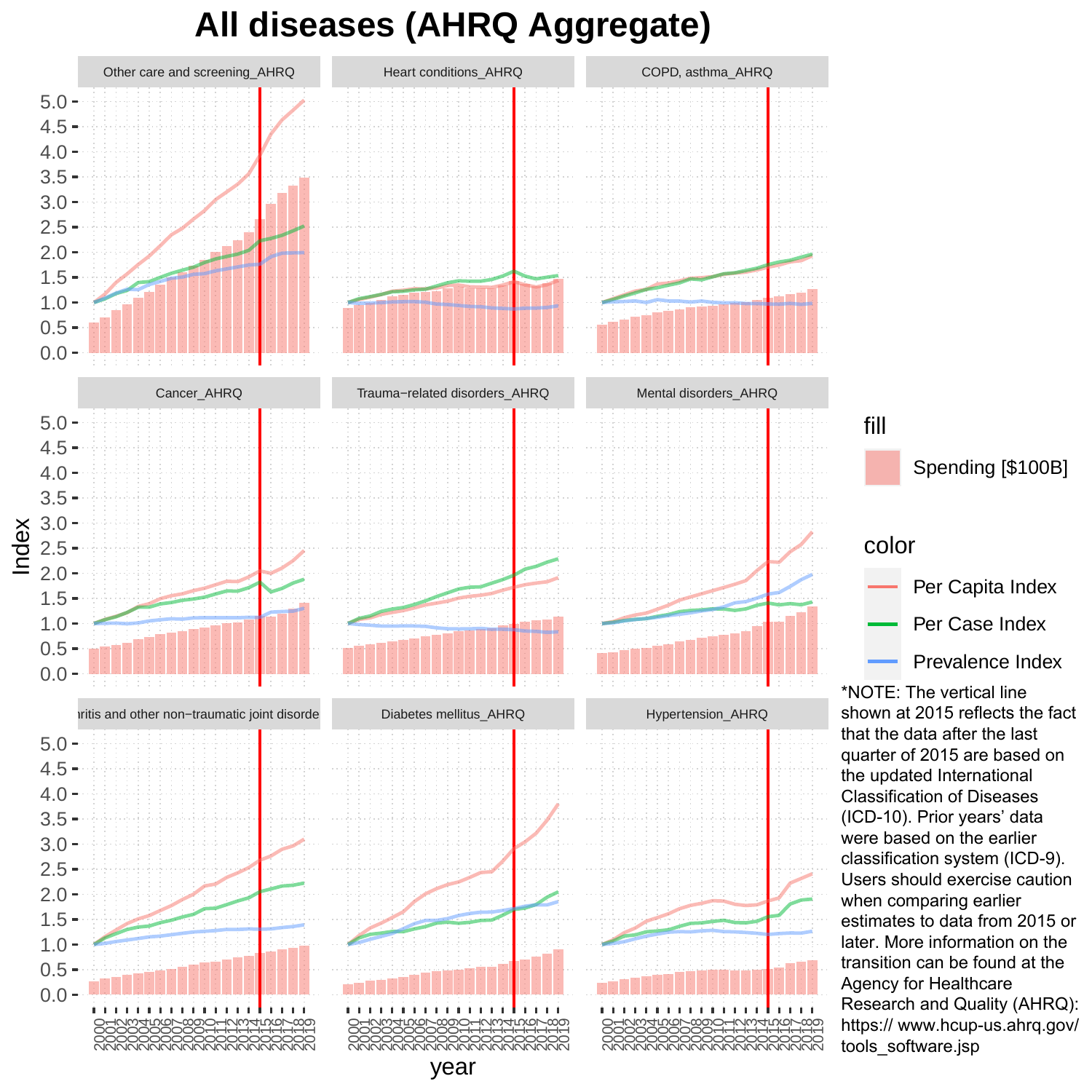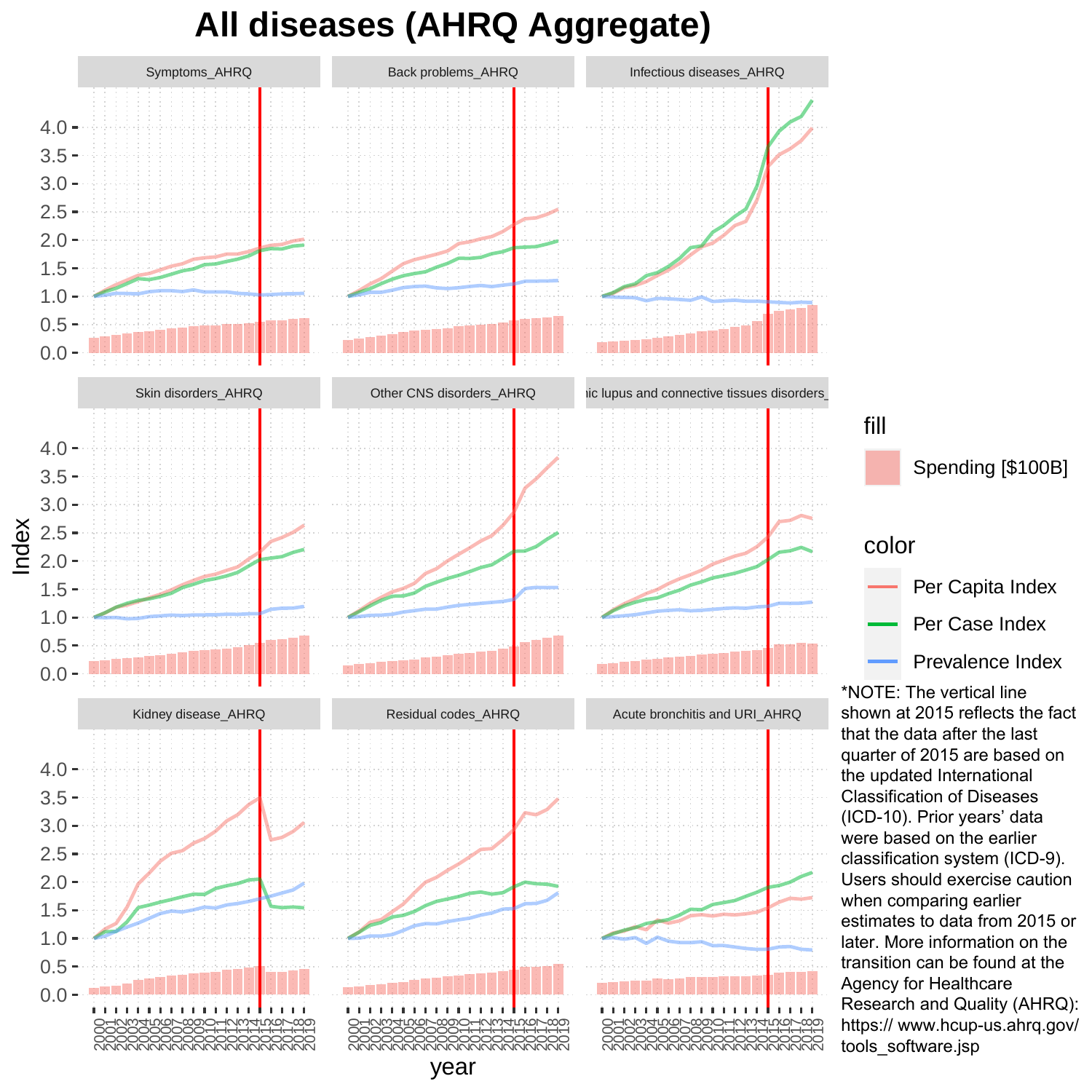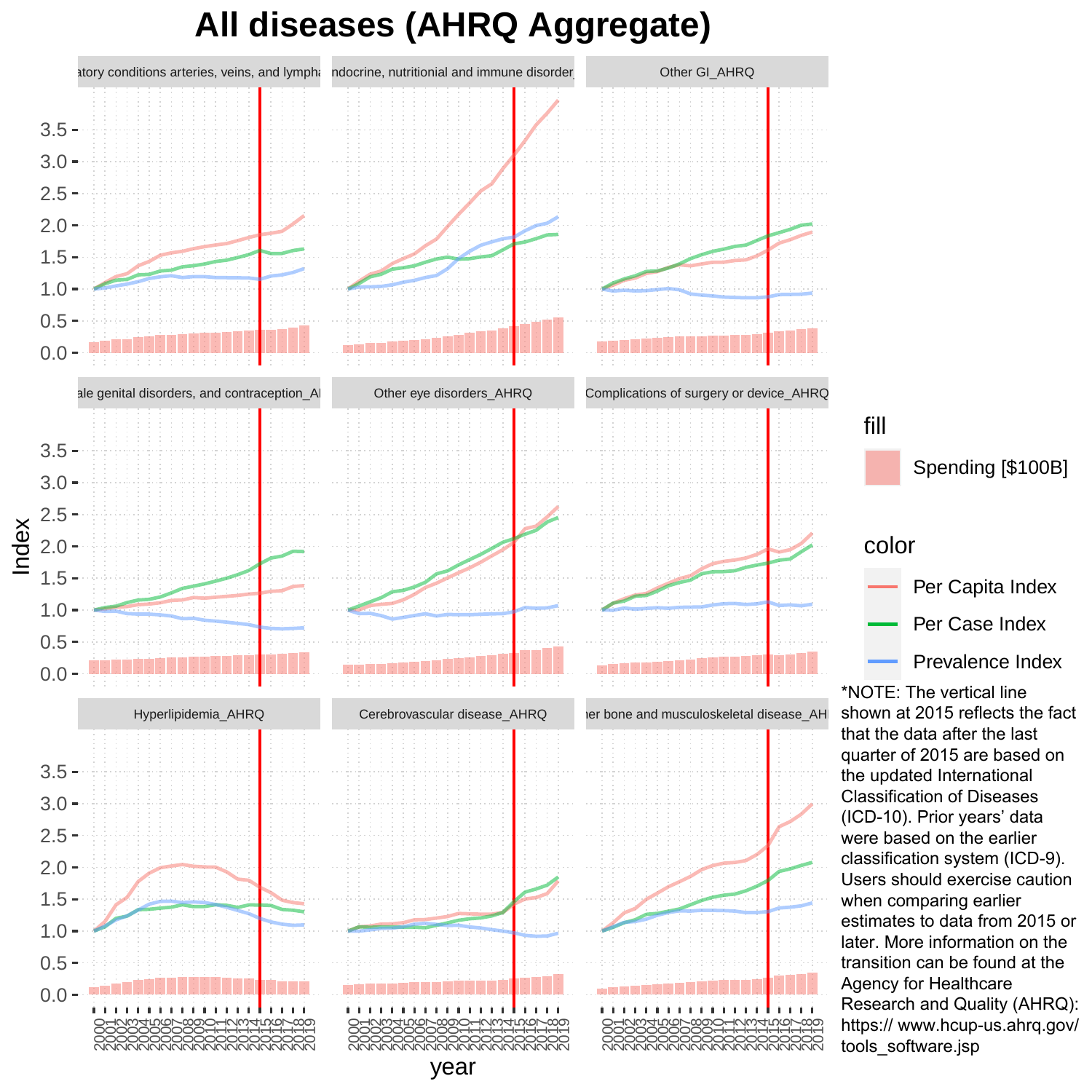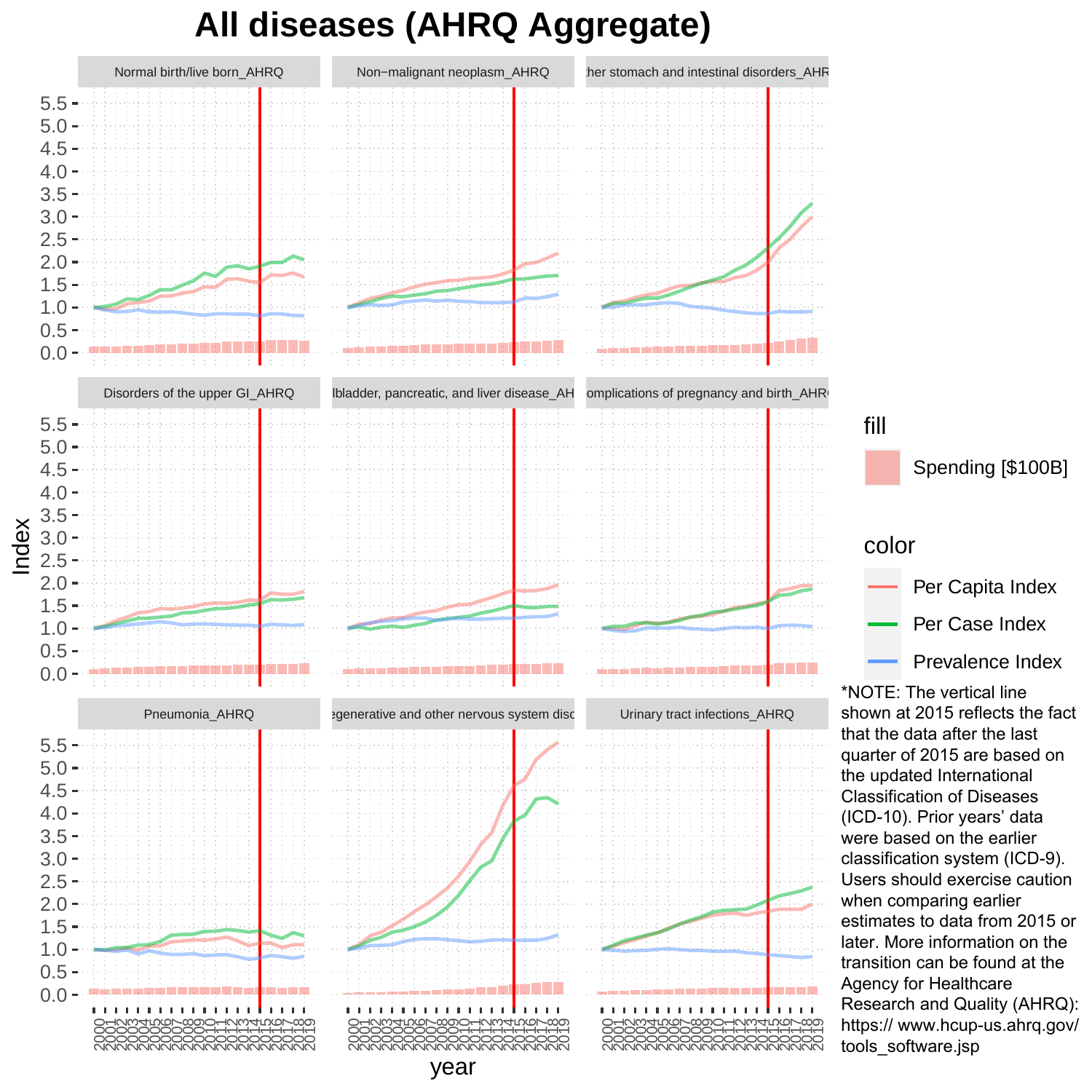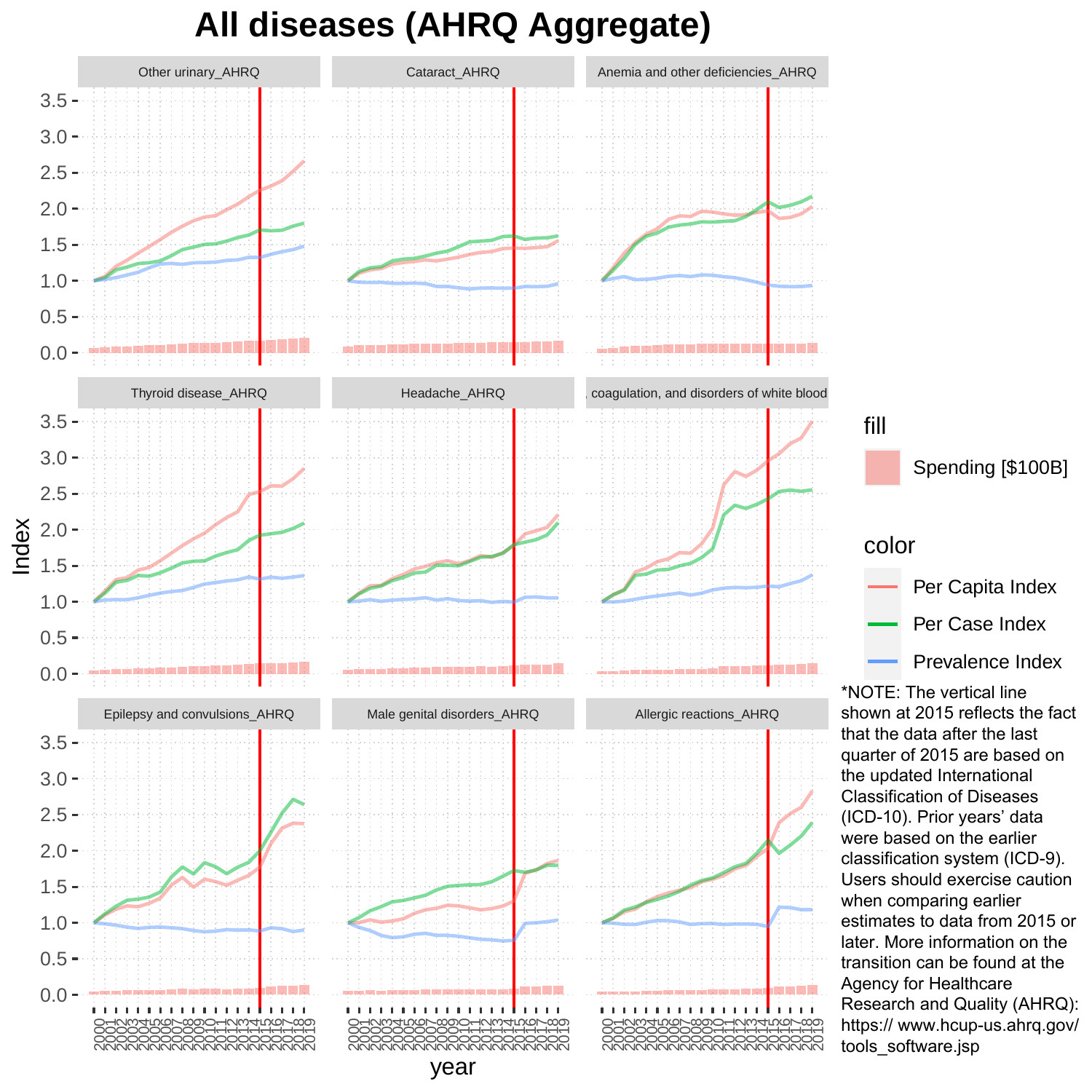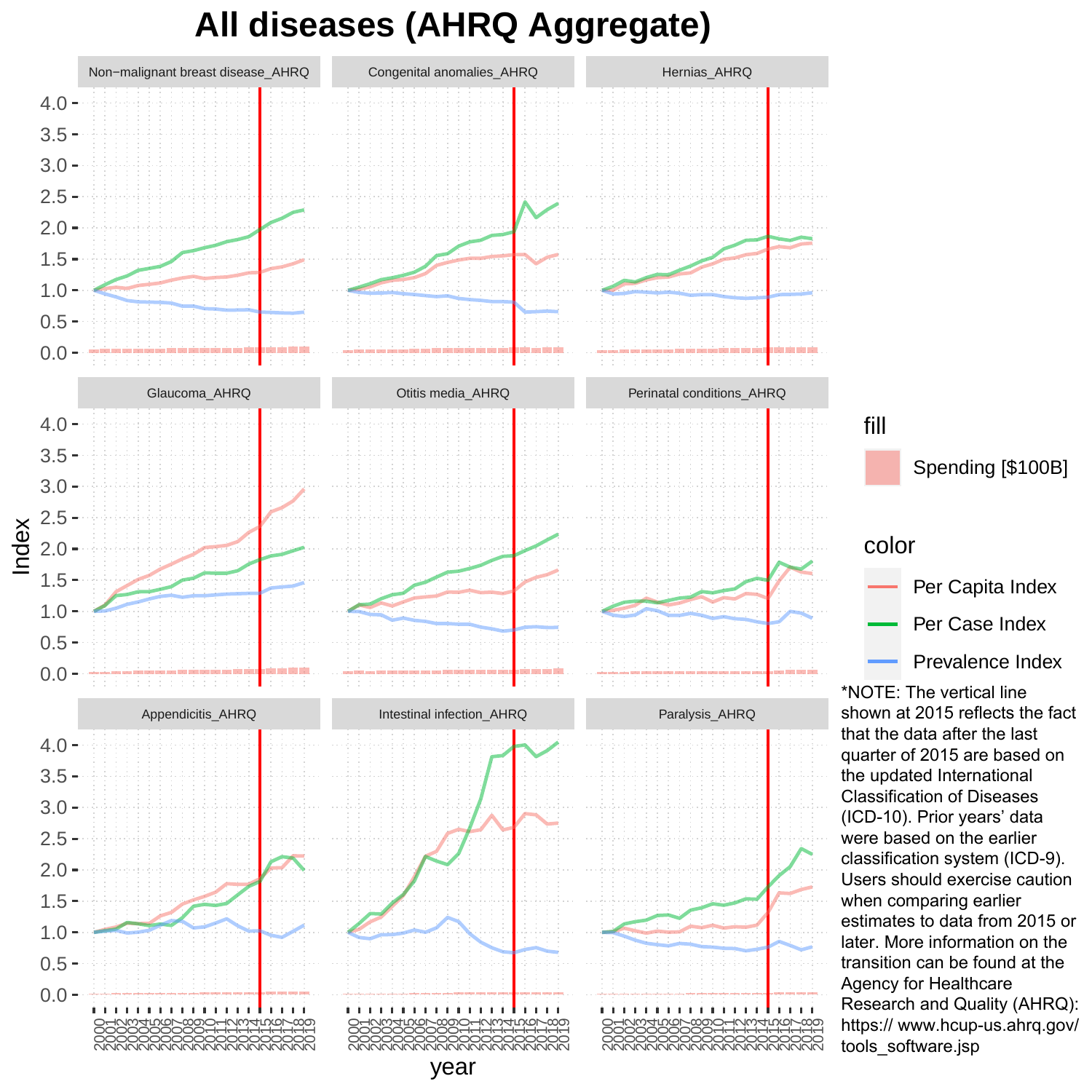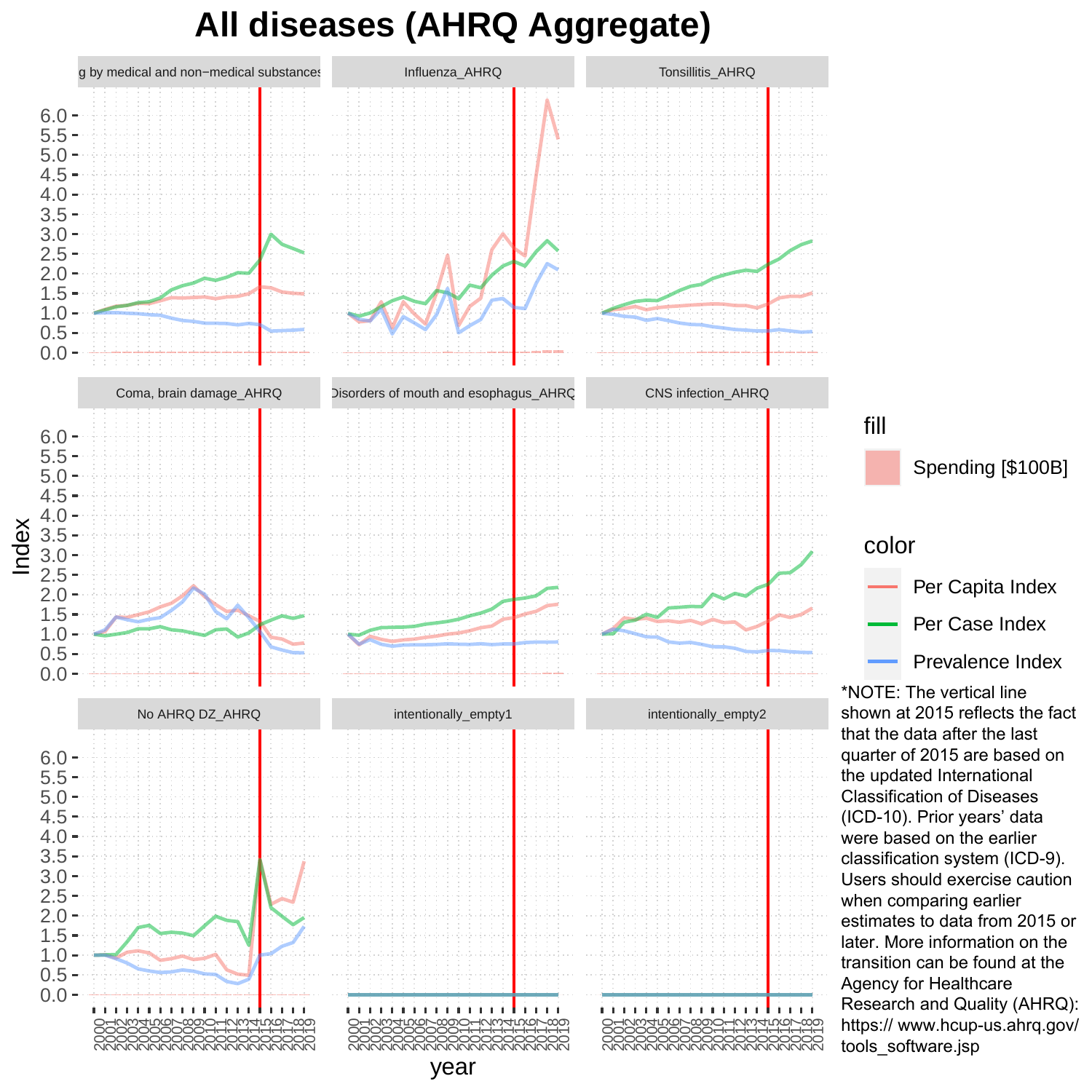#### **Other care and screening\_AHRQ**

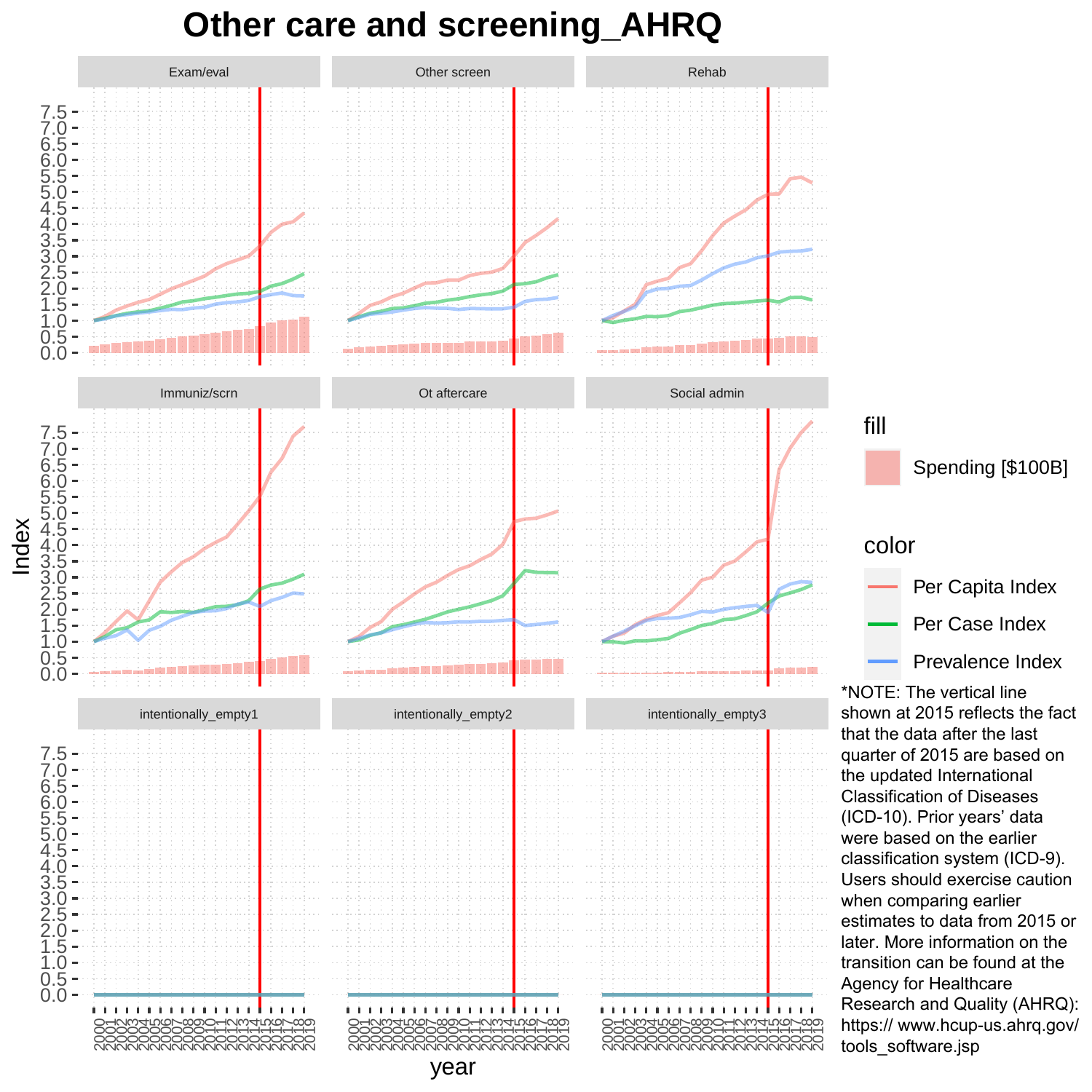### **Heart conditions\_AHRQ**

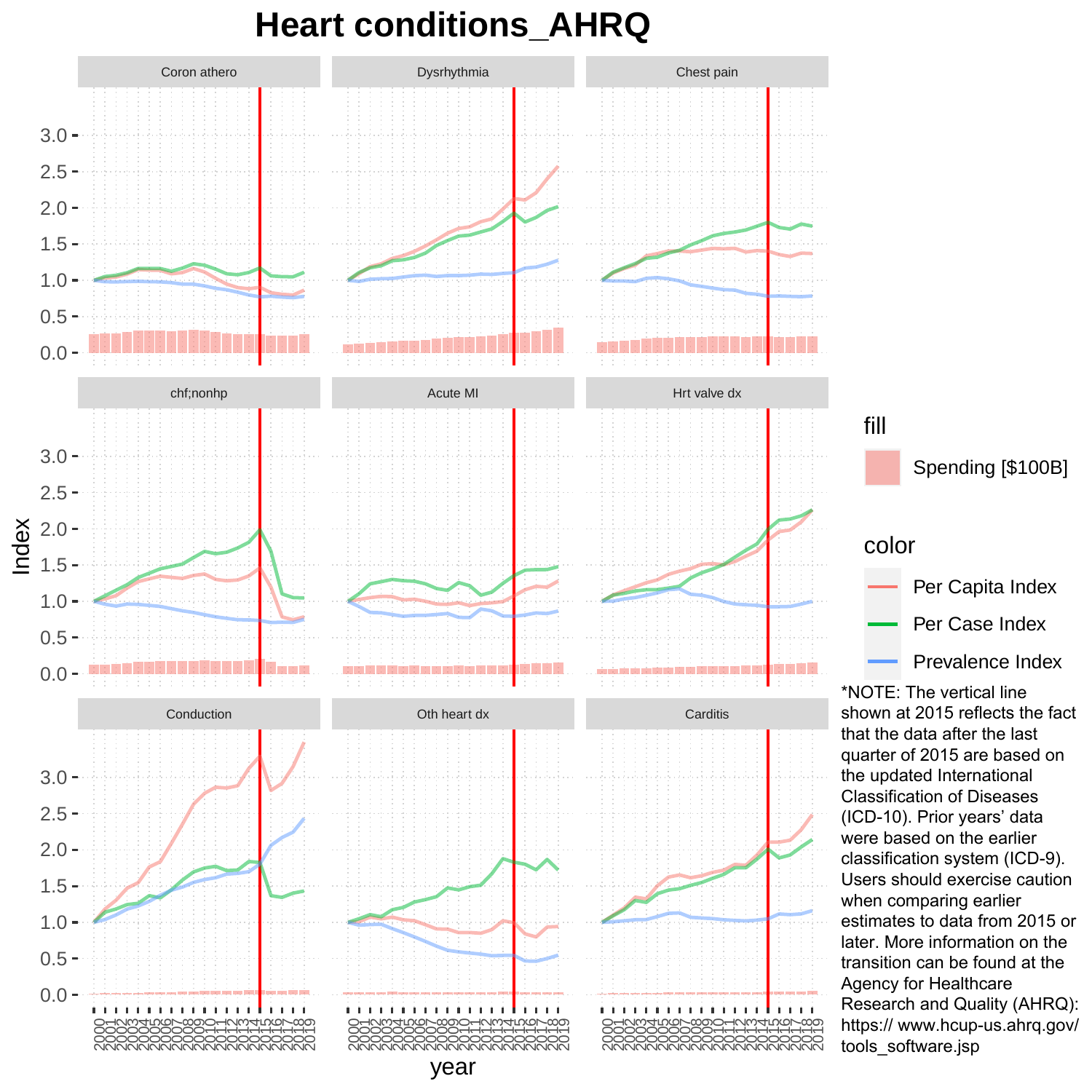### **Heart conditions\_AHRQ**

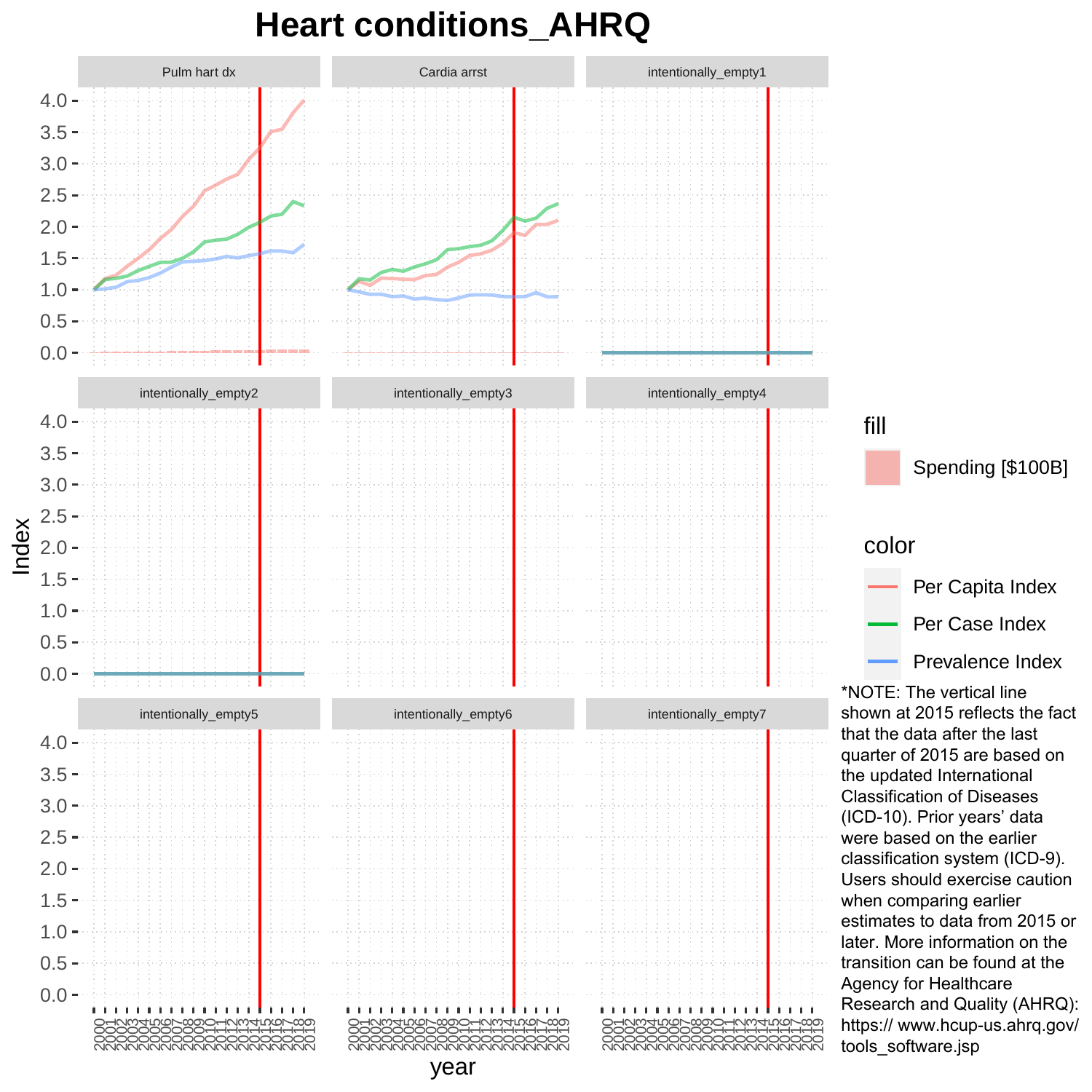**COPD, asthma\_AHRQ**

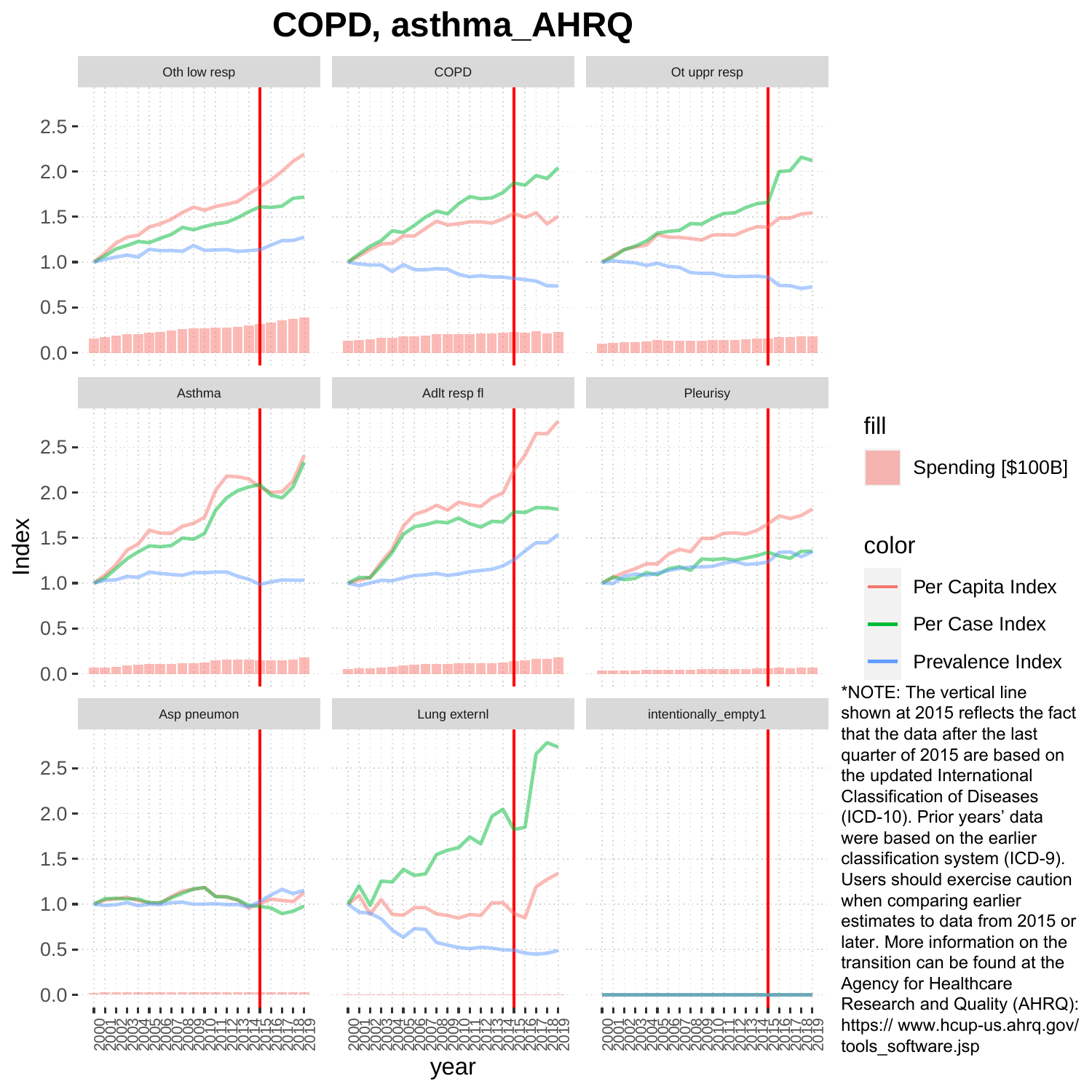## **Cancer\_AHRQ**

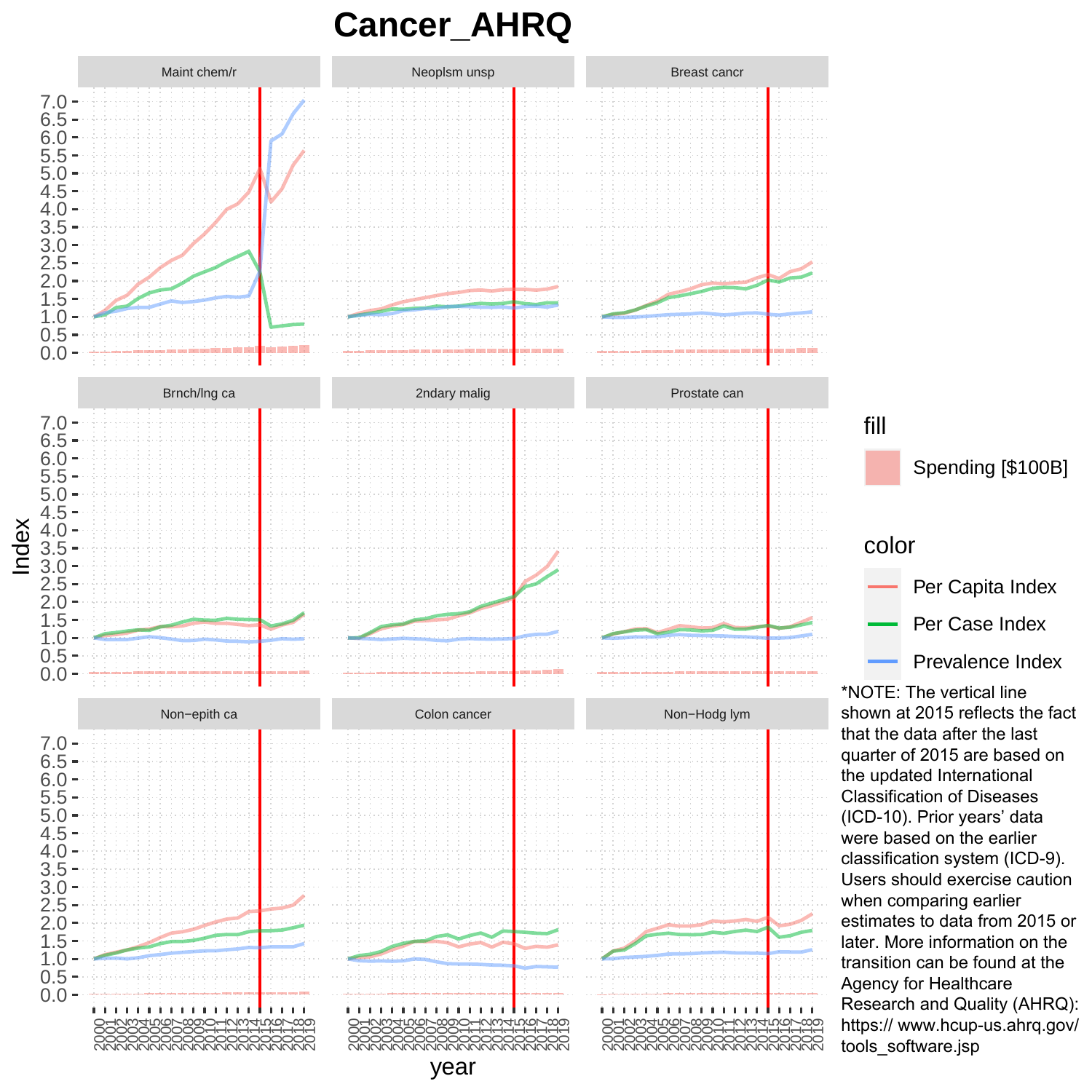## **Cancer\_AHRQ**



Spending [\$100B] Per Capita Index Per Case Index Prevalence Index

\*NOTE: The vertical line shown at 2015 reflects the fact that the data after the last quarter of 2015 are based on the updated International Classification of Diseases (ICD-10). Prior years' data were based on the earlier classification system (ICD-9). Users should exercise caution when comparing earlier estimates to data from 2015 or later. More information on the transition can be found at the Agency for Healthcare Research and Quality (AHRQ): https:// www.hcup-us.ahrq.gov/ tools\_software.jsp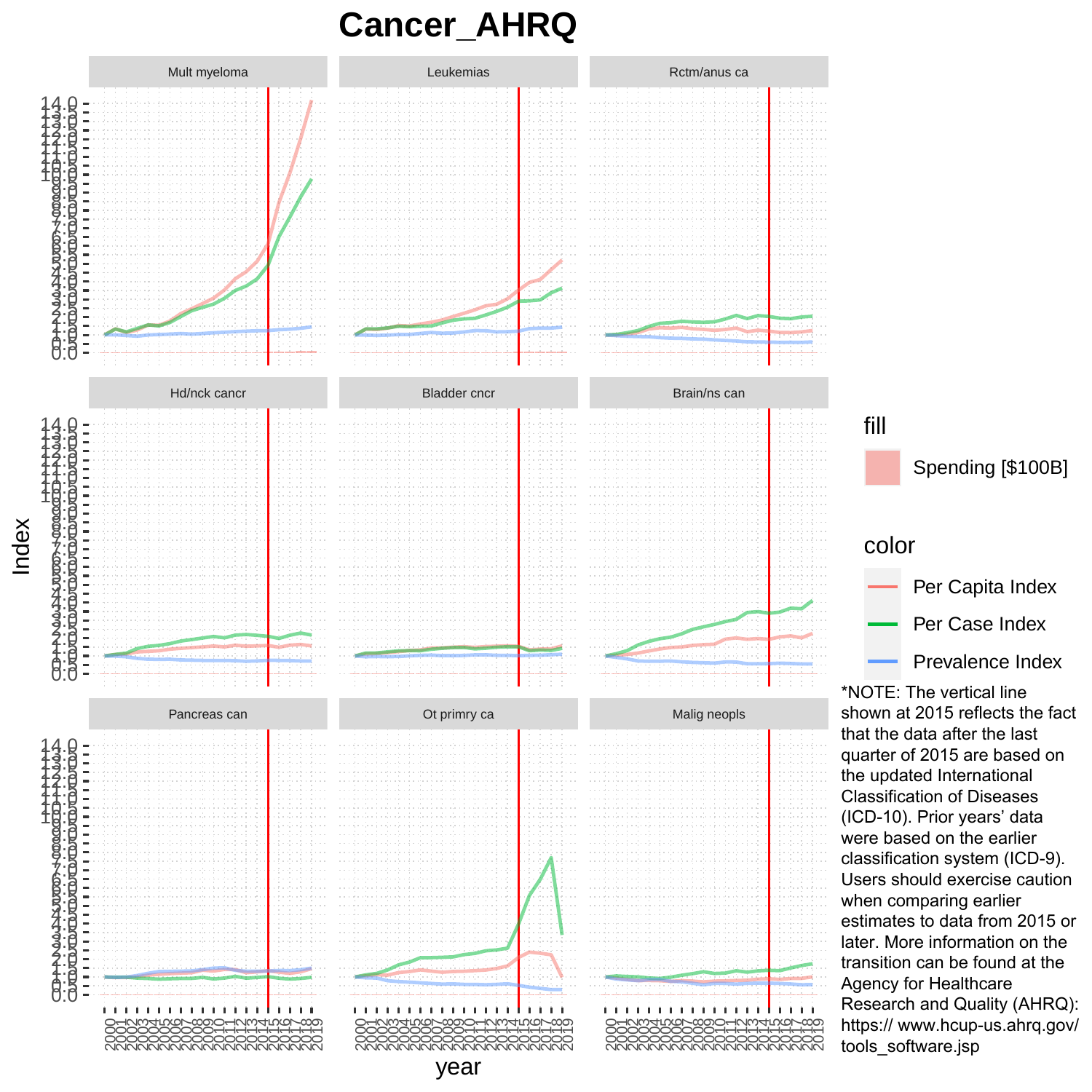#### **Cancer\_AHRQ**

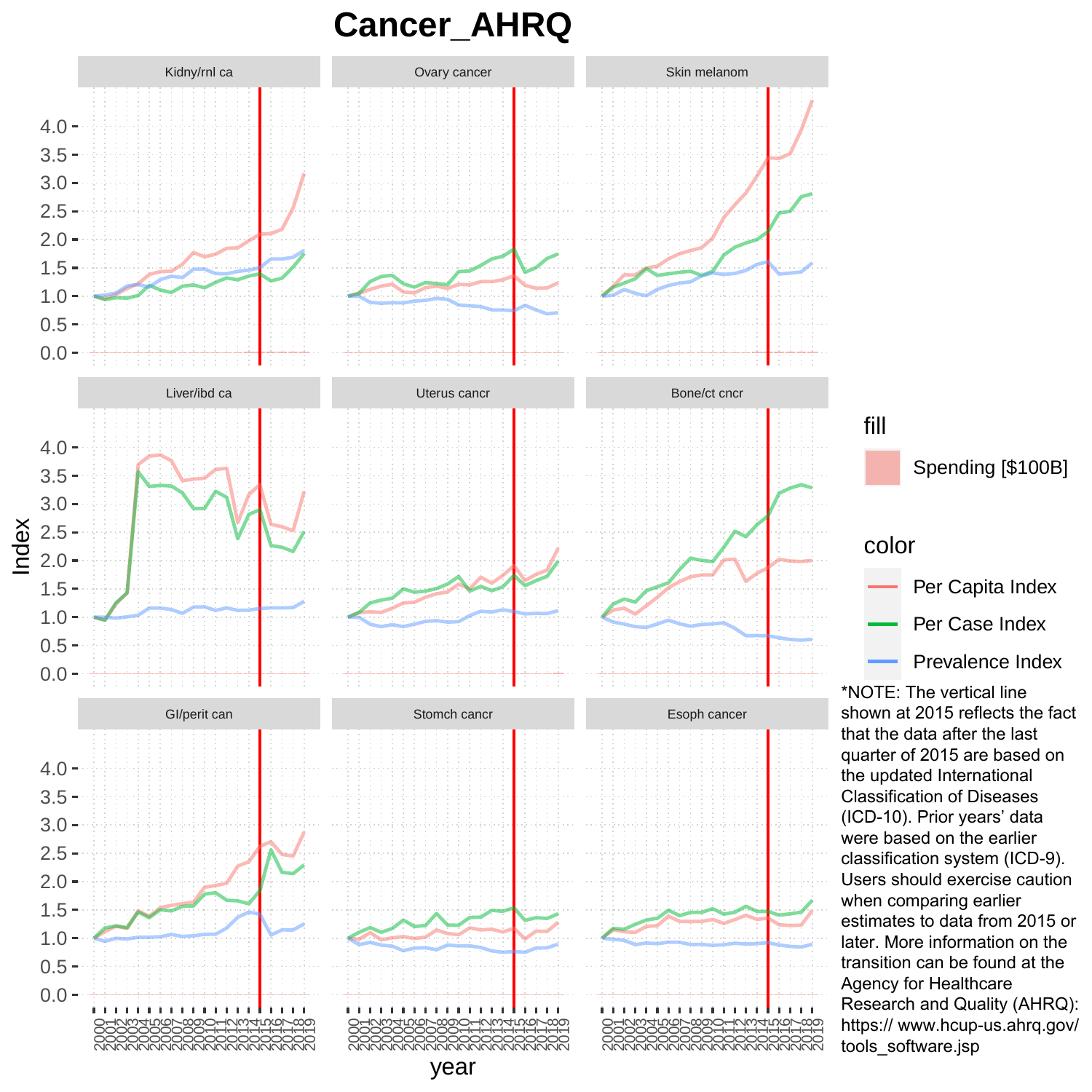**Cancer\_AHRQ**

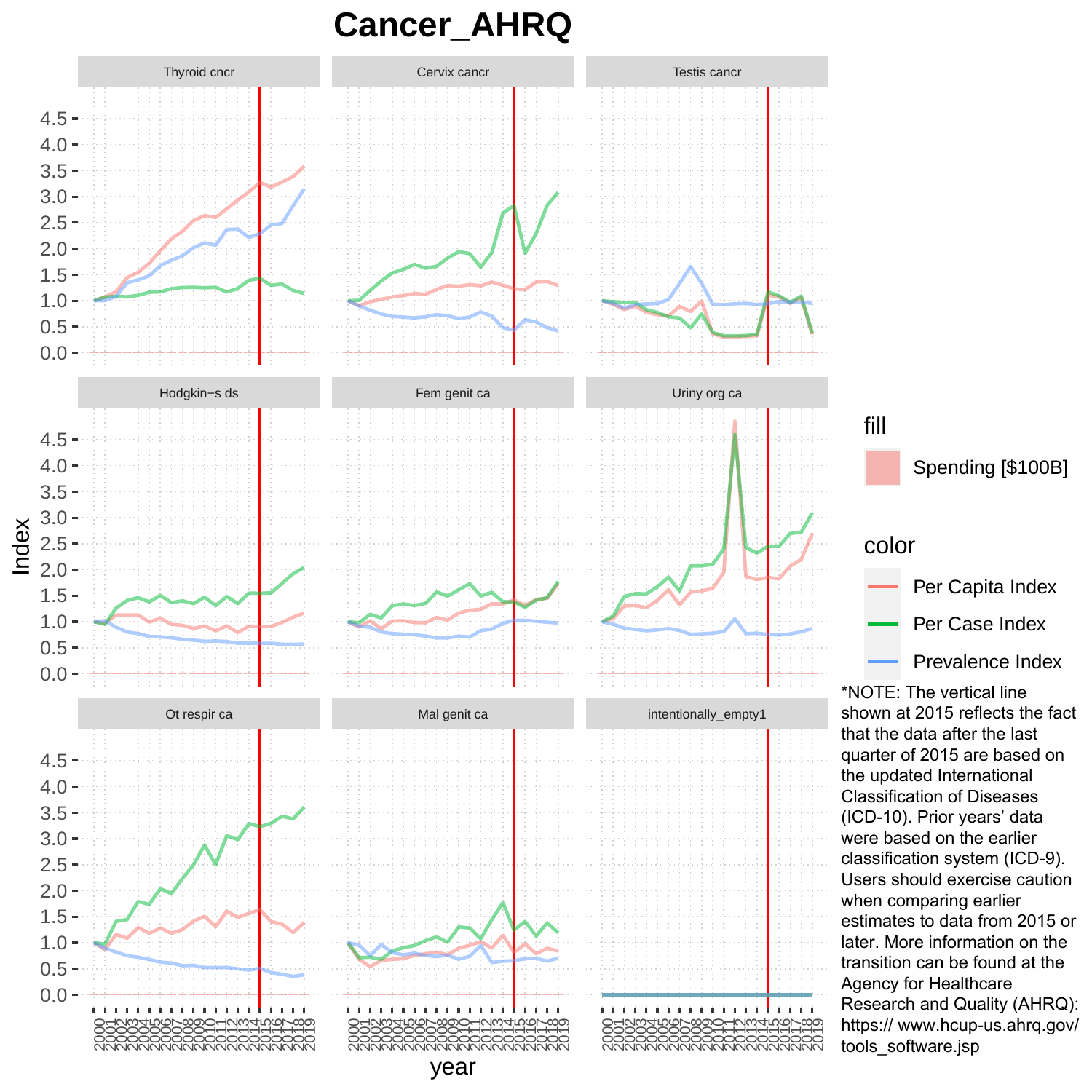#### **Trauma−related disorders\_AHRQ**

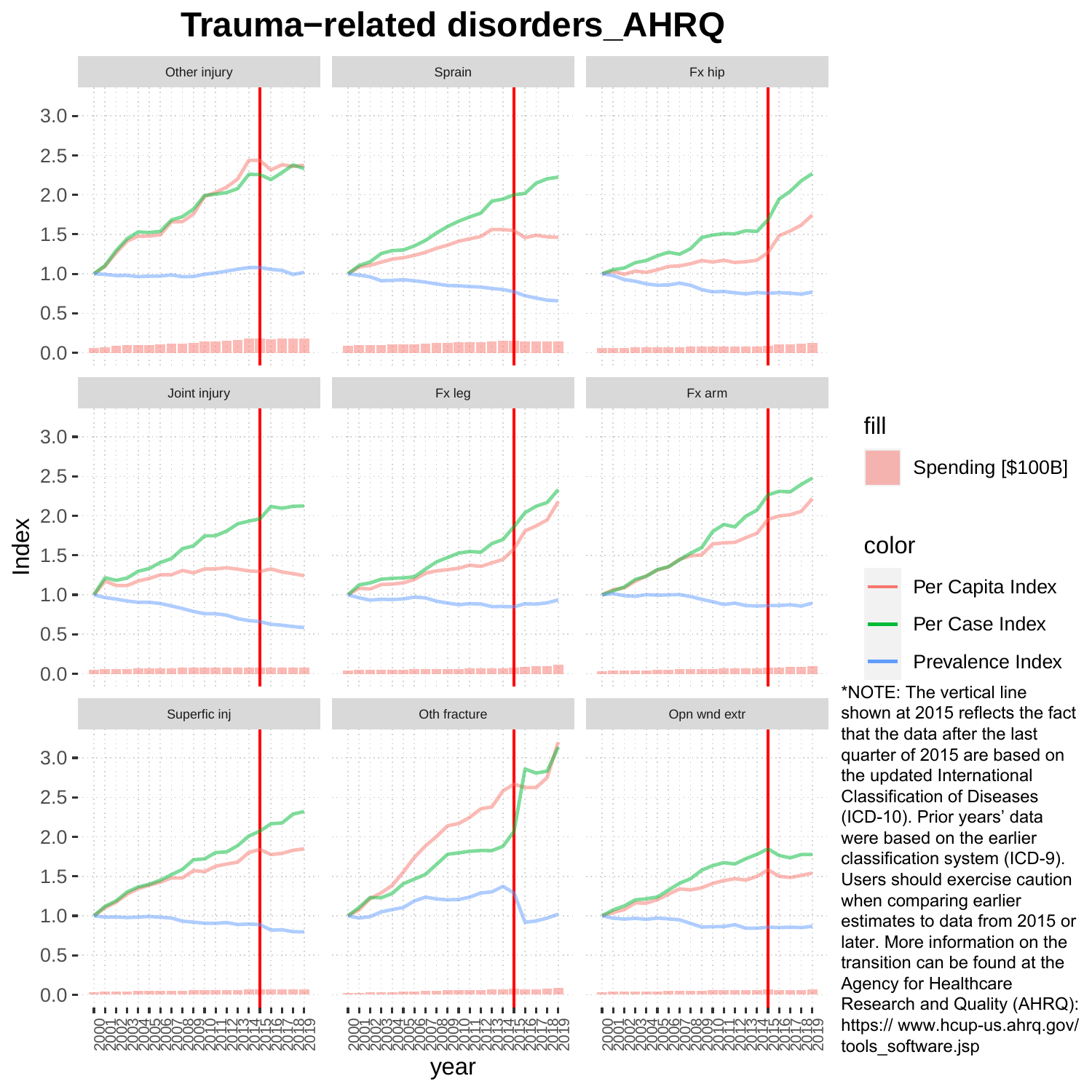#### **Trauma−related disorders\_AHRQ**

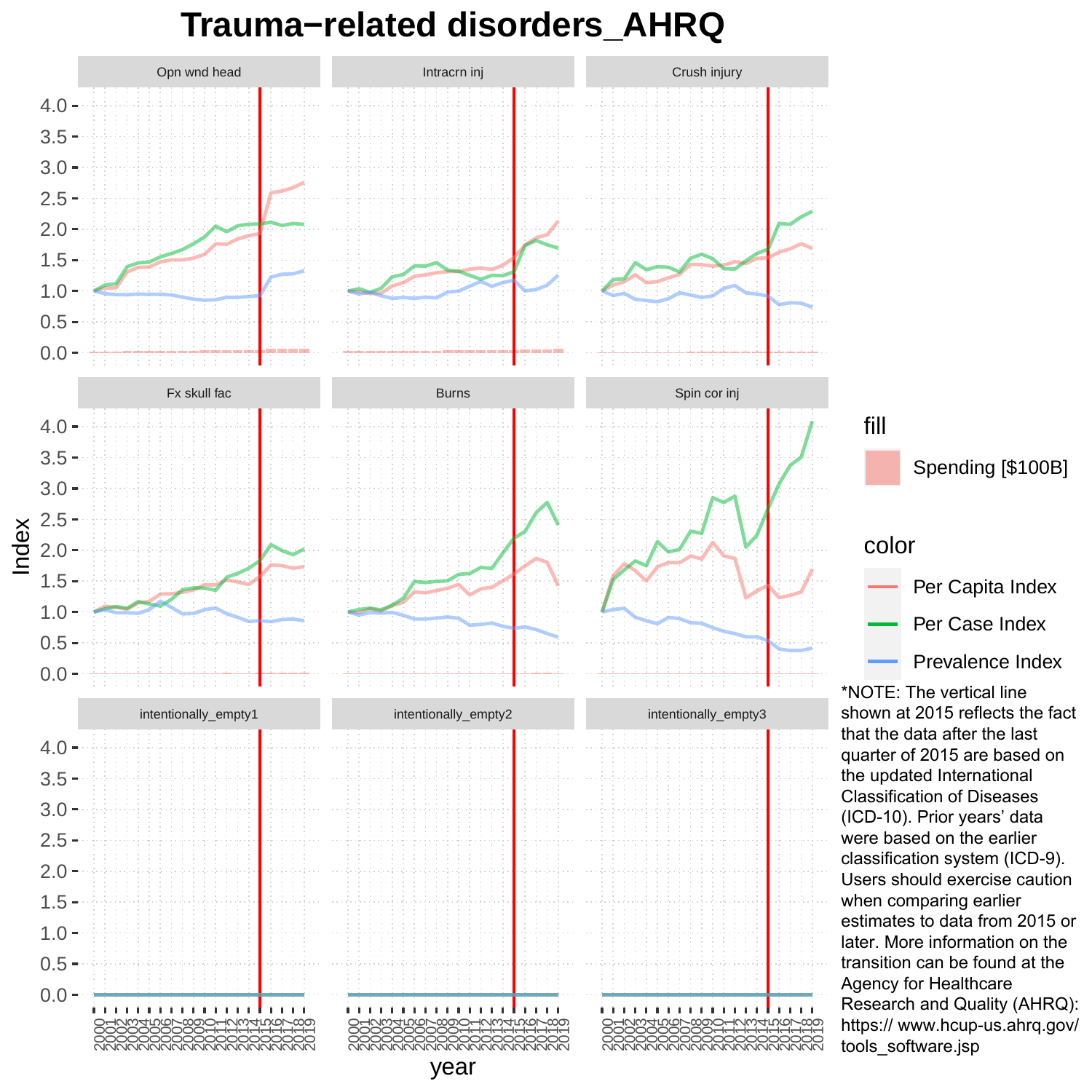### **Mental disorders\_AHRQ**

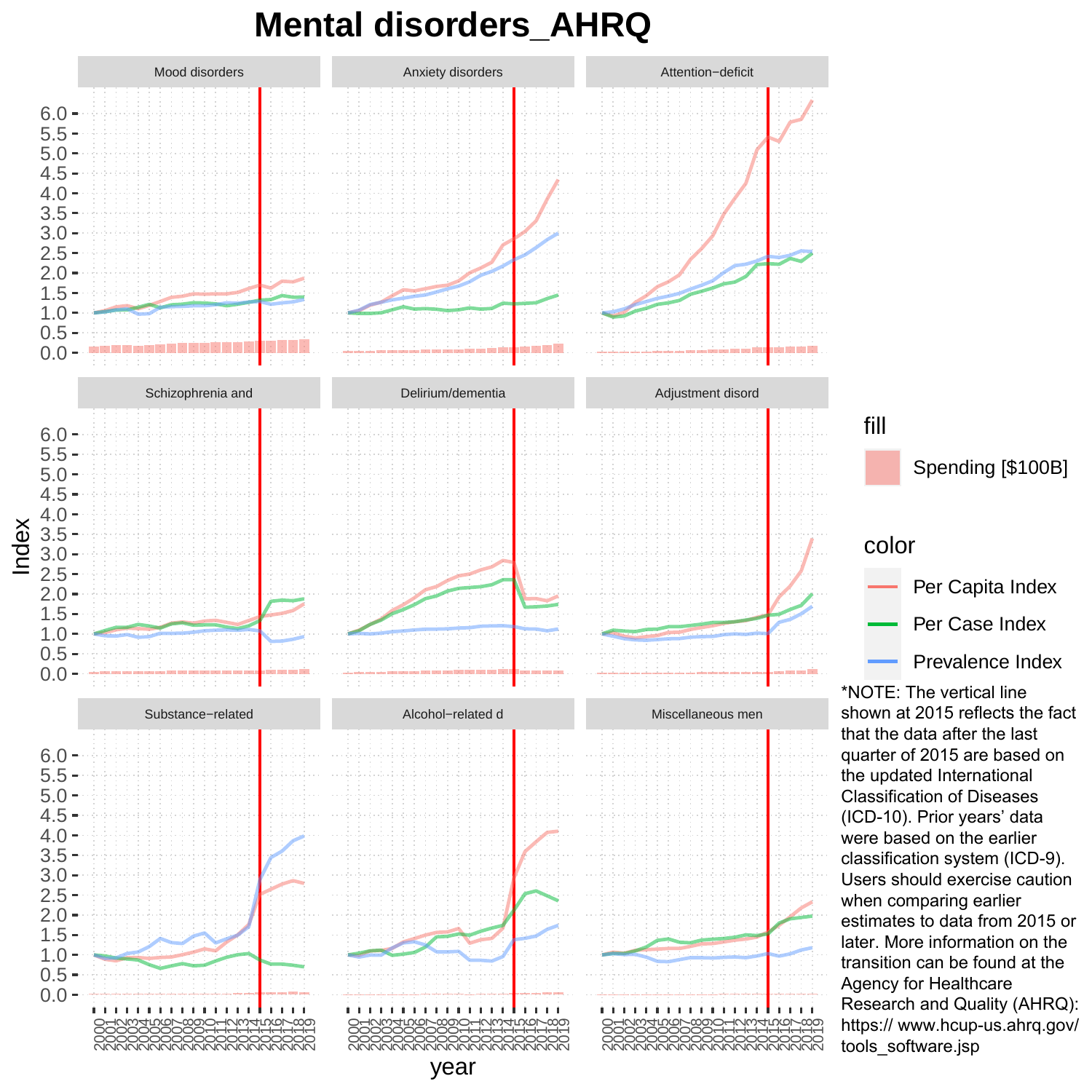#### **Mental disorders\_AHRQ**

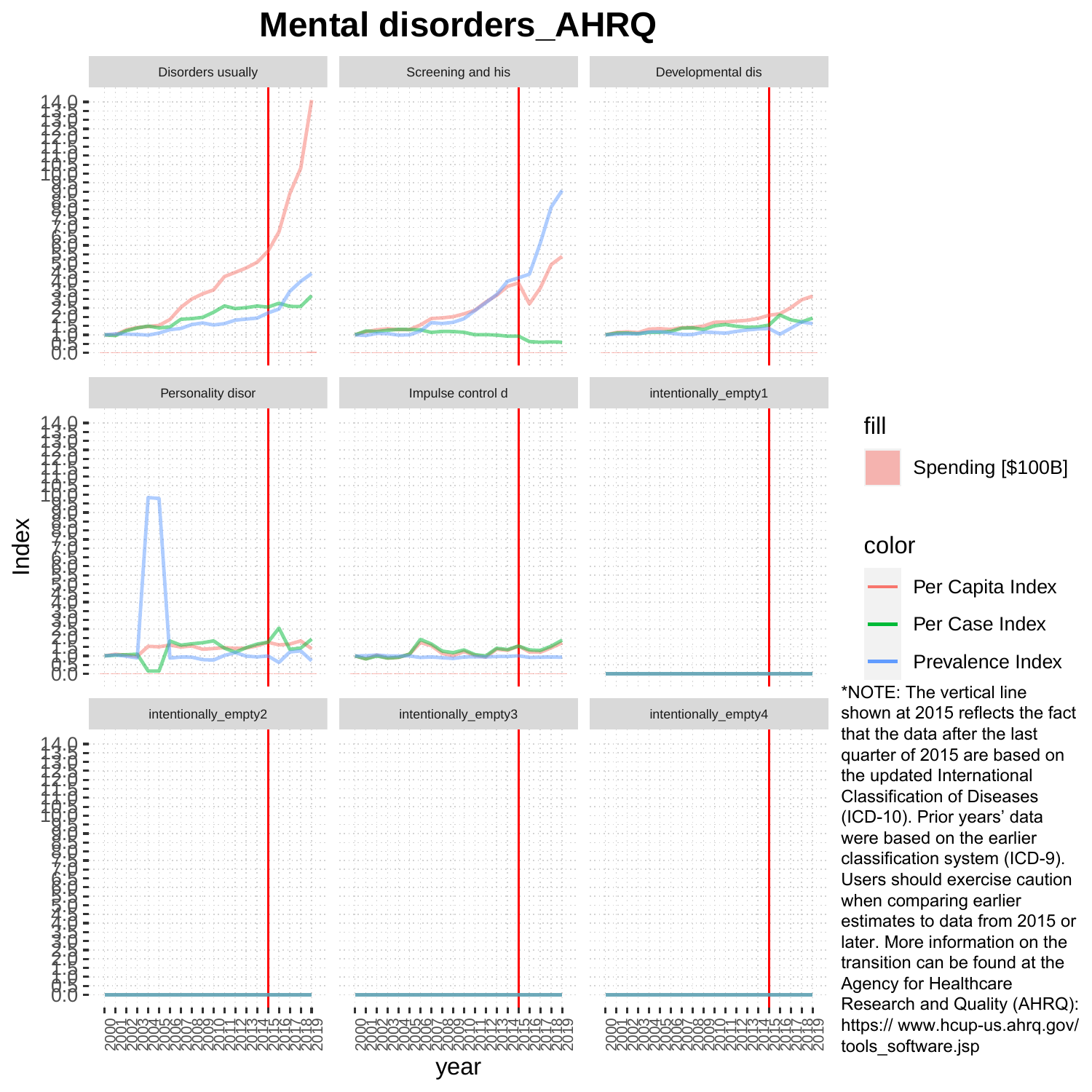### **Osteoarthritis and other non−traumatic joint disorders\_AHRQ**

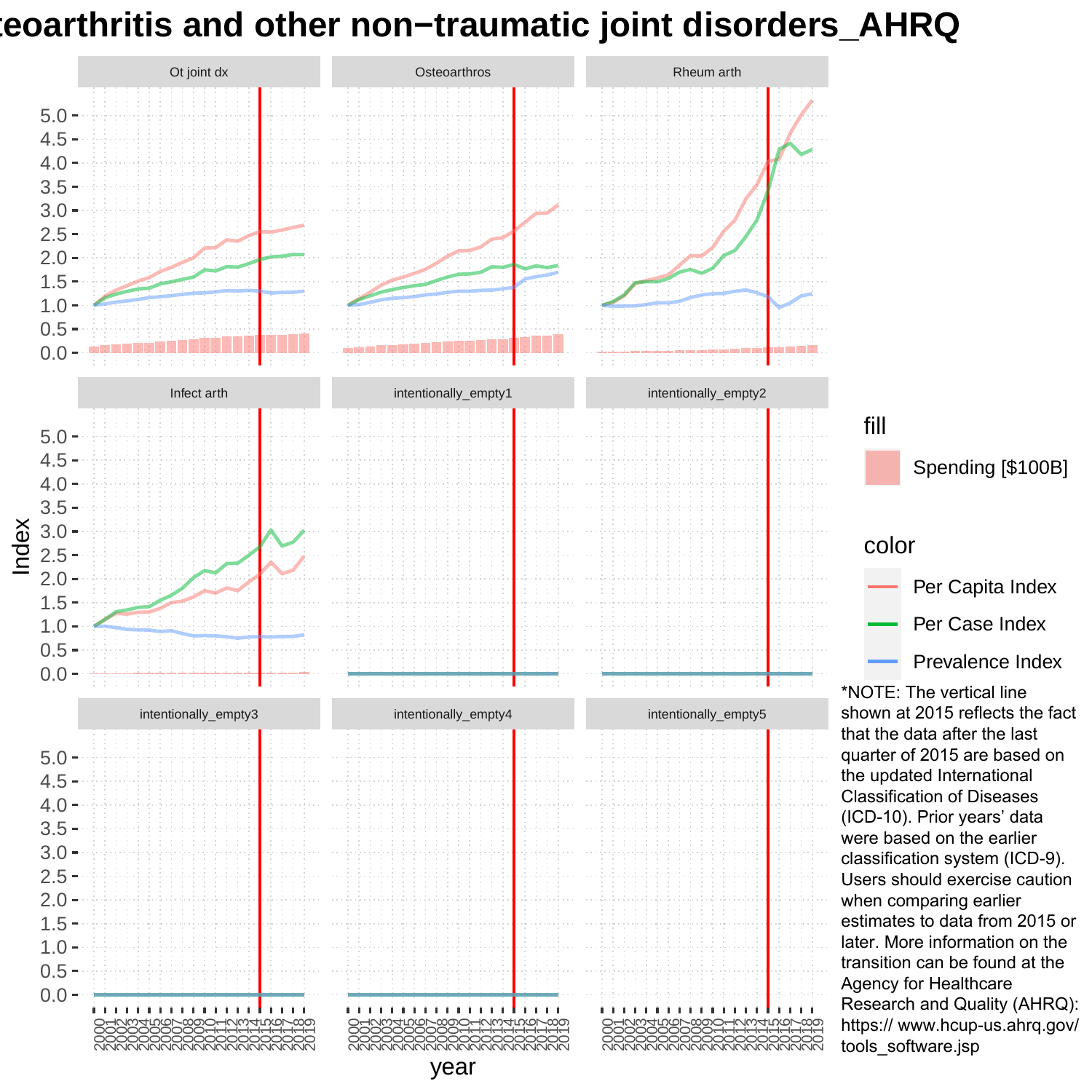### **Diabetes mellitus\_AHRQ**

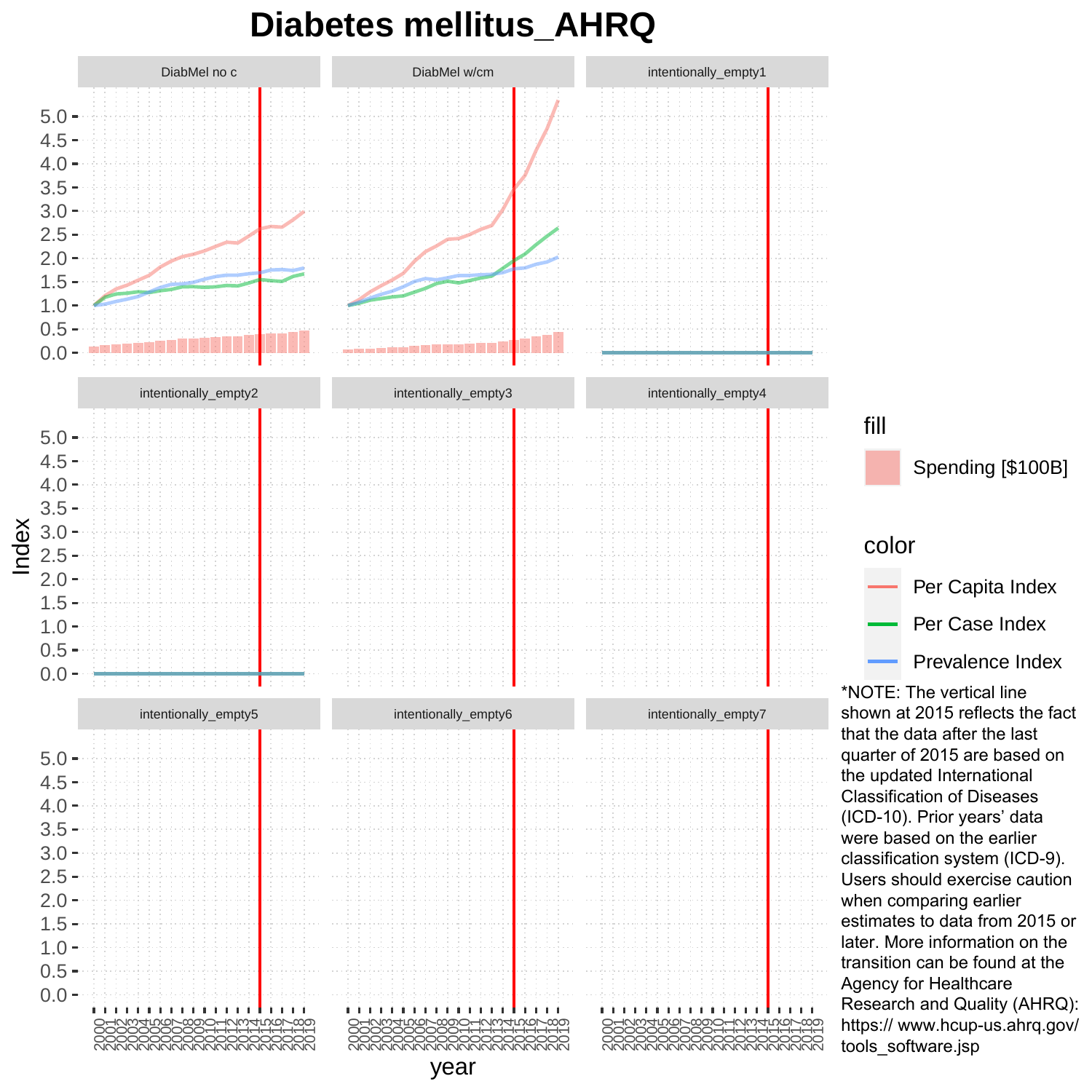## **Hypertension\_AHRQ**



Spending [\$100B] color Per Capita Index Per Case Index Prevalence Index

\*NOTE: The vertical line shown at 2015 reflects the fact that the data after the last quarter of 2015 are based on the updated International Classification of Diseases (ICD-10). Prior years' data were based on the earlier classification system (ICD-9). Users should exercise caution when comparing earlier estimates to data from 2015 or later. More information on the transition can be found at the Agency for Healthcare Research and Quality (AHRQ): https:// www.hcup-us.ahrq.gov/ tools\_software.jsp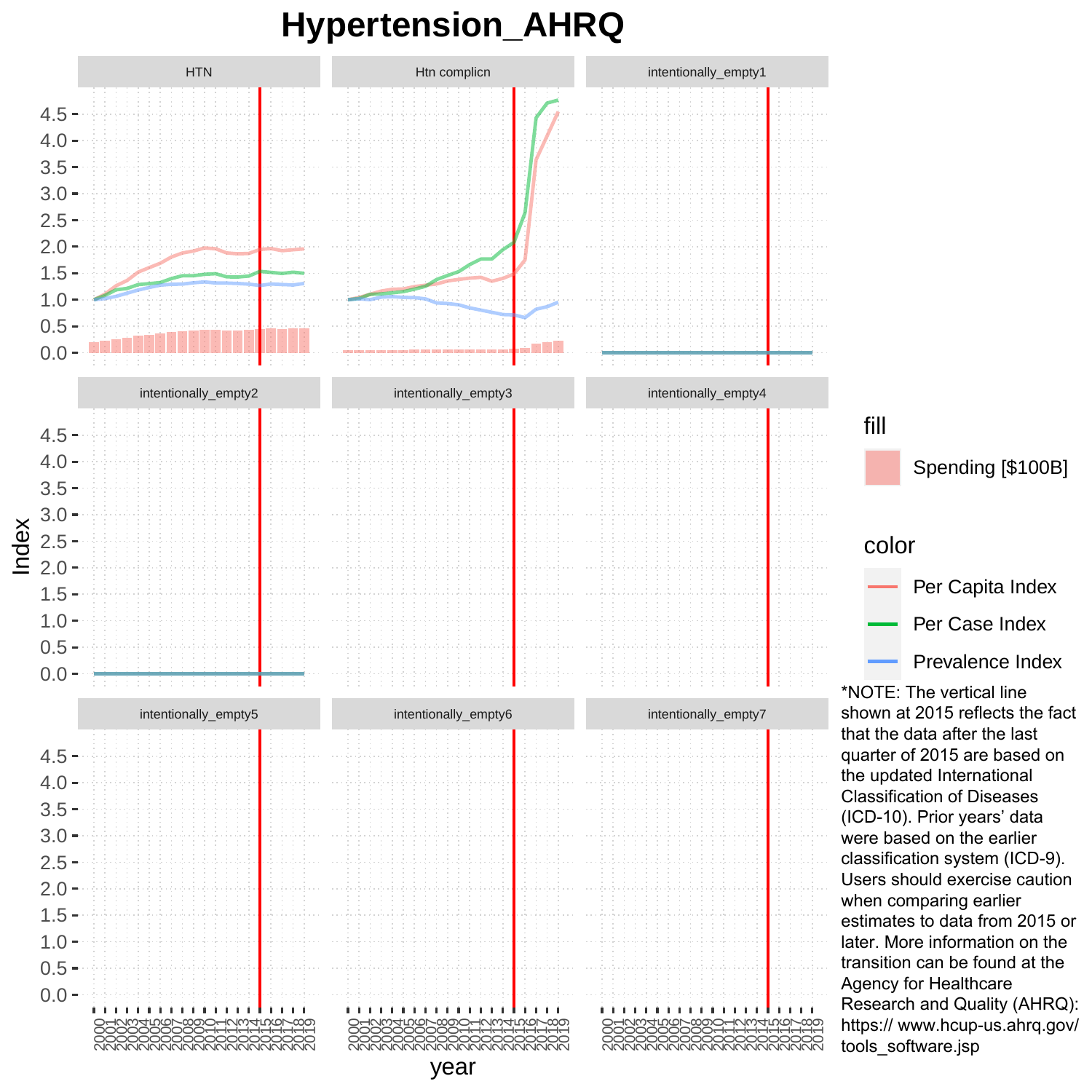### **Symptoms\_AHRQ**

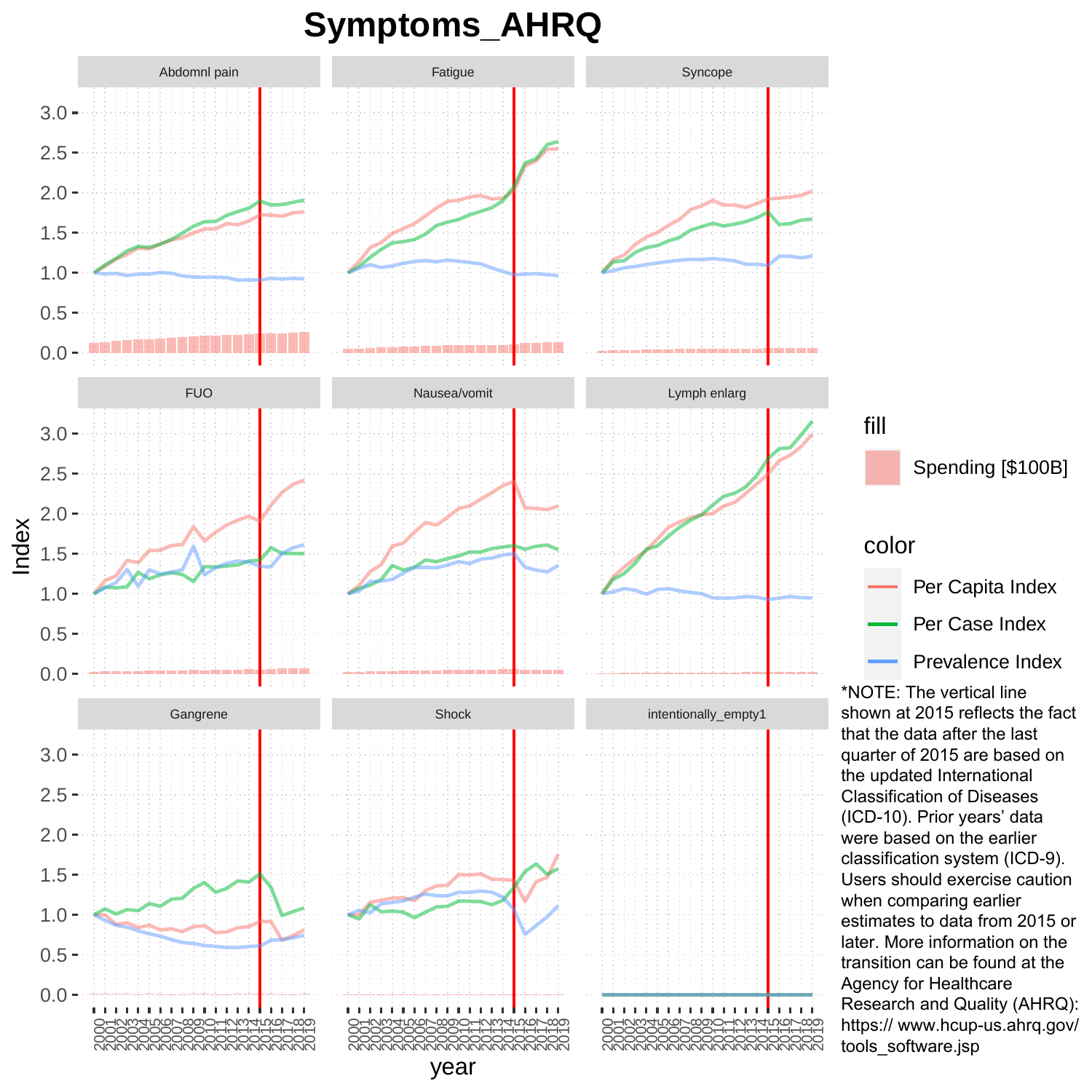### **Back problems\_AHRQ**

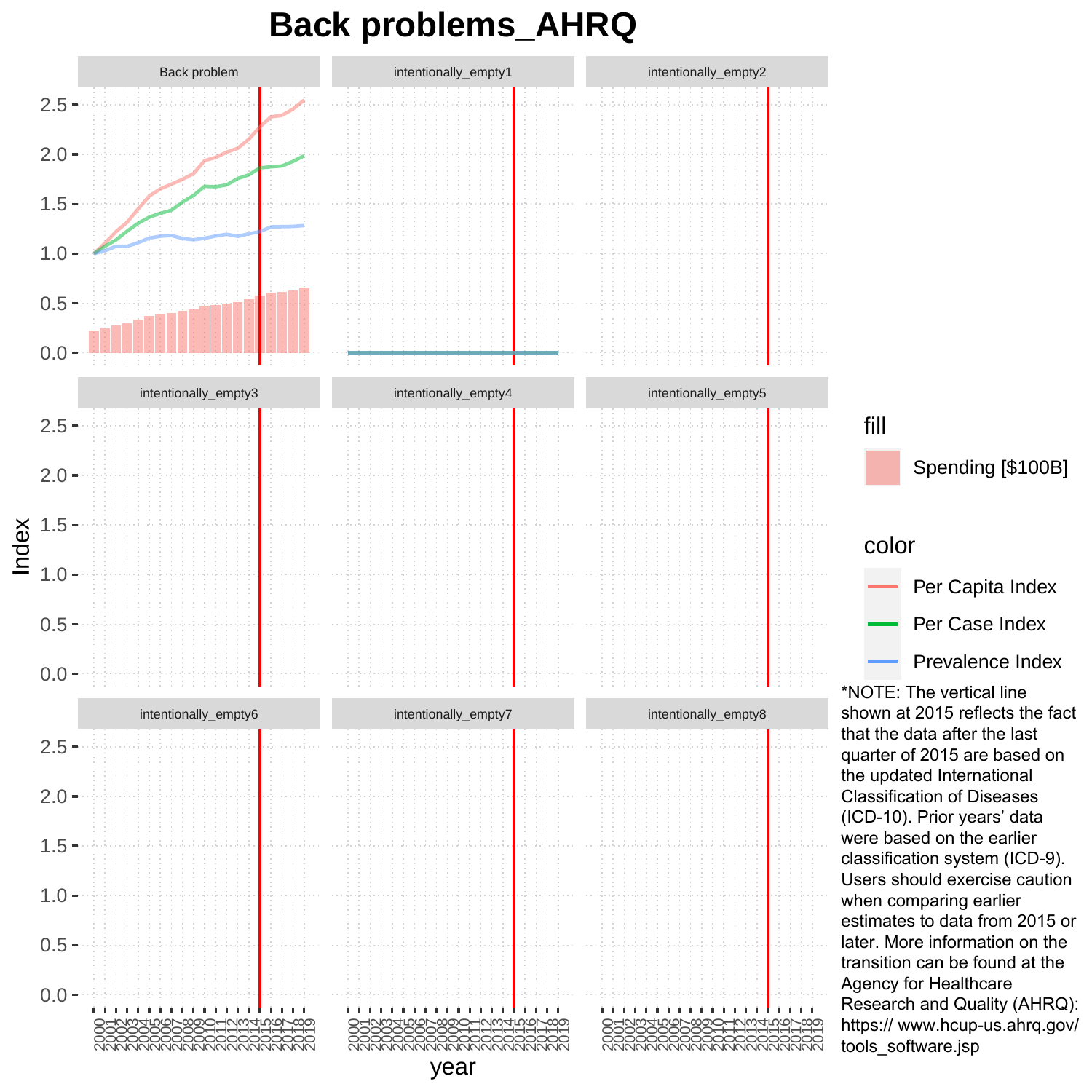#### **Infectious diseases\_AHRQ**

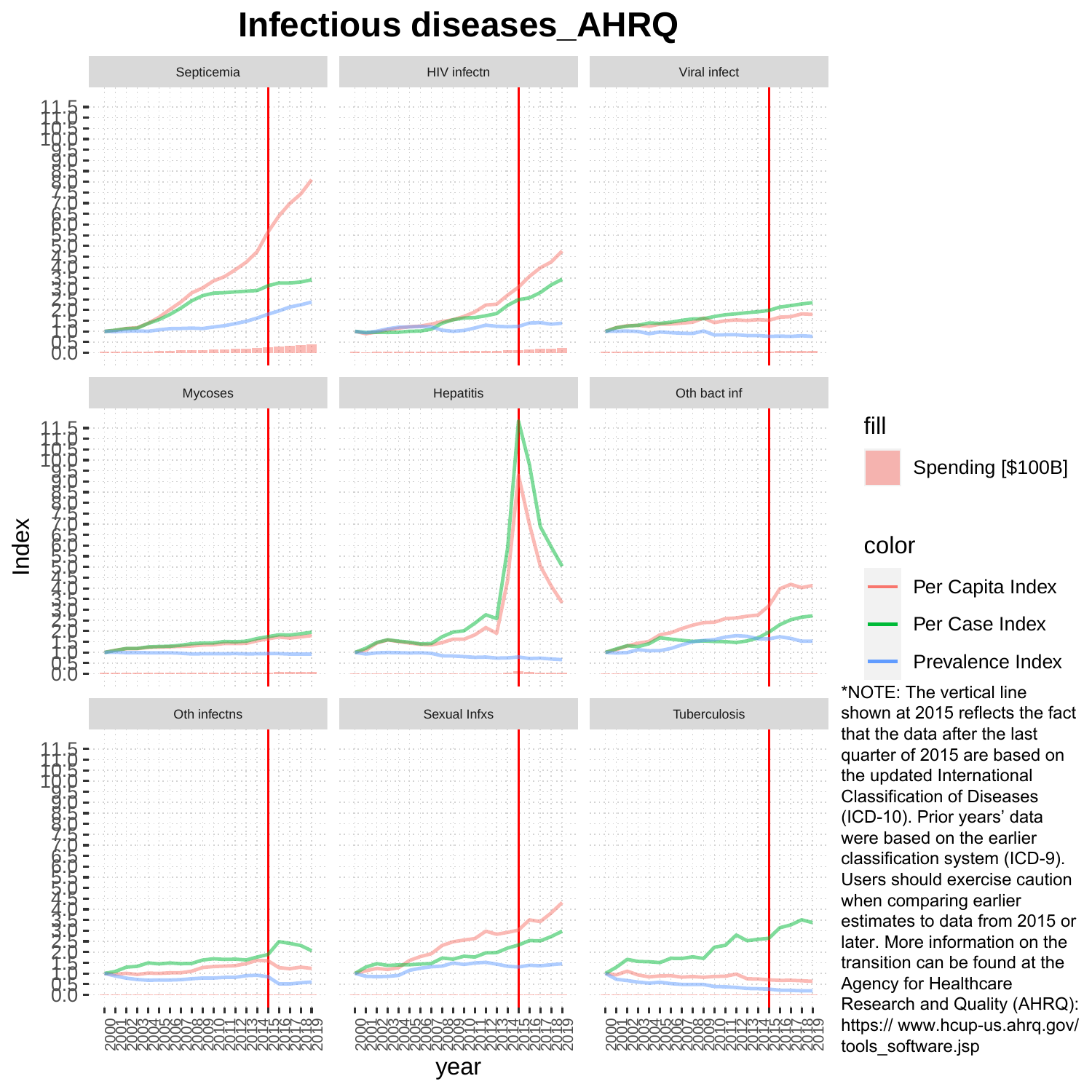### **Skin disorders\_AHRQ**

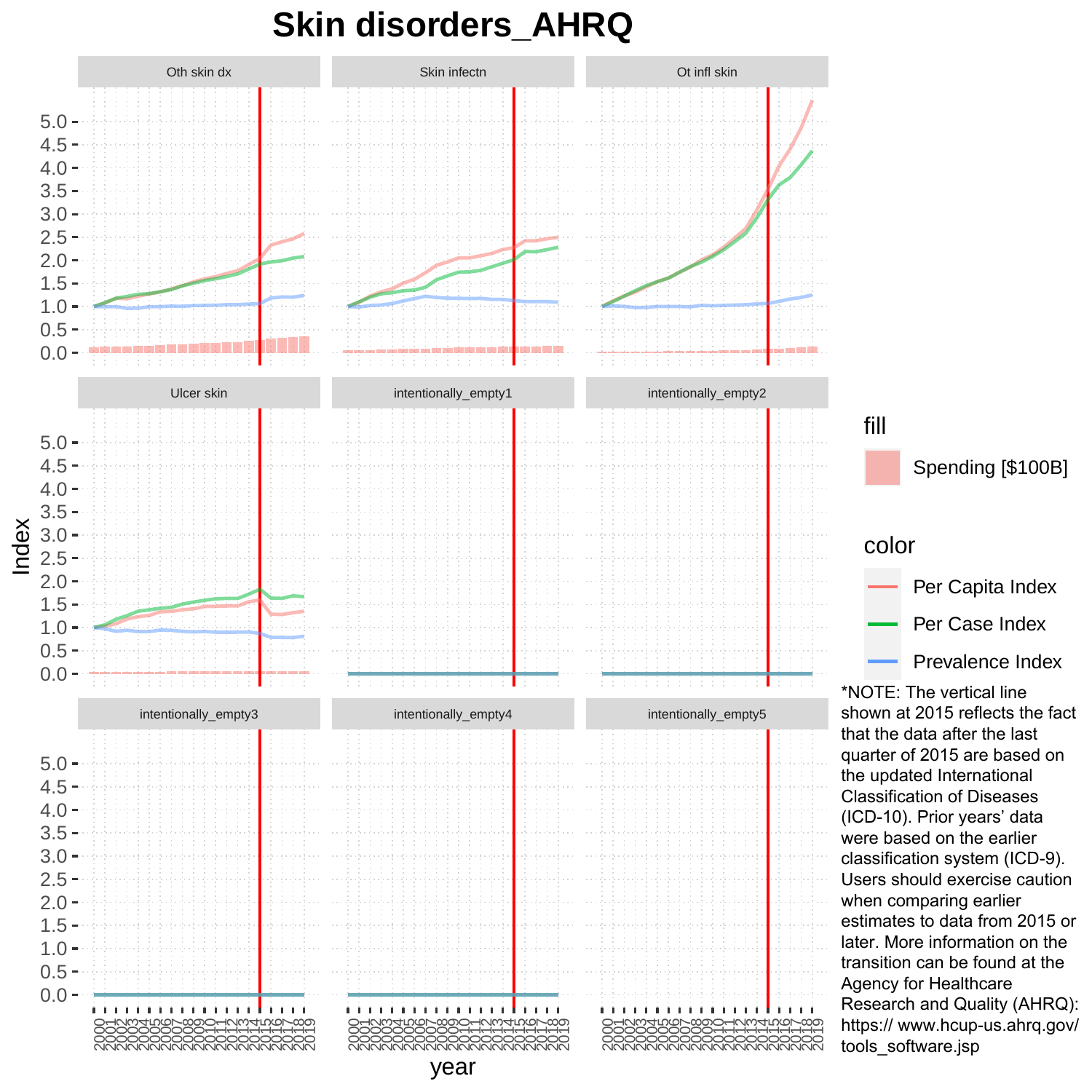### **Other CNS disorders\_AHRQ**

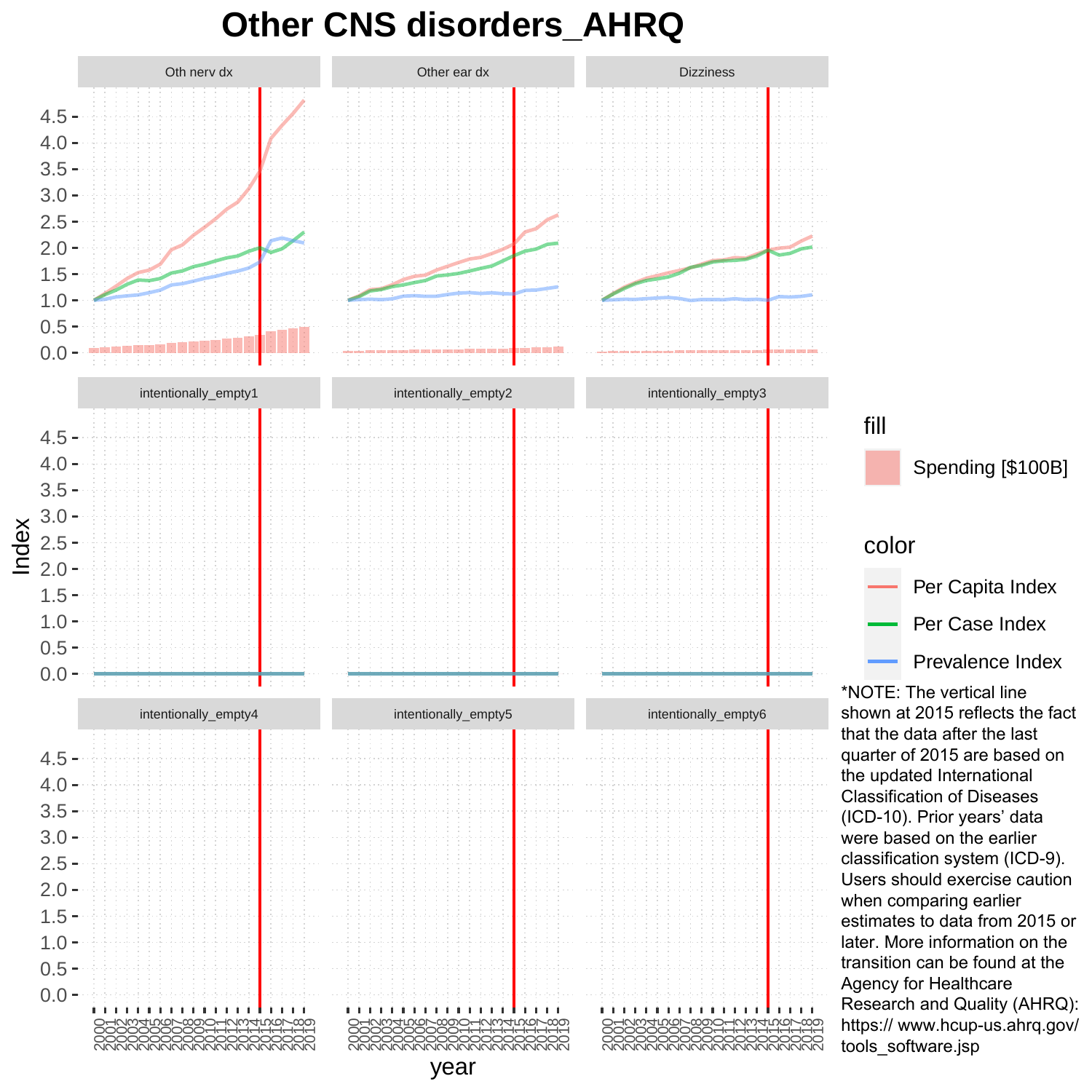## **Systemic lupus and connective tissues disorders\_AHRQ**

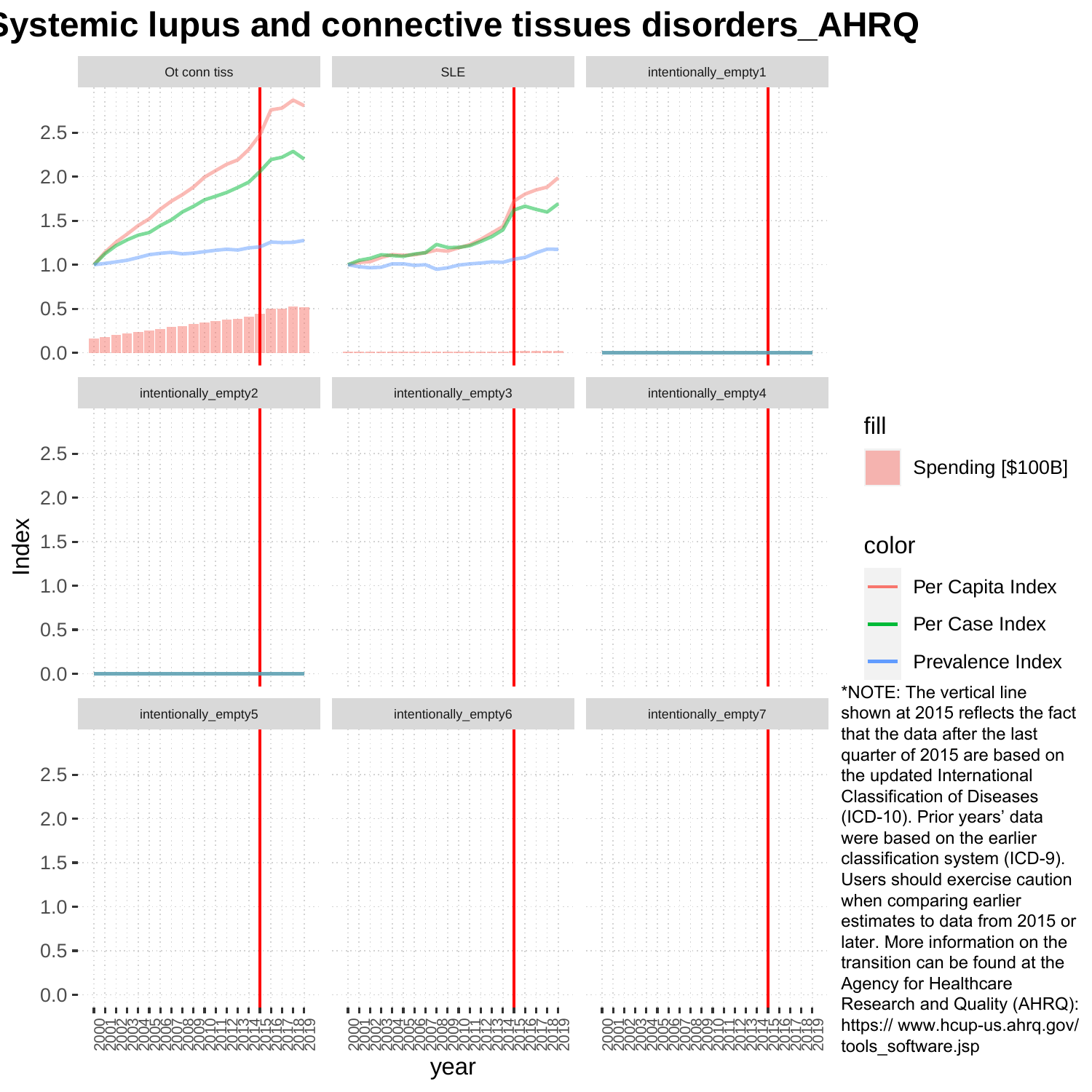### **Kidney disease\_AHRQ**

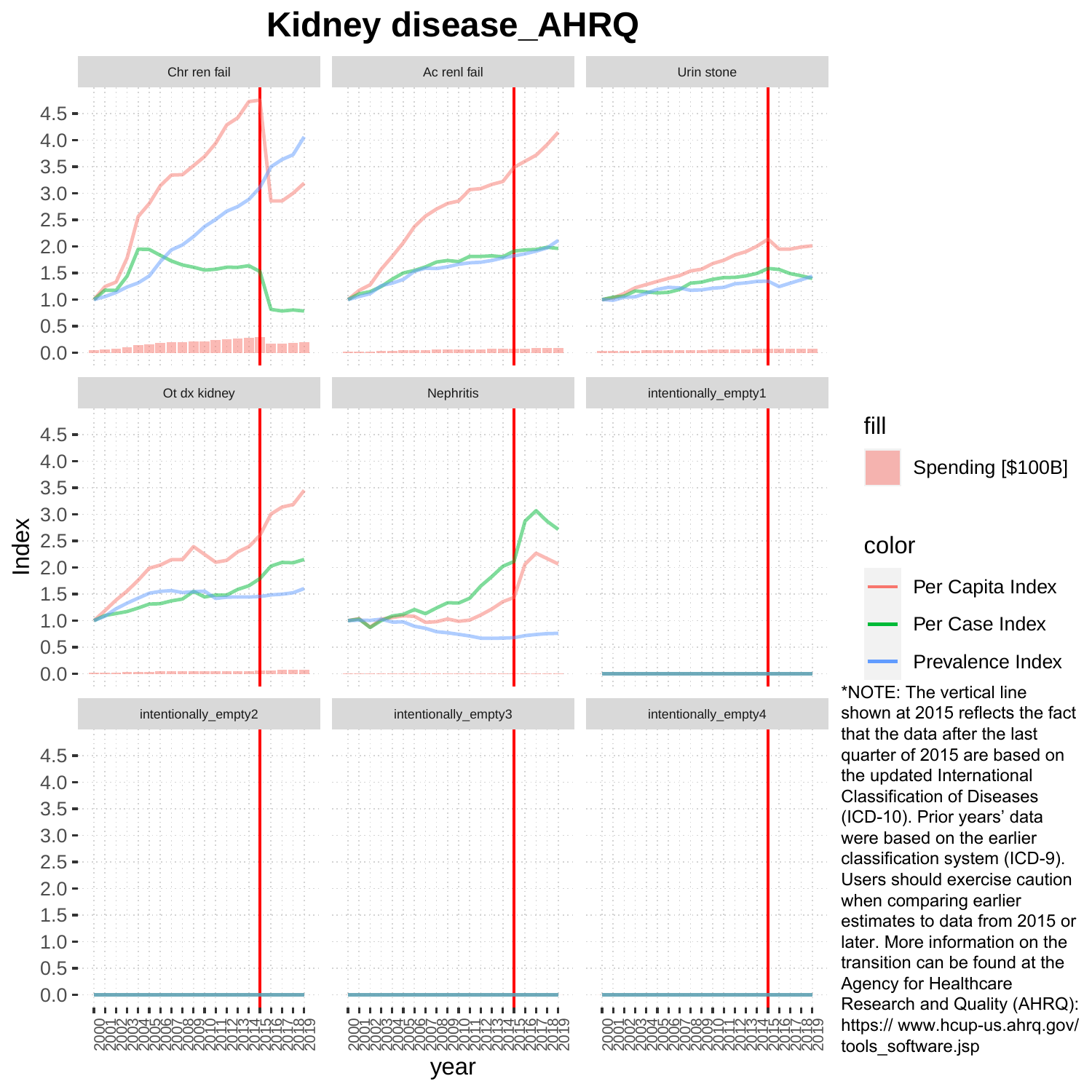### **Residual codes\_AHRQ**

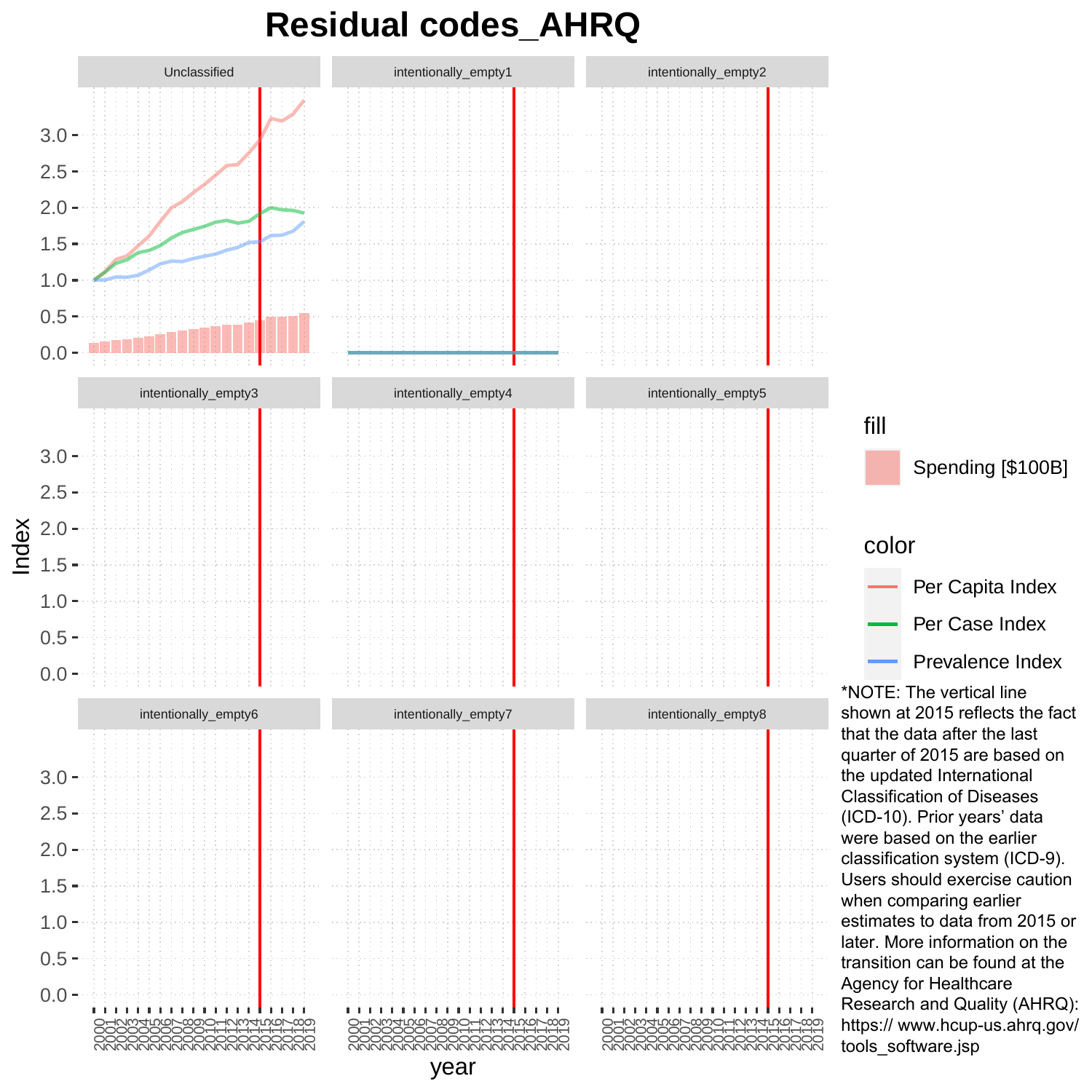#### **Acute bronchitis and URI\_AHRQ**

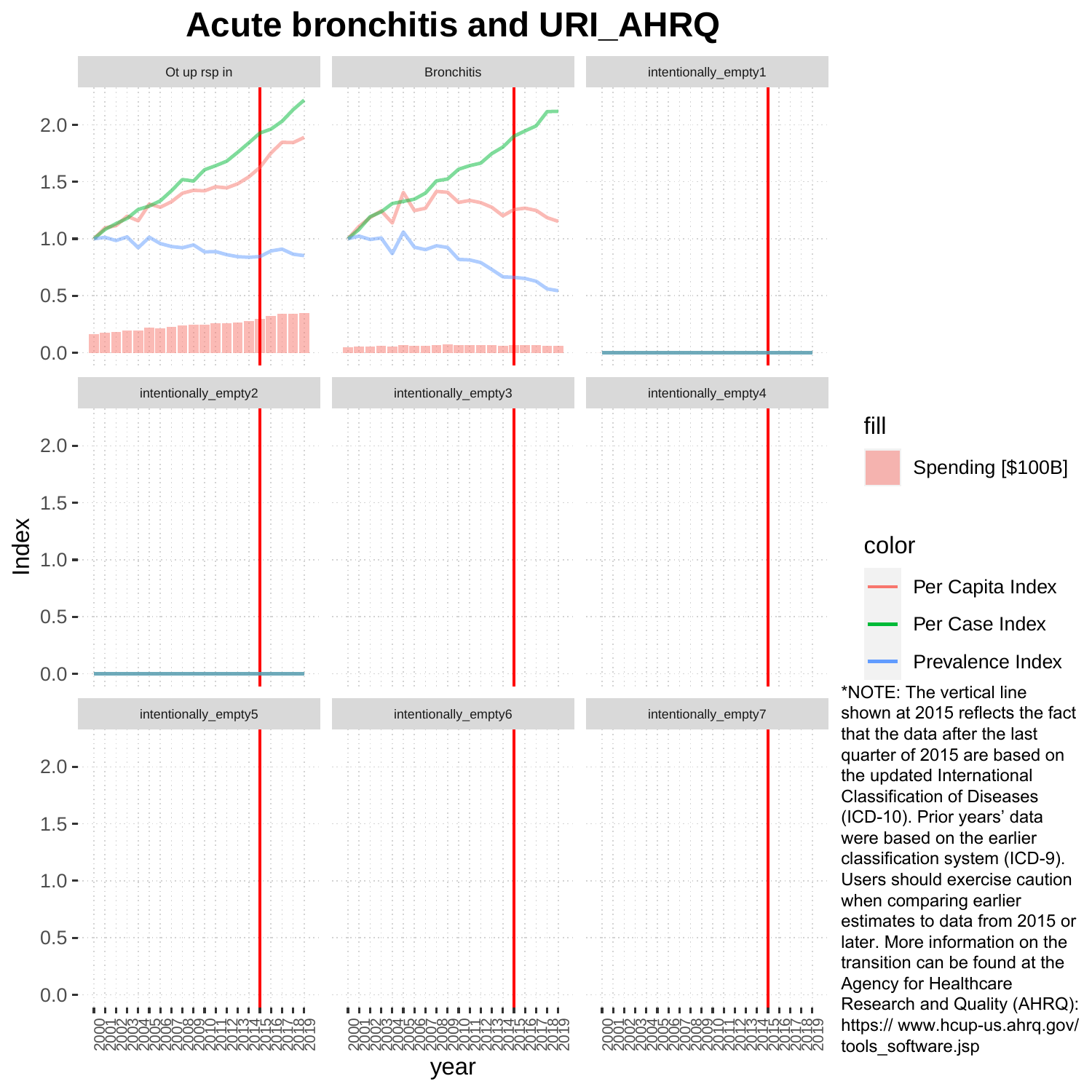### **Other circulatory conditions arteries, veins, and lymphatics\_AHRQ**

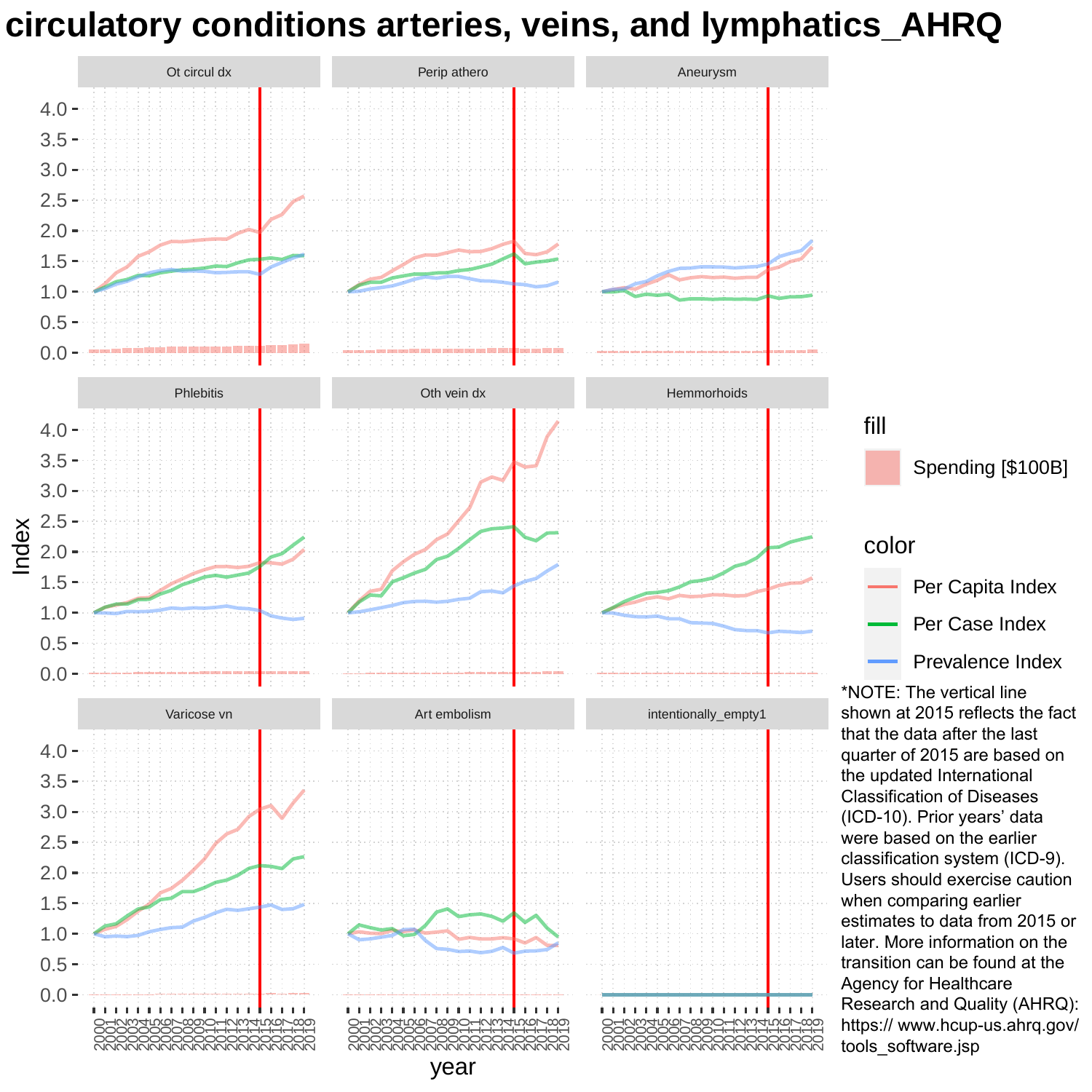## **Other endocrine, nutritionial and immune disorder\_AHRQ**

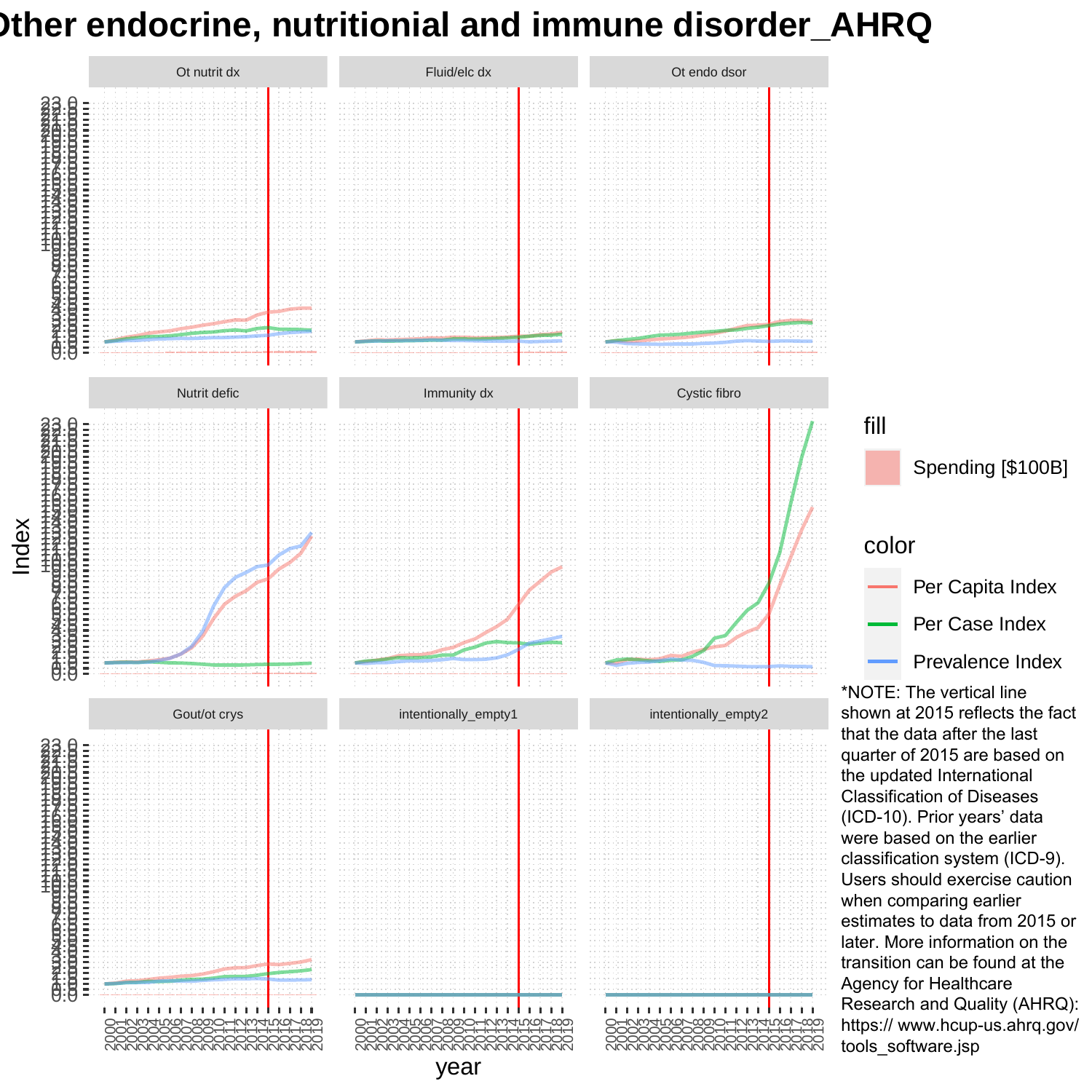#### **Other GI\_AHRQ**

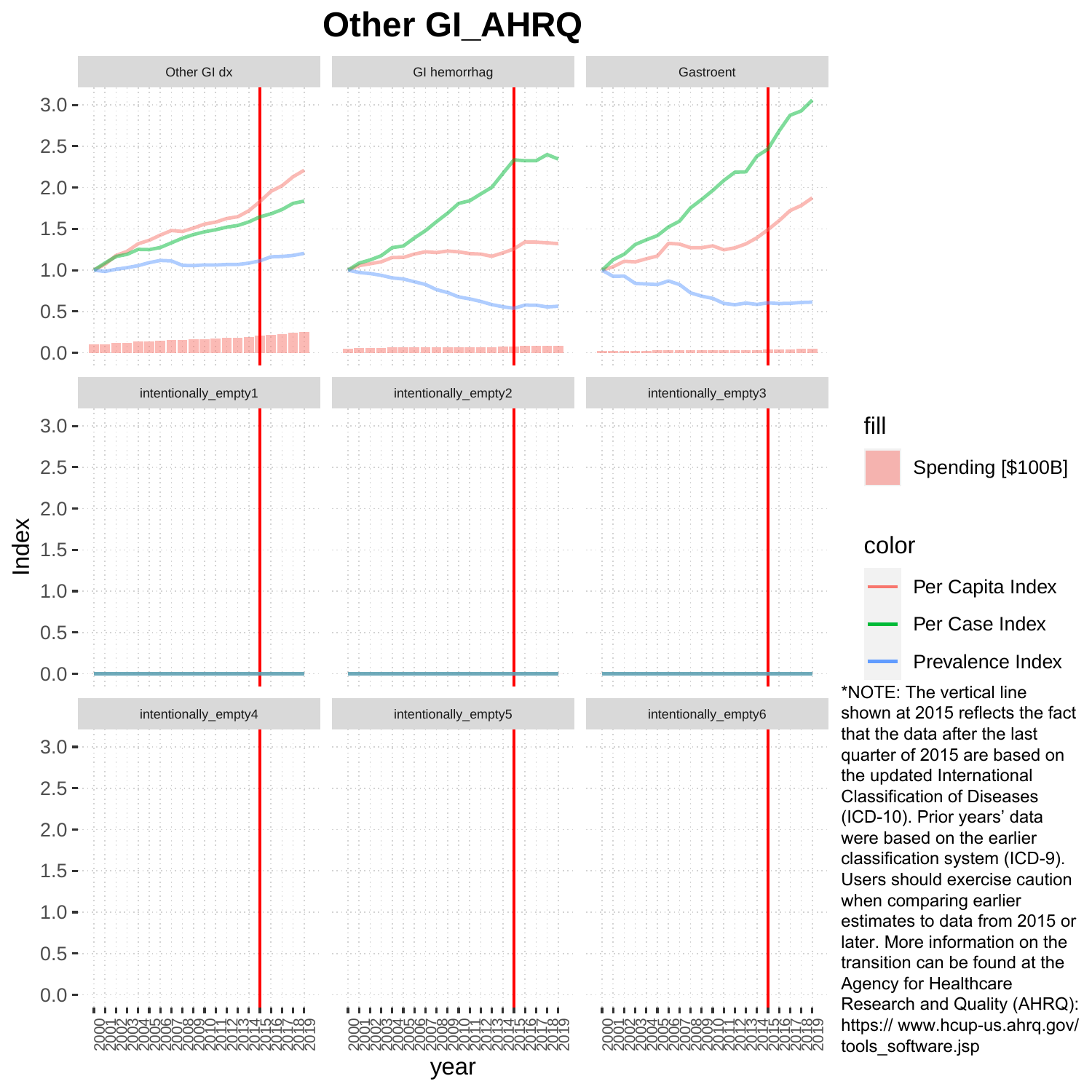## **Female genital disorders, and contraception\_AHRQ**

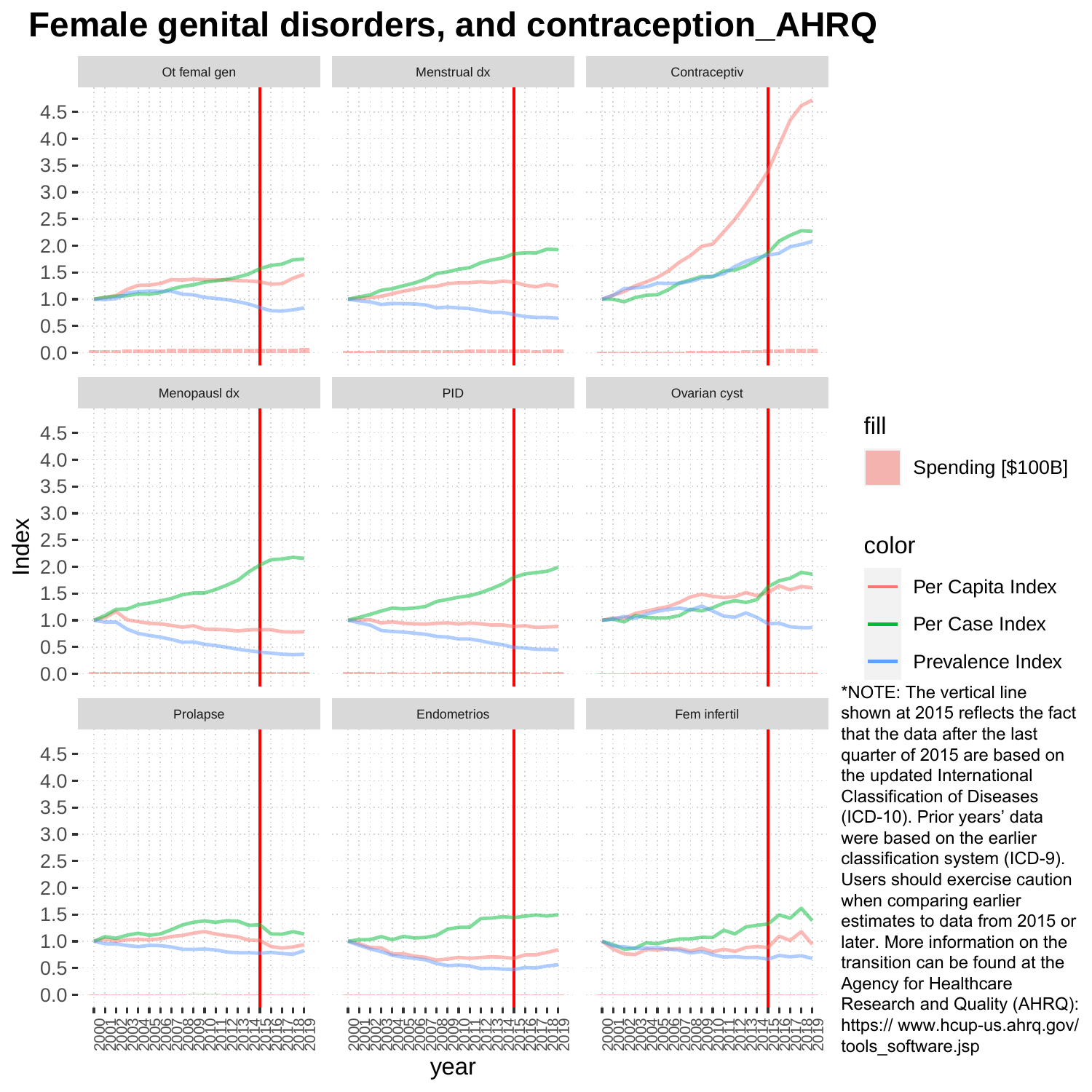#### **Other eye disorders\_AHRQ**

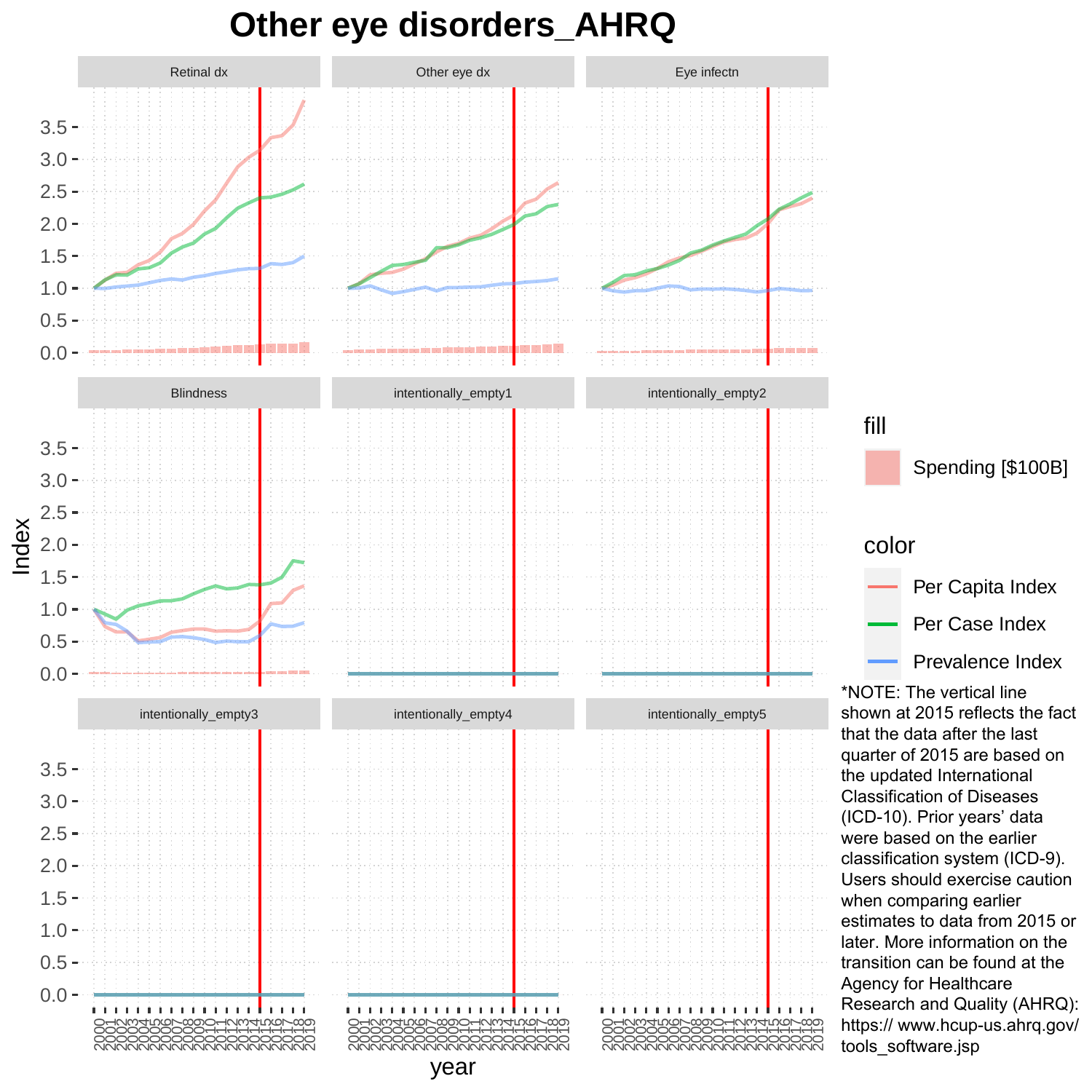# **Complications of surgery or device\_AHRQ**

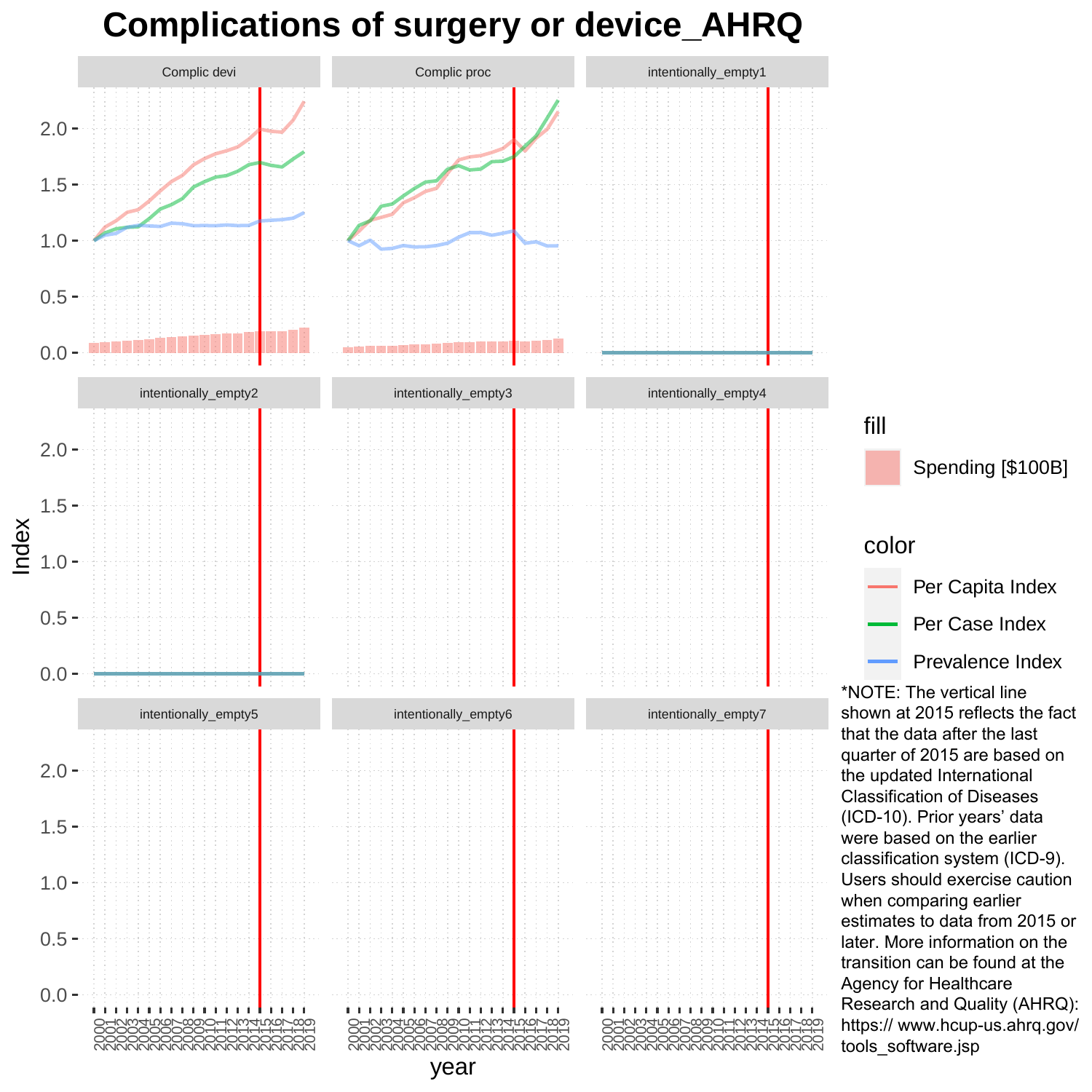# **Hyperlipidemia\_AHRQ**

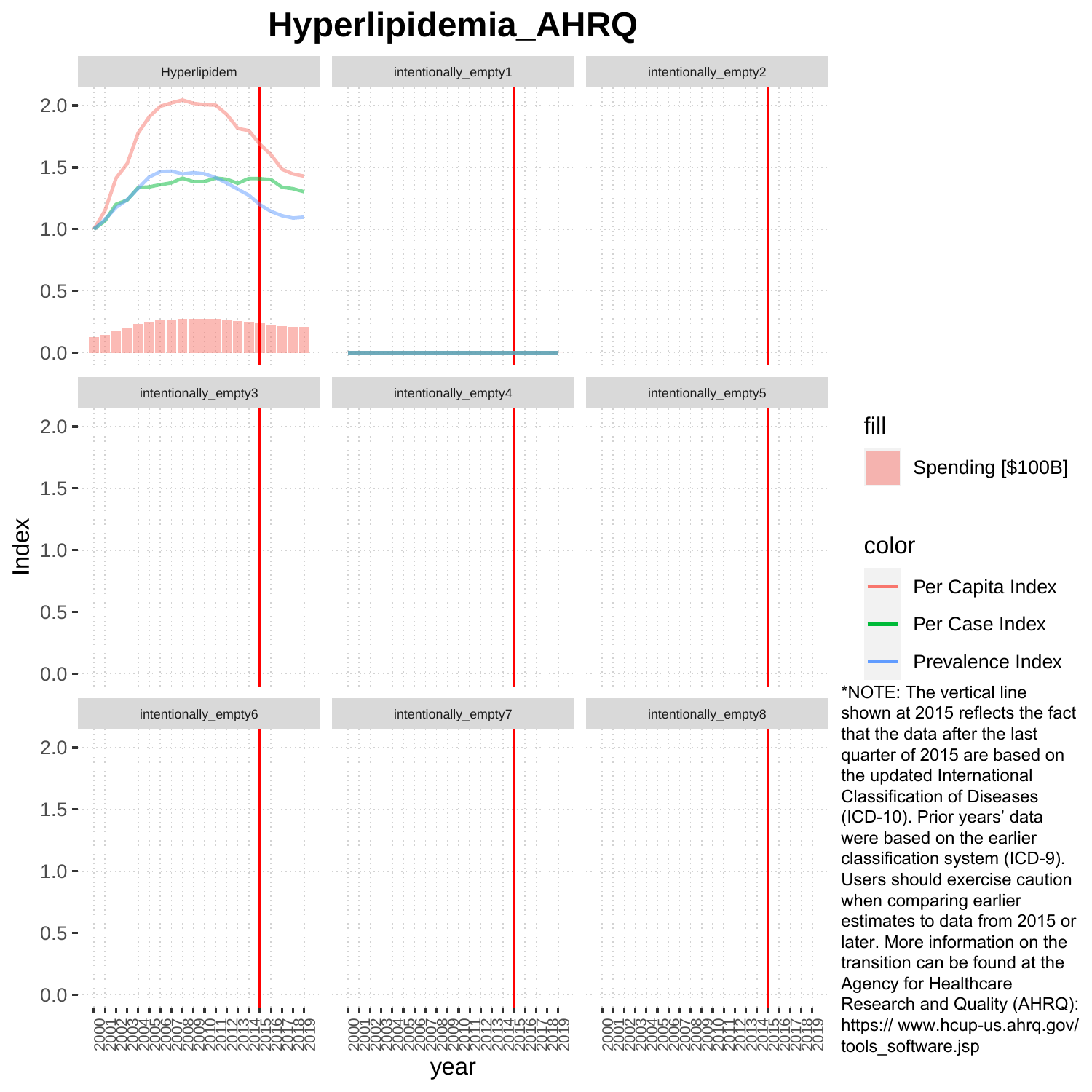#### **Cerebrovascular disease\_AHRQ**

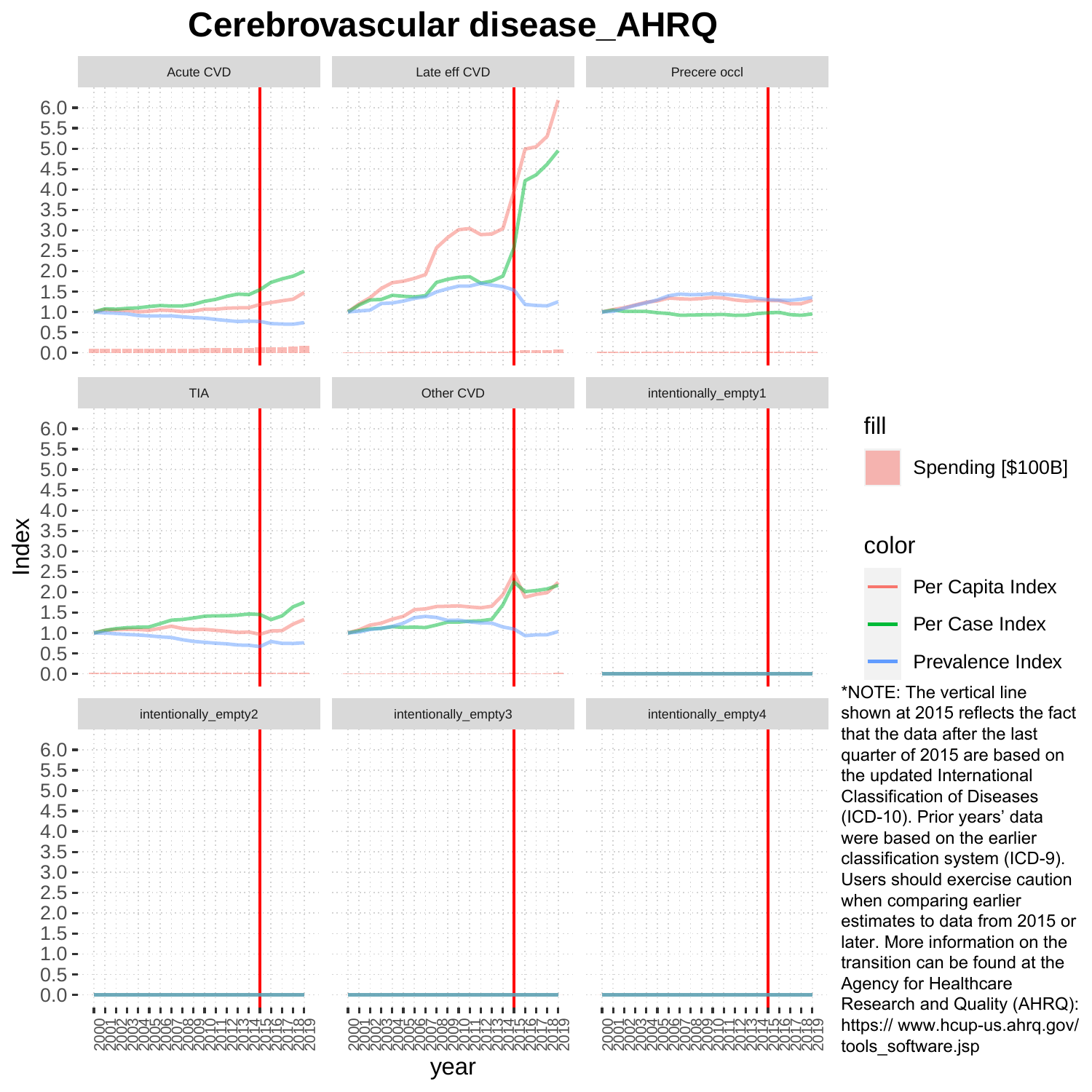## **Other bone and musculoskeletal disease\_AHRQ**

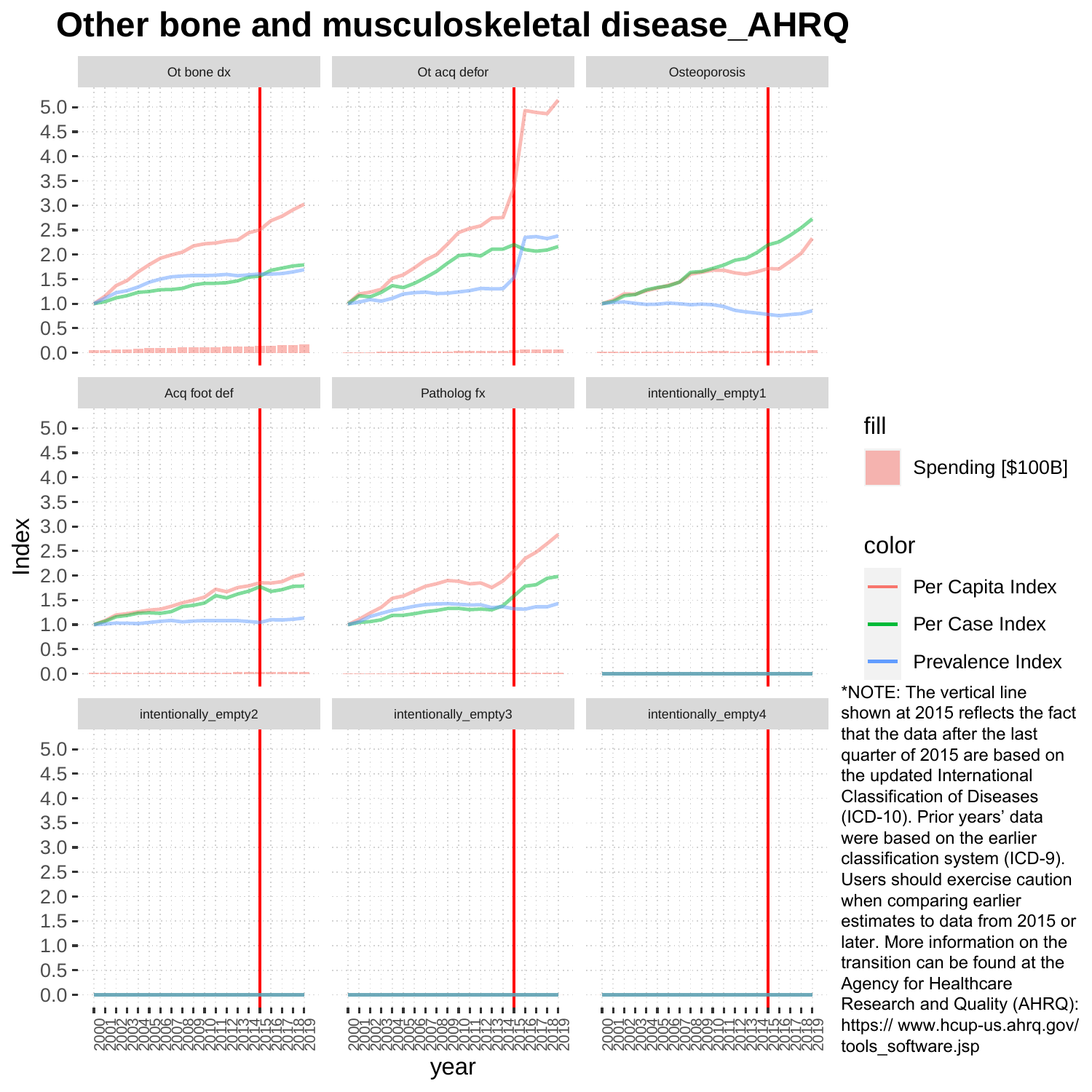#### **Normal birth/live born\_AHRQ**

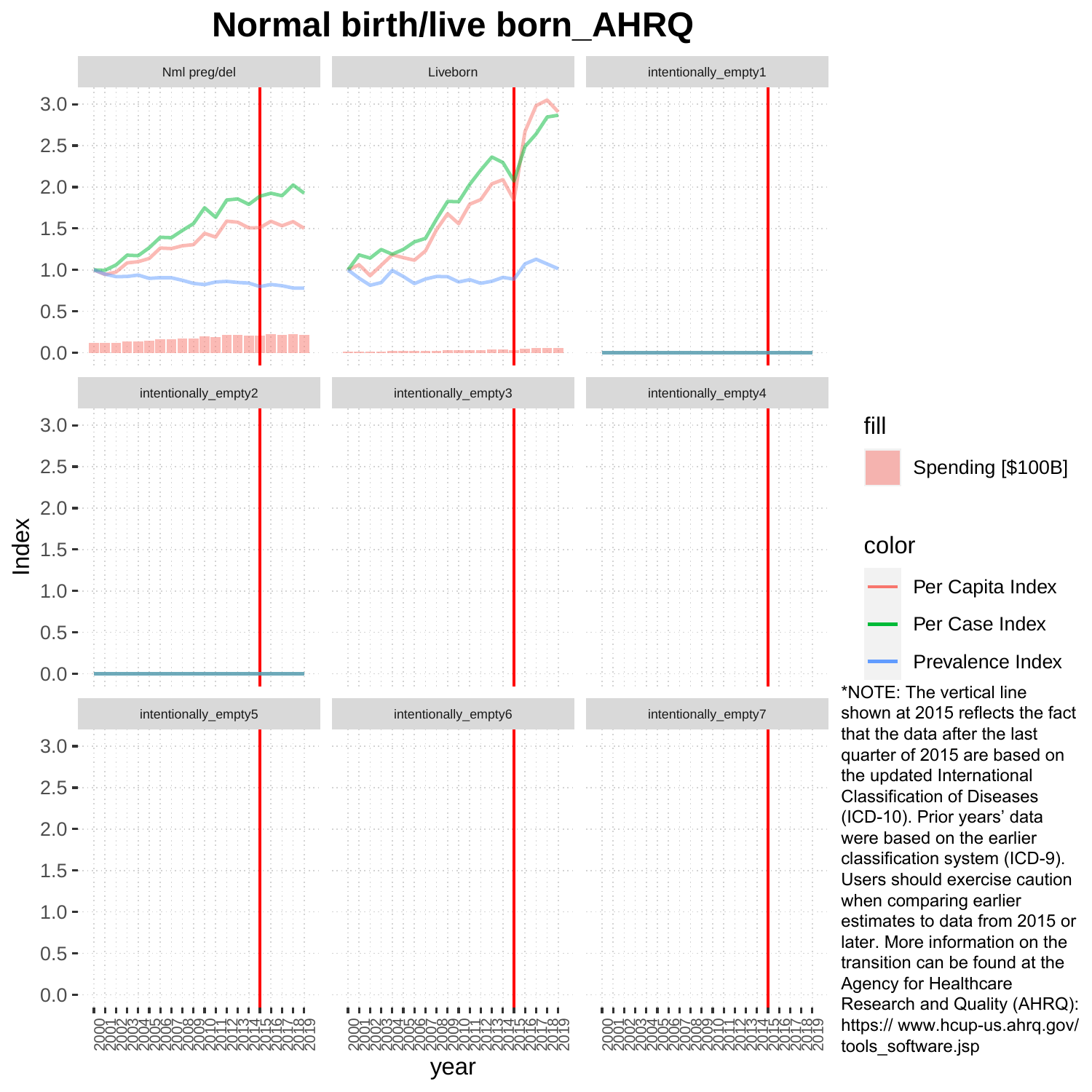### **Non−malignant neoplasm\_AHRQ**

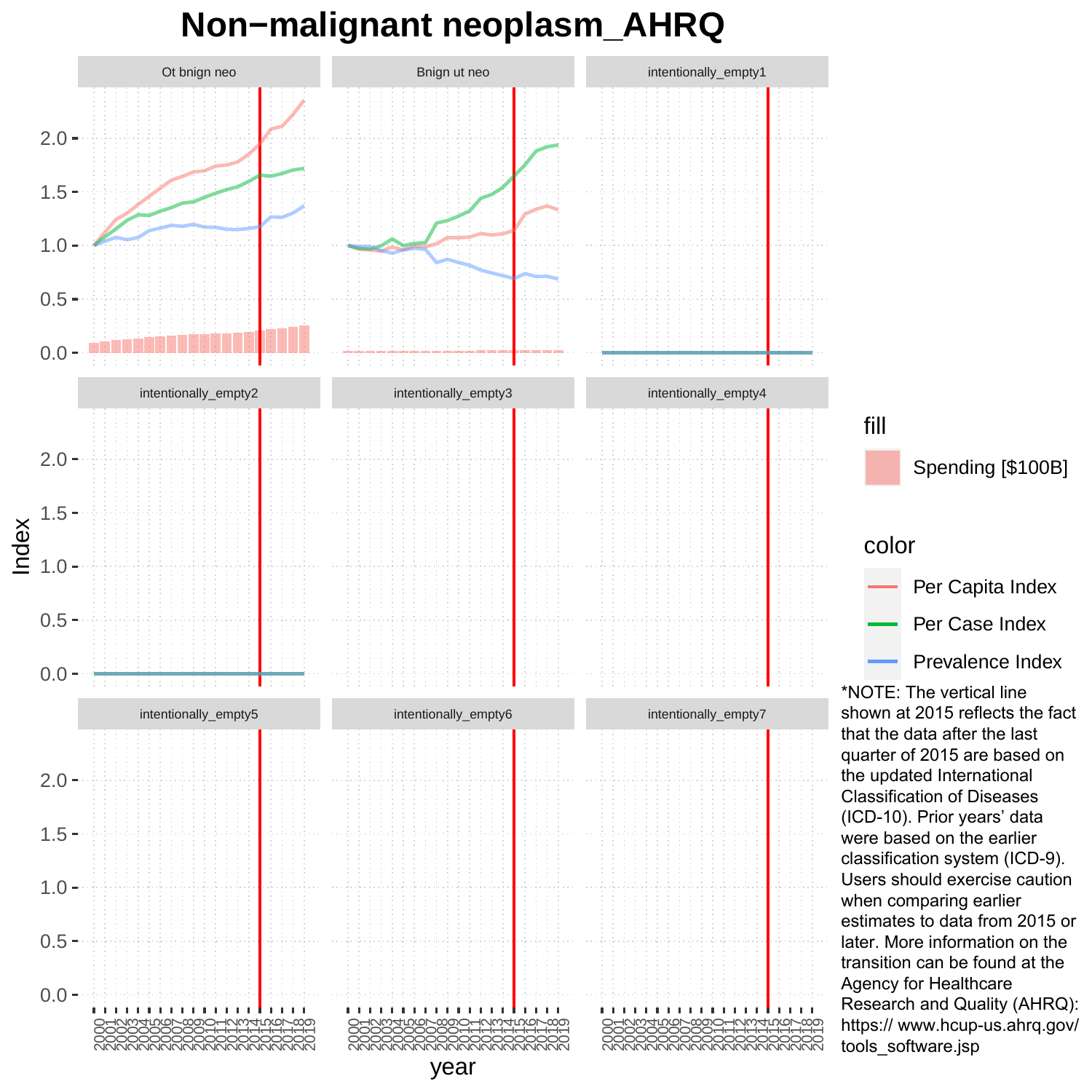### **Other stomach and intestinal disorders\_AHRQ**

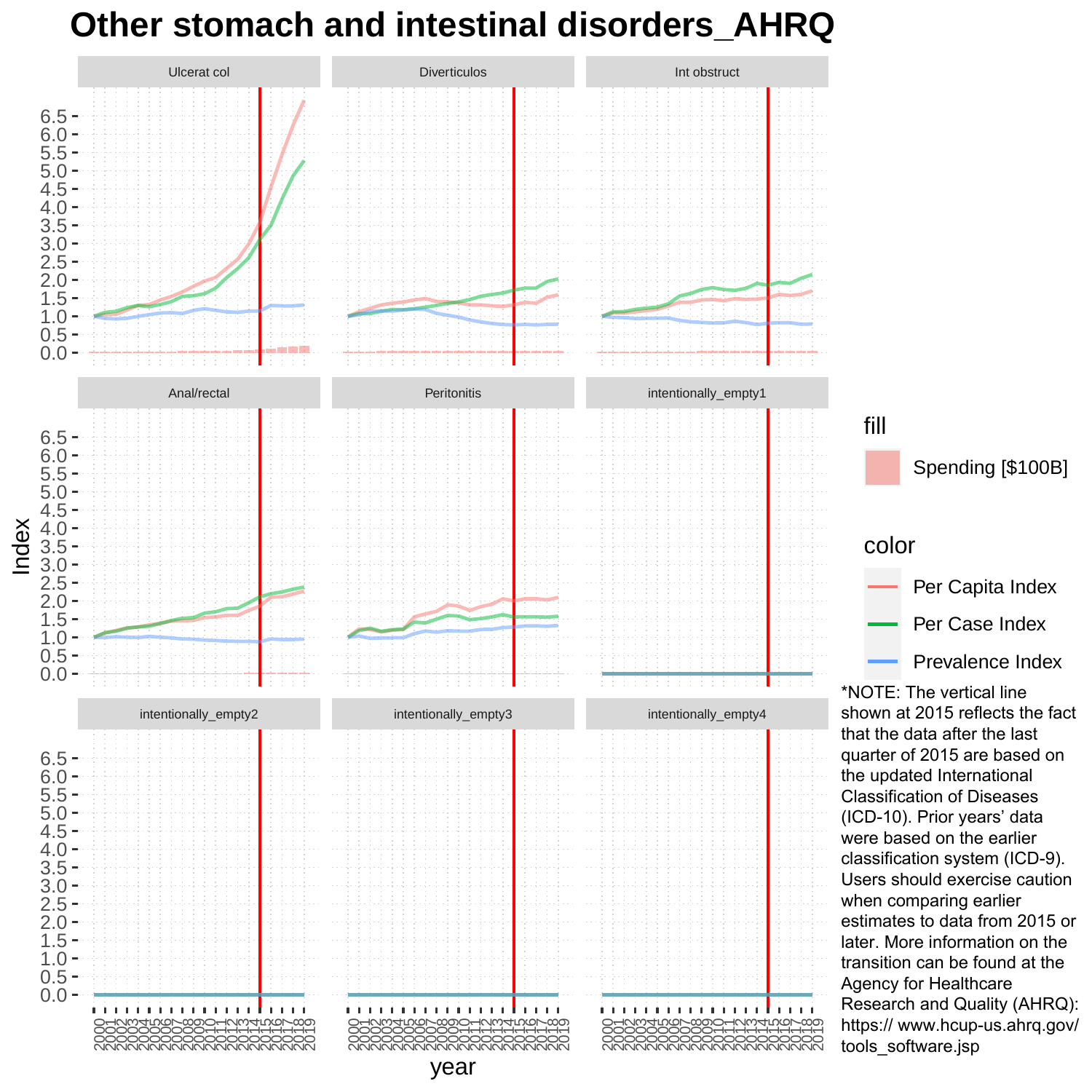# **Disorders of the upper GI\_AHRQ**

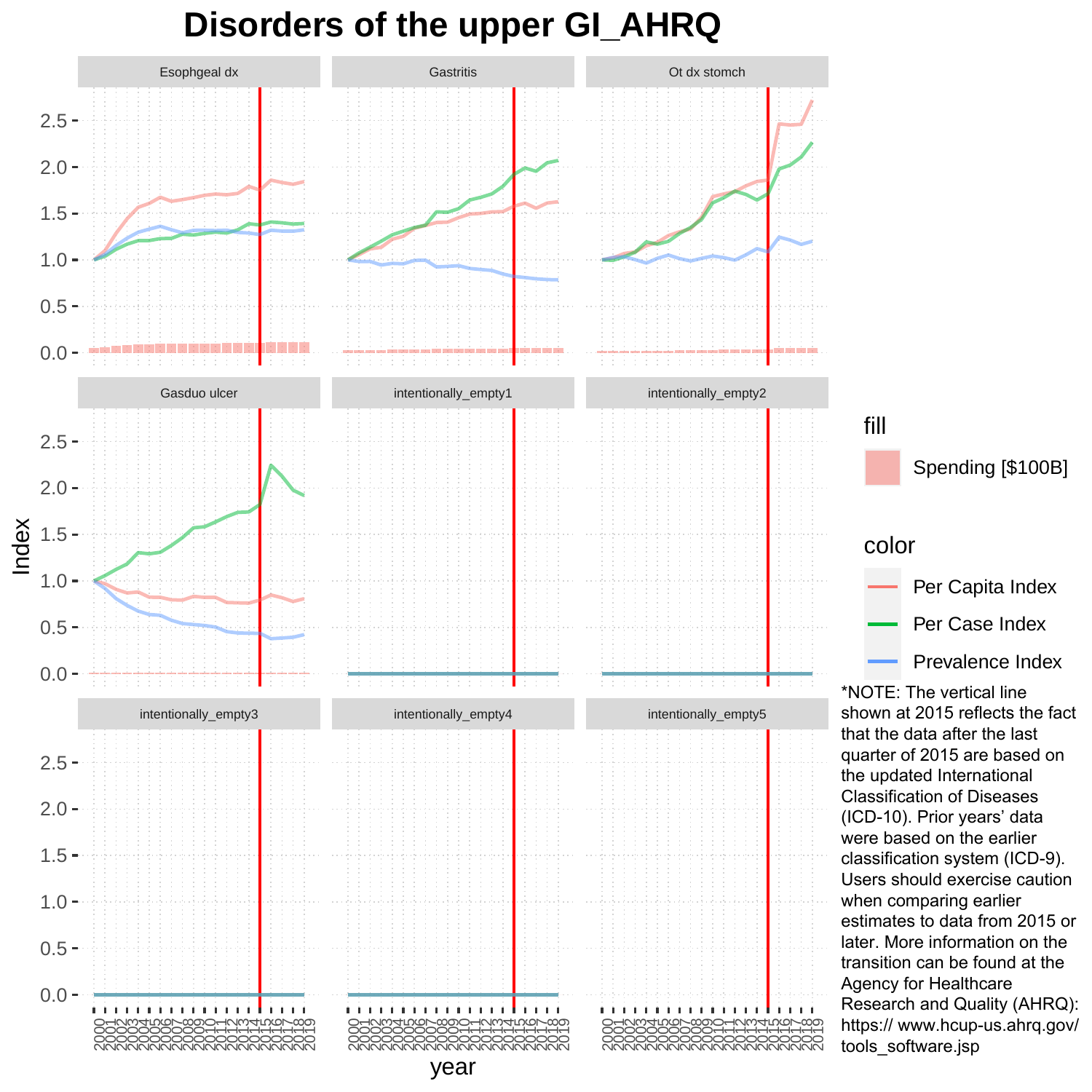### **Gallbladder, pancreatic, and liver disease\_AHRQ**

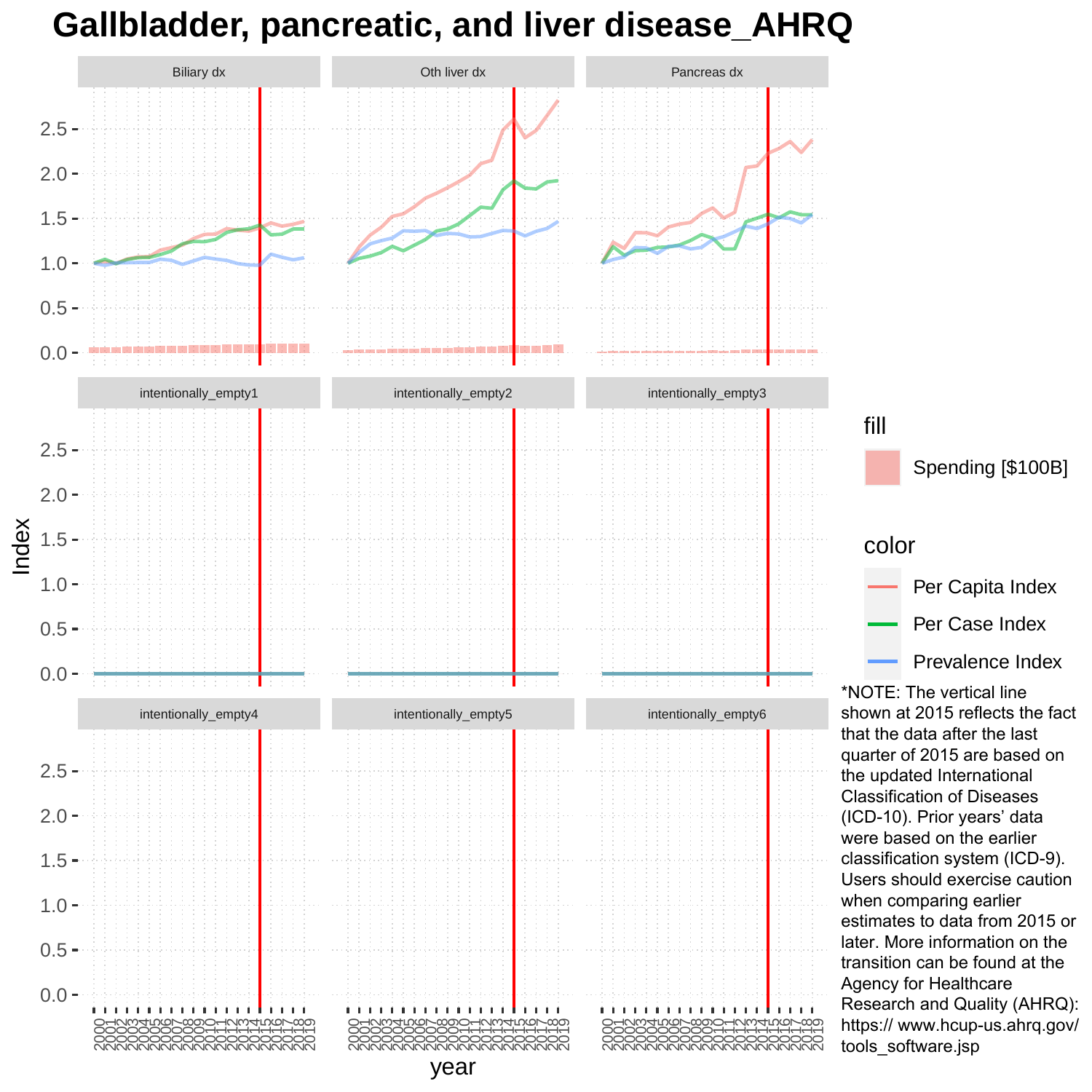# **Complications of pregnancy and birth\_AHRQ**

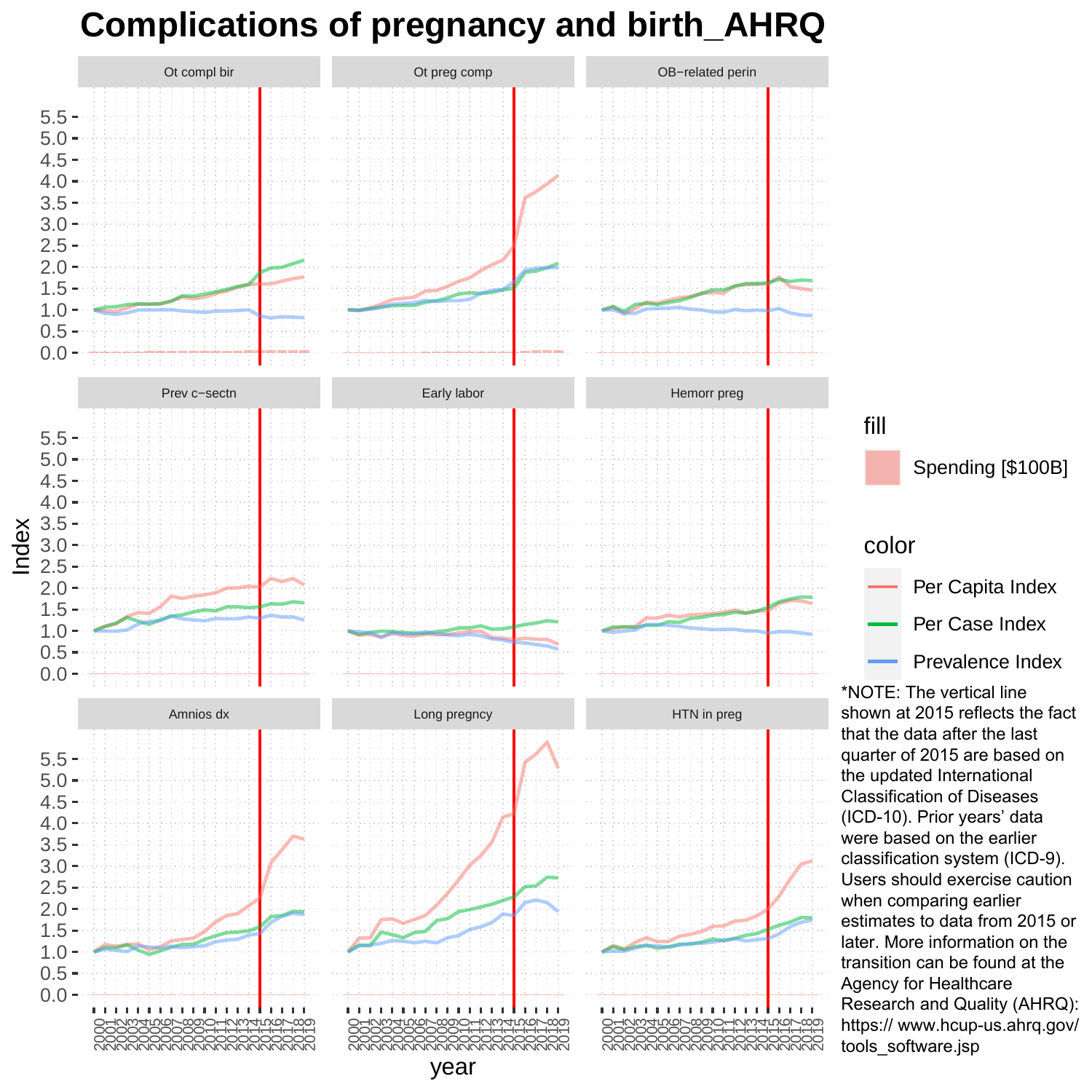# **Complications of pregnancy and birth\_AHRQ**

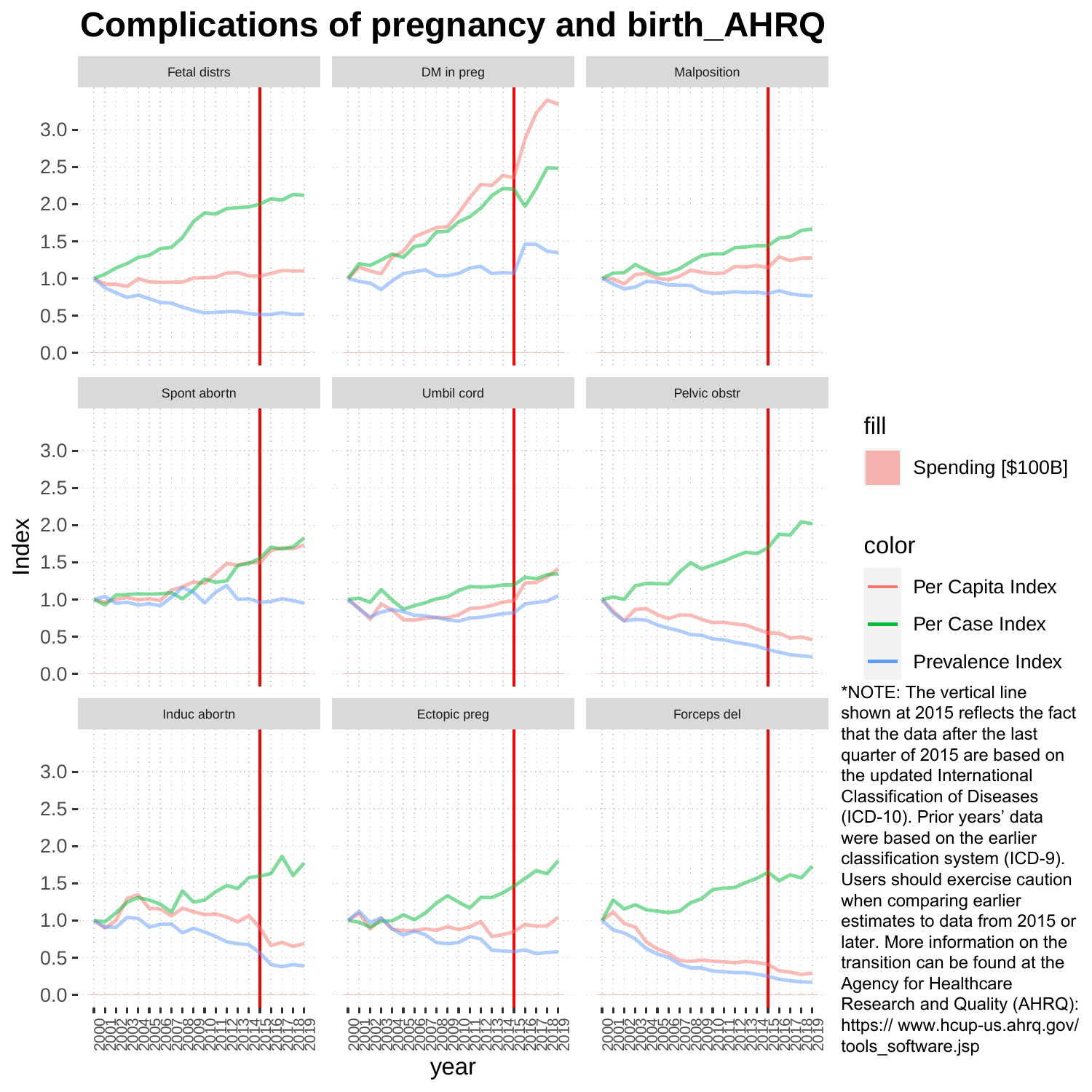# **Complications of pregnancy and birth\_AHRQ**

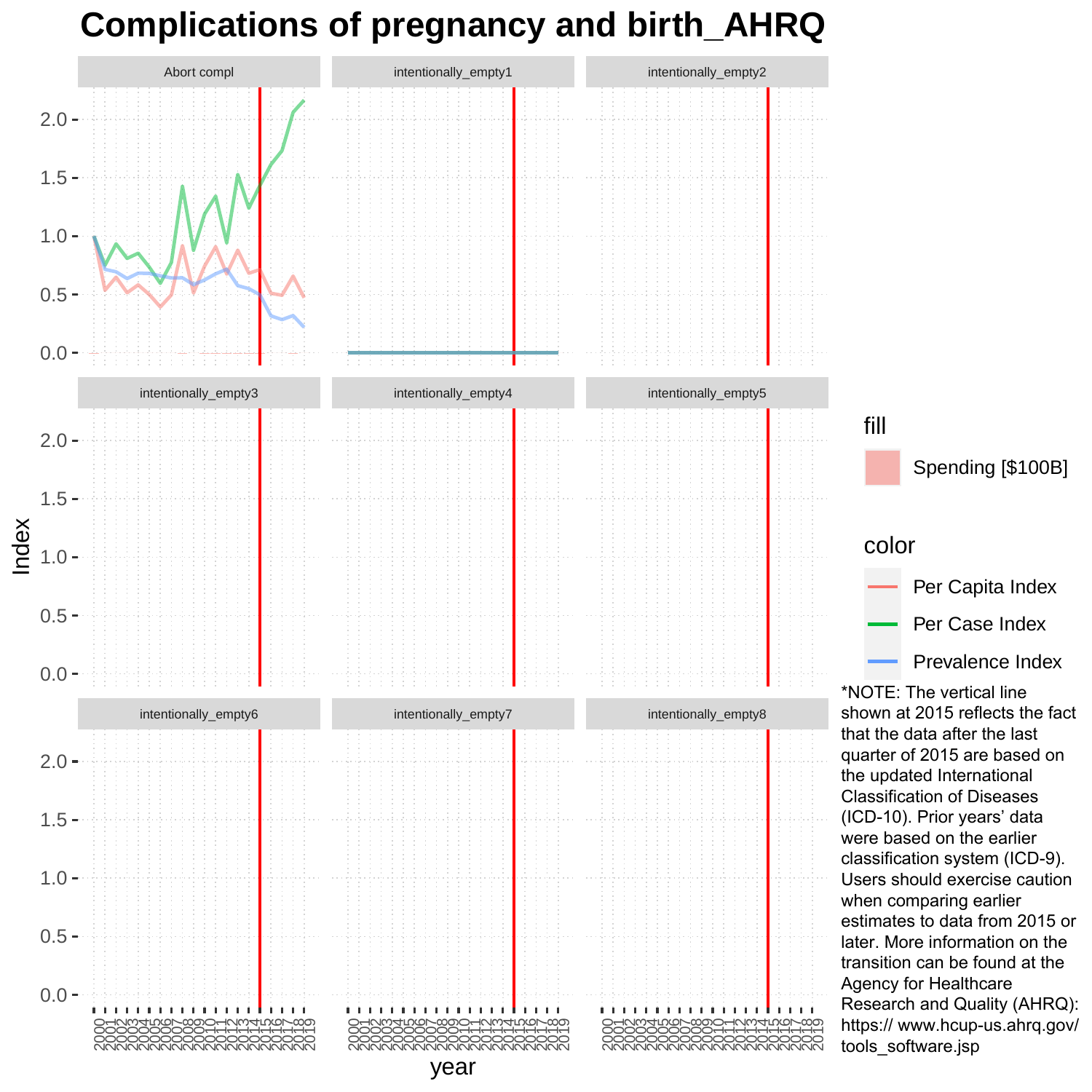### **Pneumonia\_AHRQ**

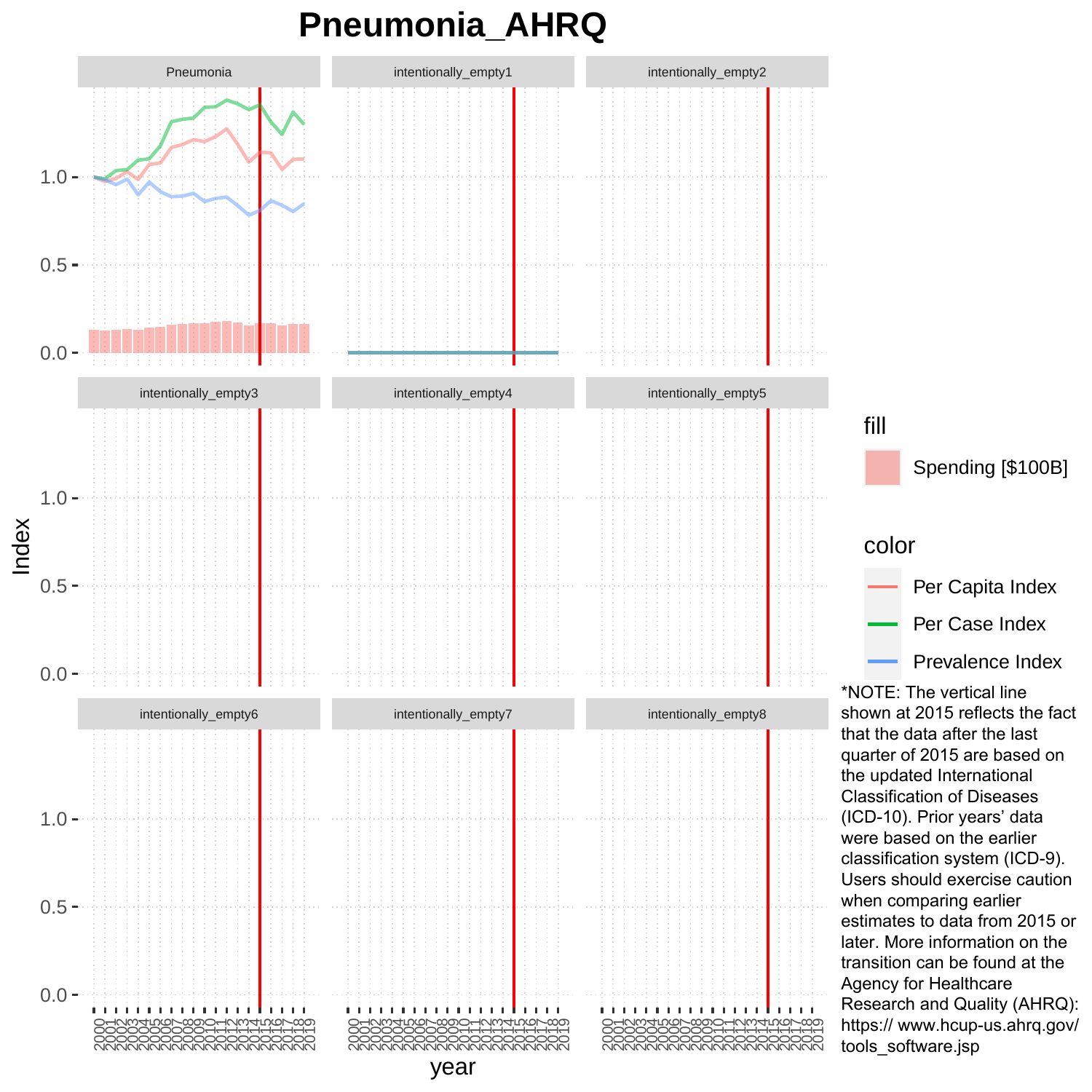### **Hereditary, degenerative and other nervous system disorders\_AHRQ**

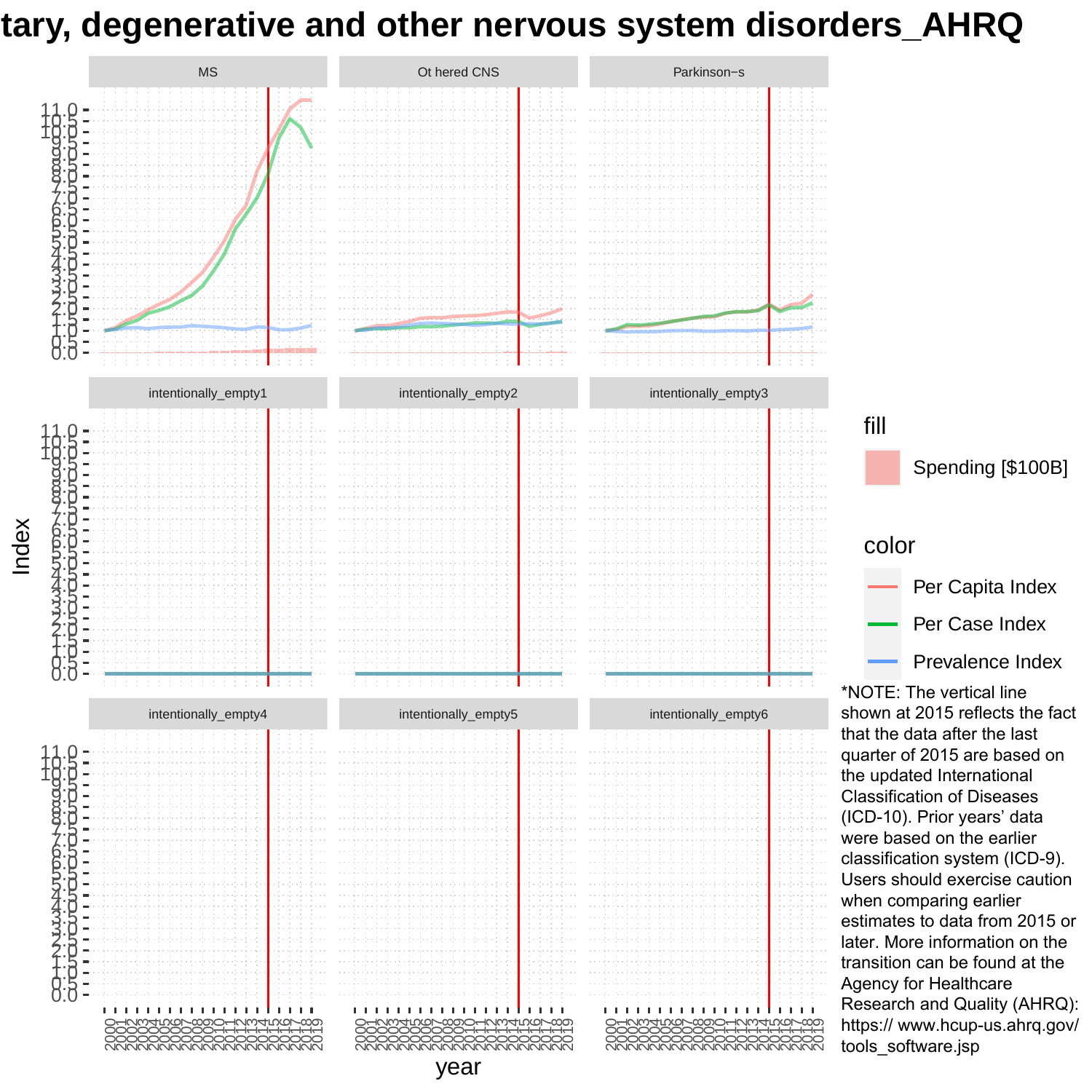# **Urinary tract infections\_AHRQ**

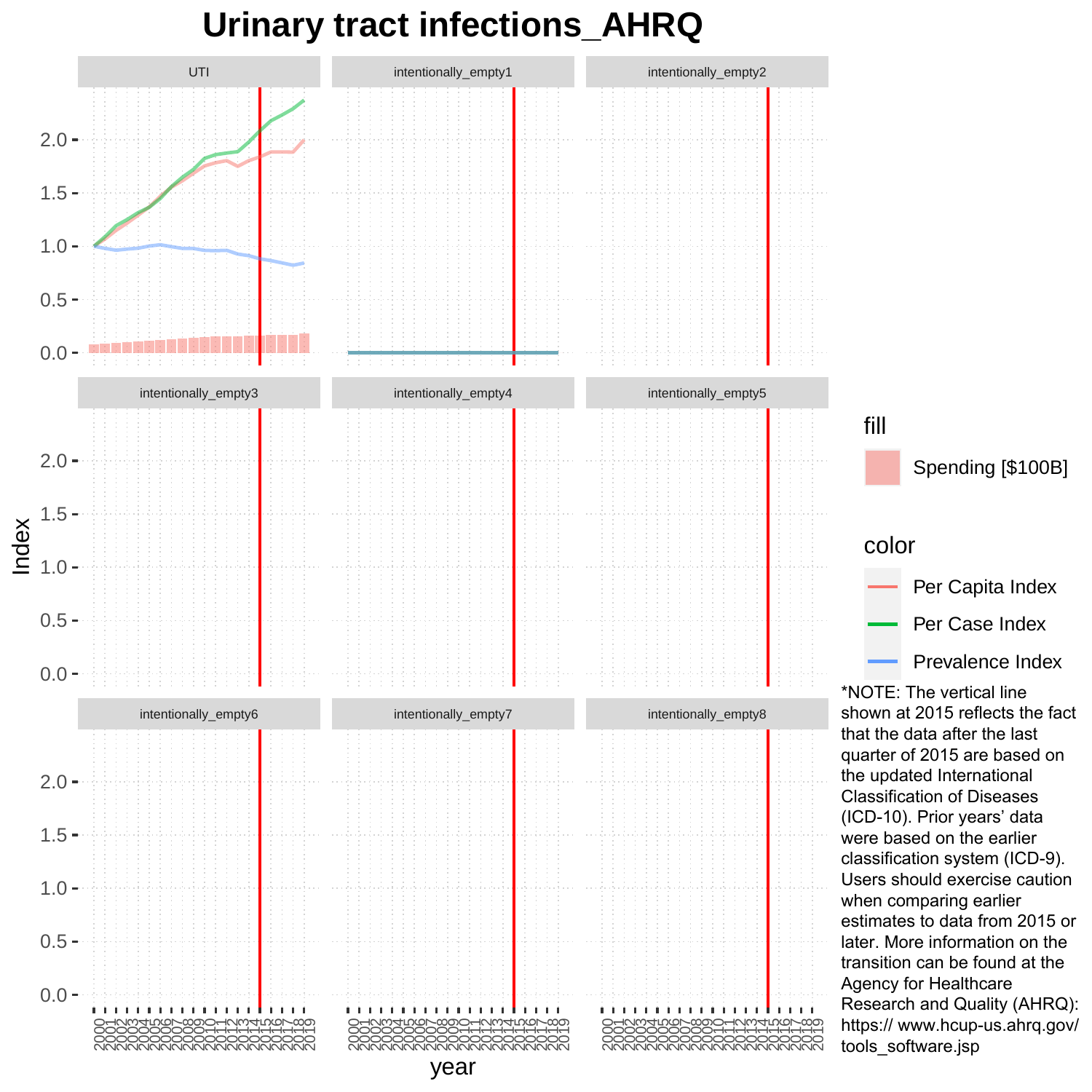### **Other urinary\_AHRQ**

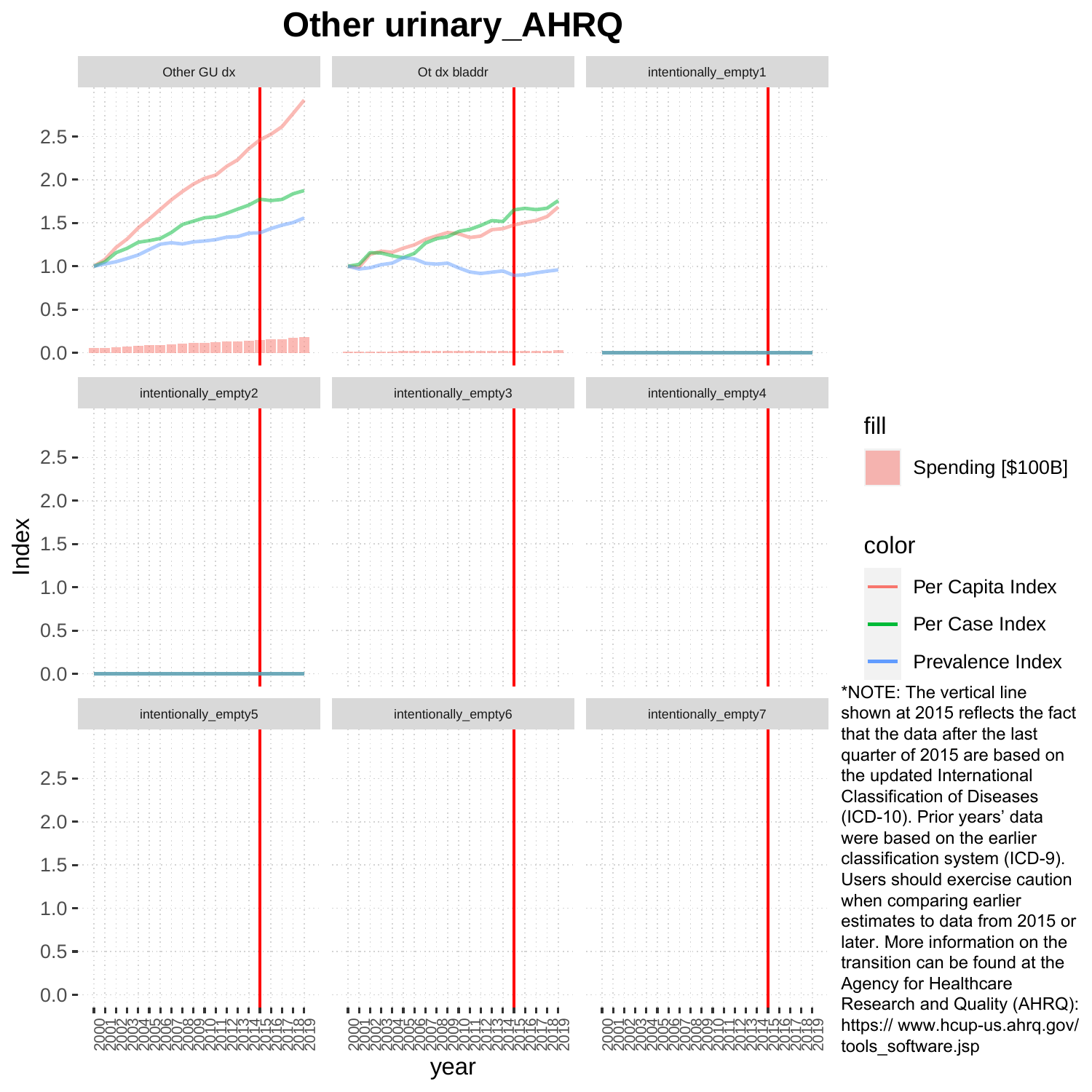### **Cataract\_AHRQ**

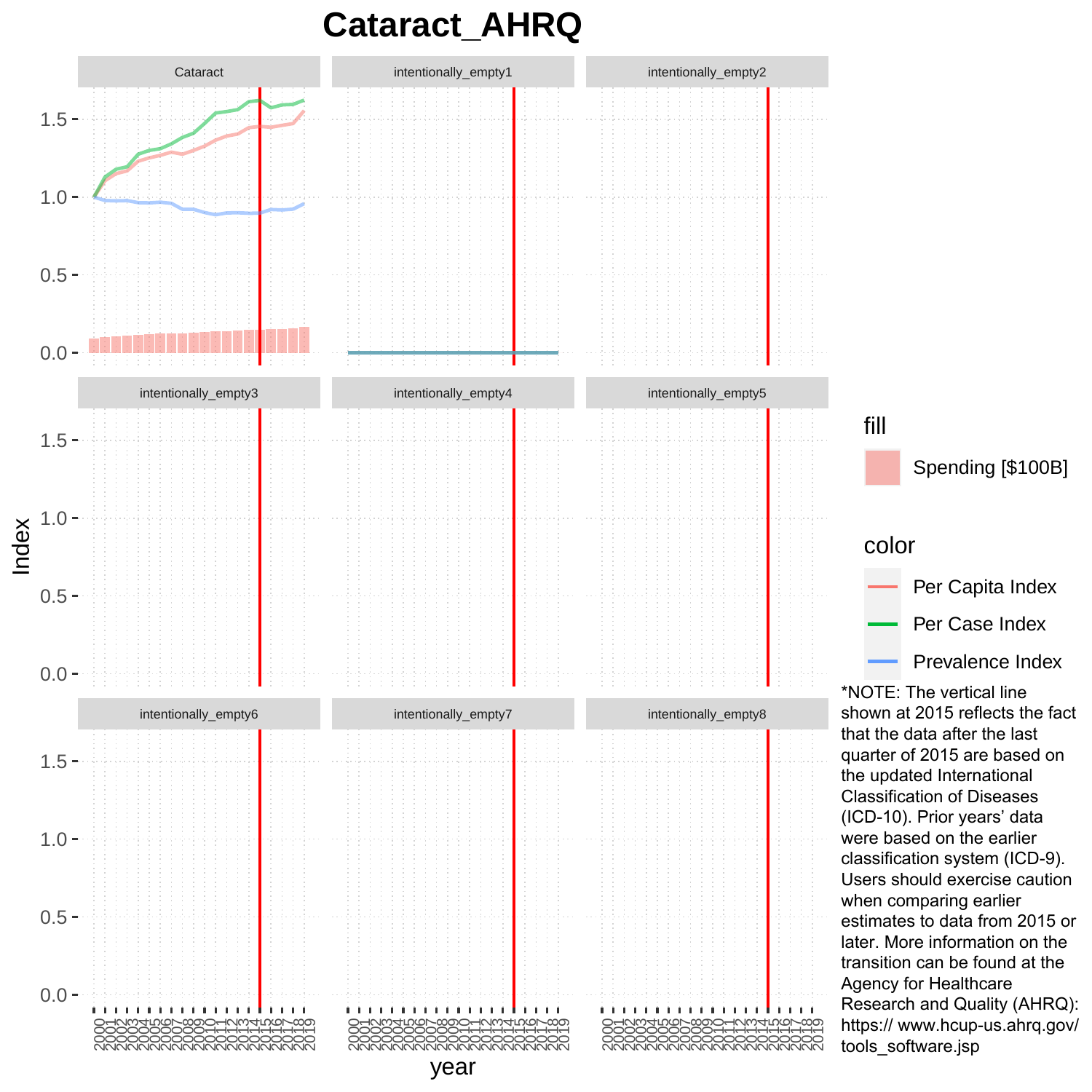# **Anemia and other deficiencies\_AHRQ**

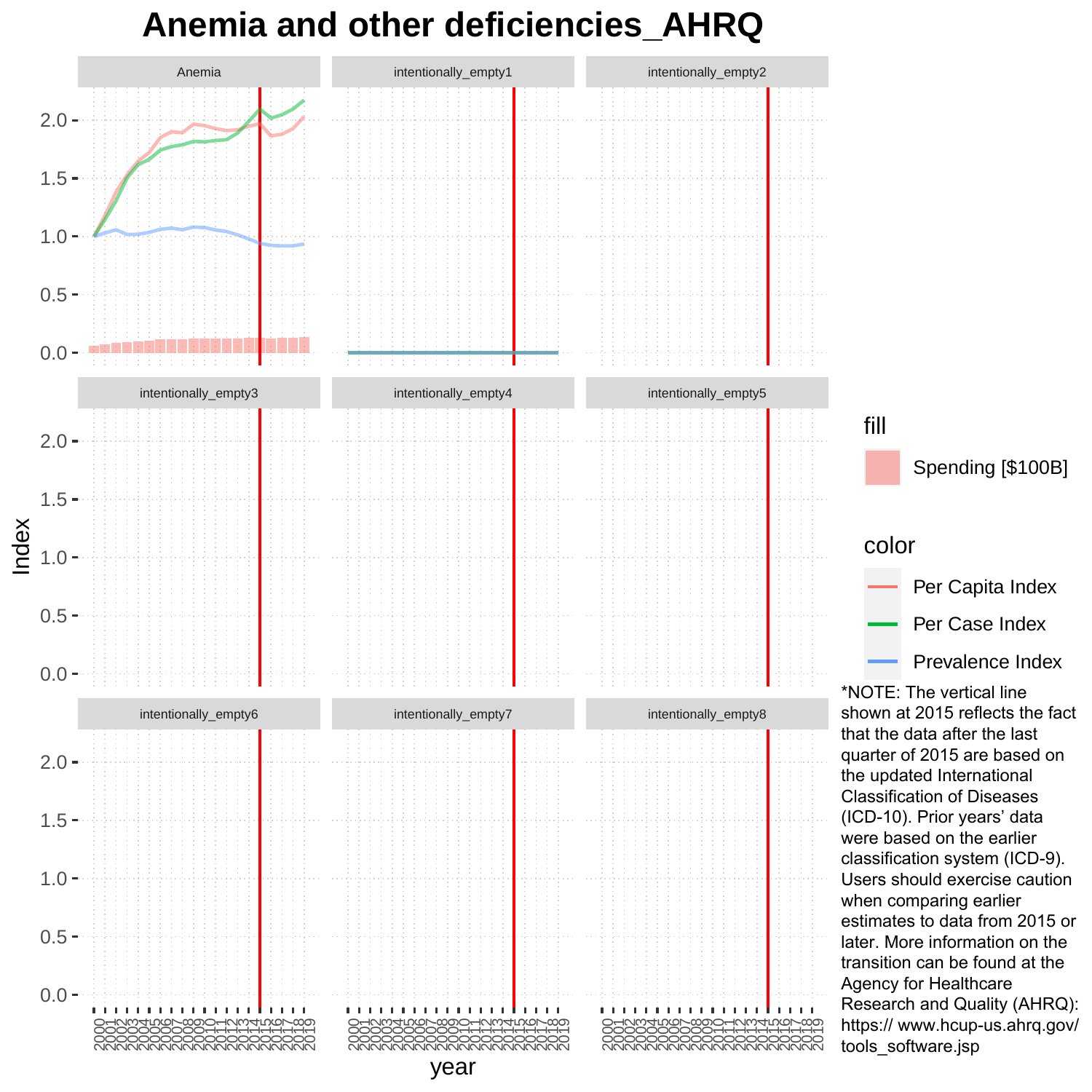### **Thyroid disease\_AHRQ**

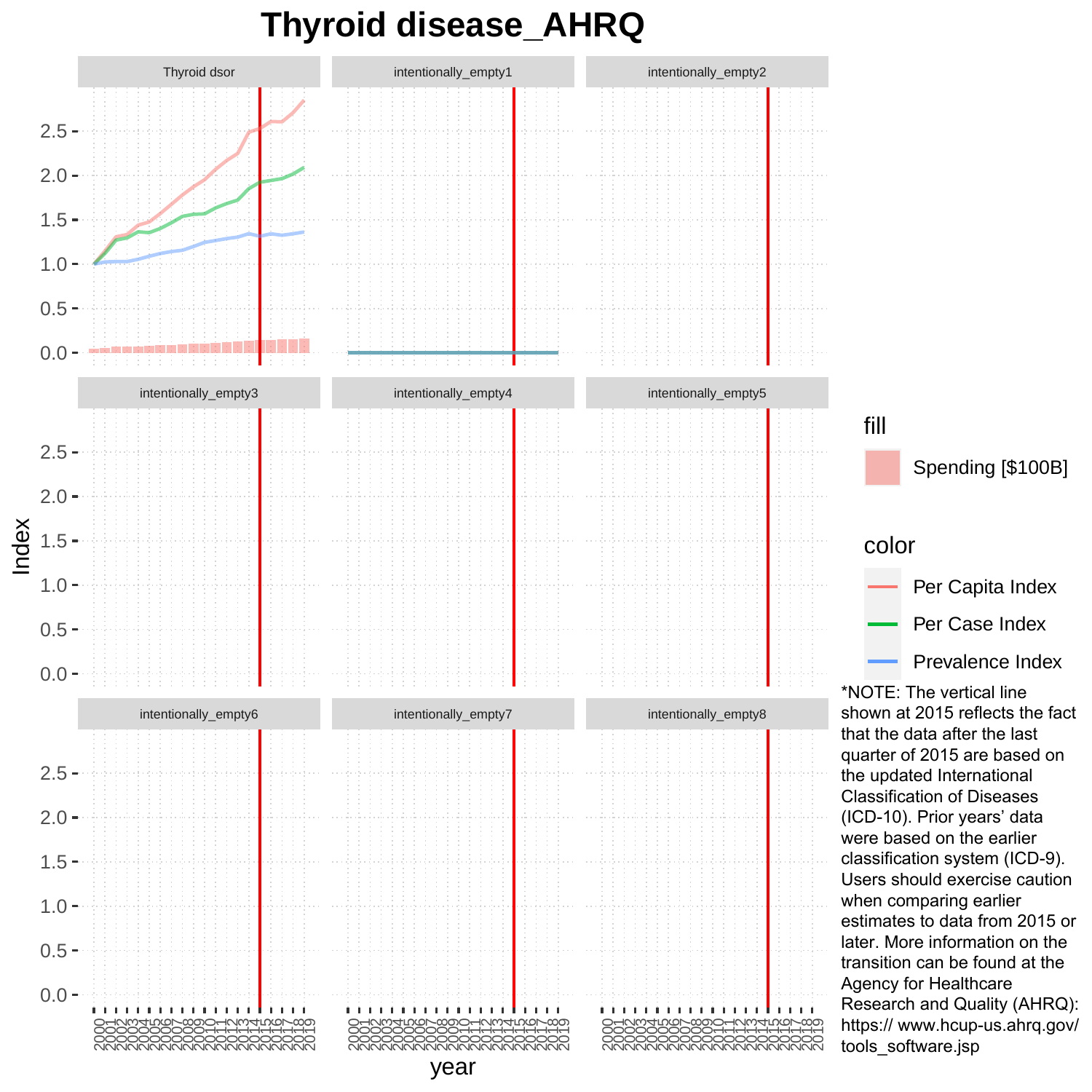## **Headache\_AHRQ**

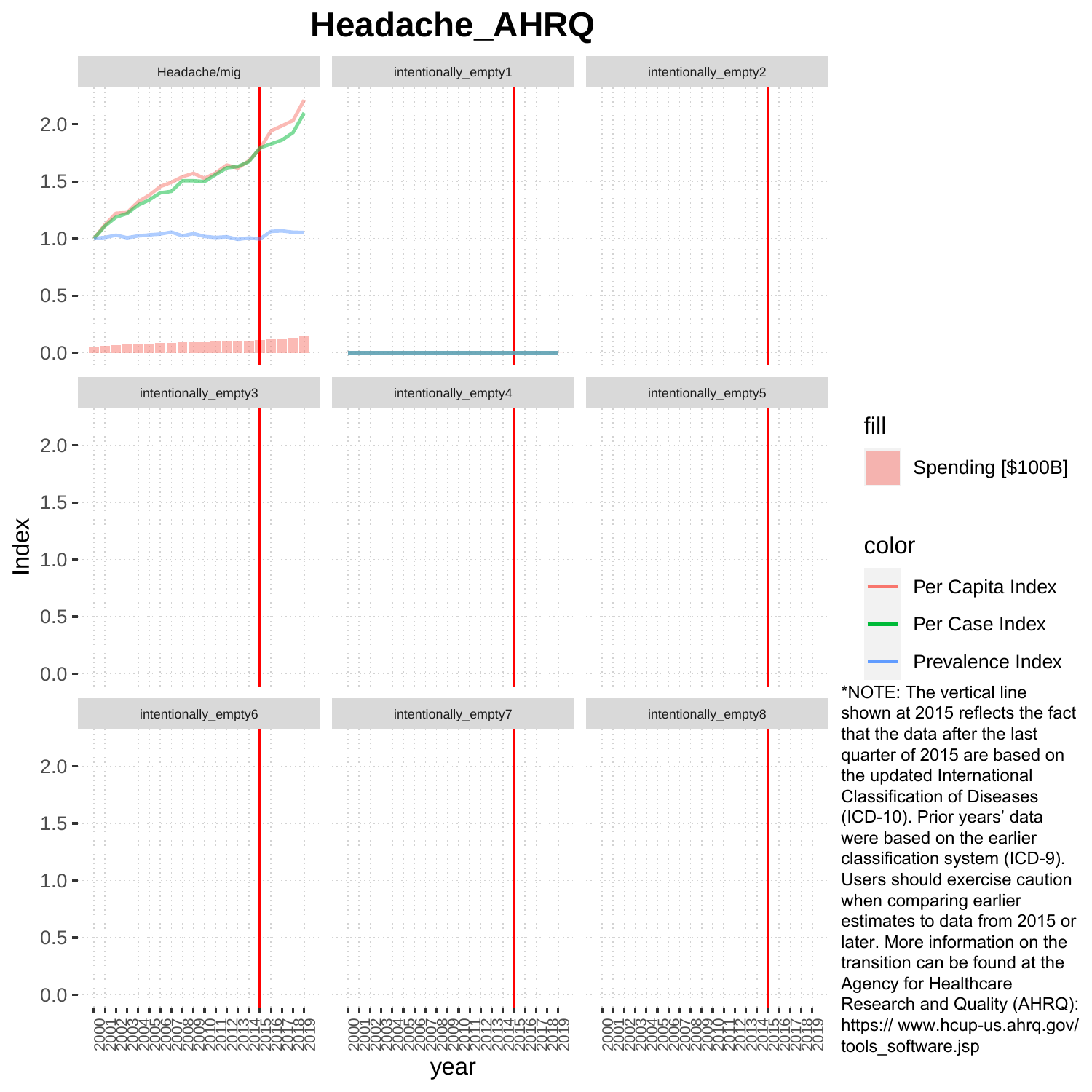### **Hemorrhagic, coagulation, and disorders of white blood wells\_AHRQ**

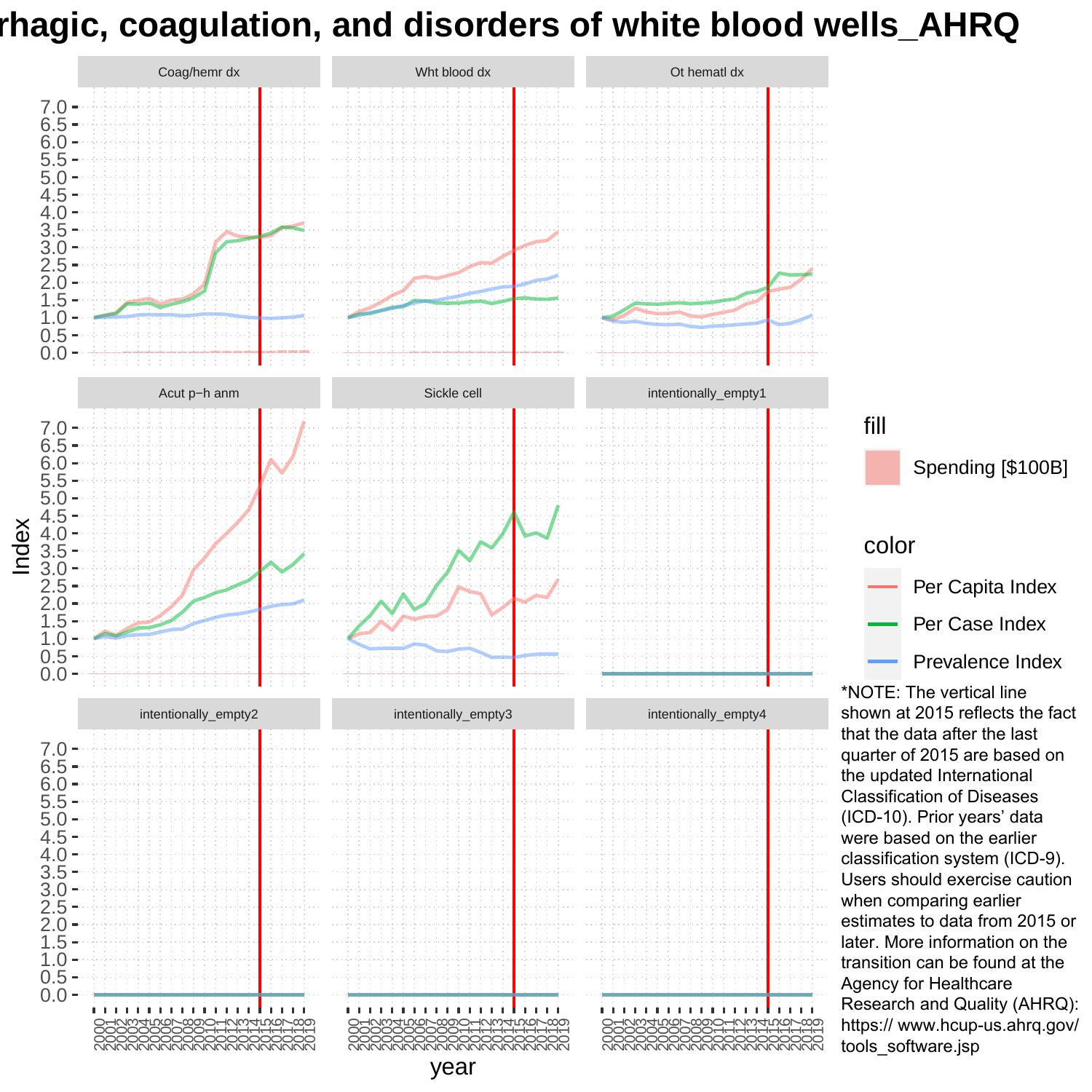## **Epilepsy and convulsions\_AHRQ**

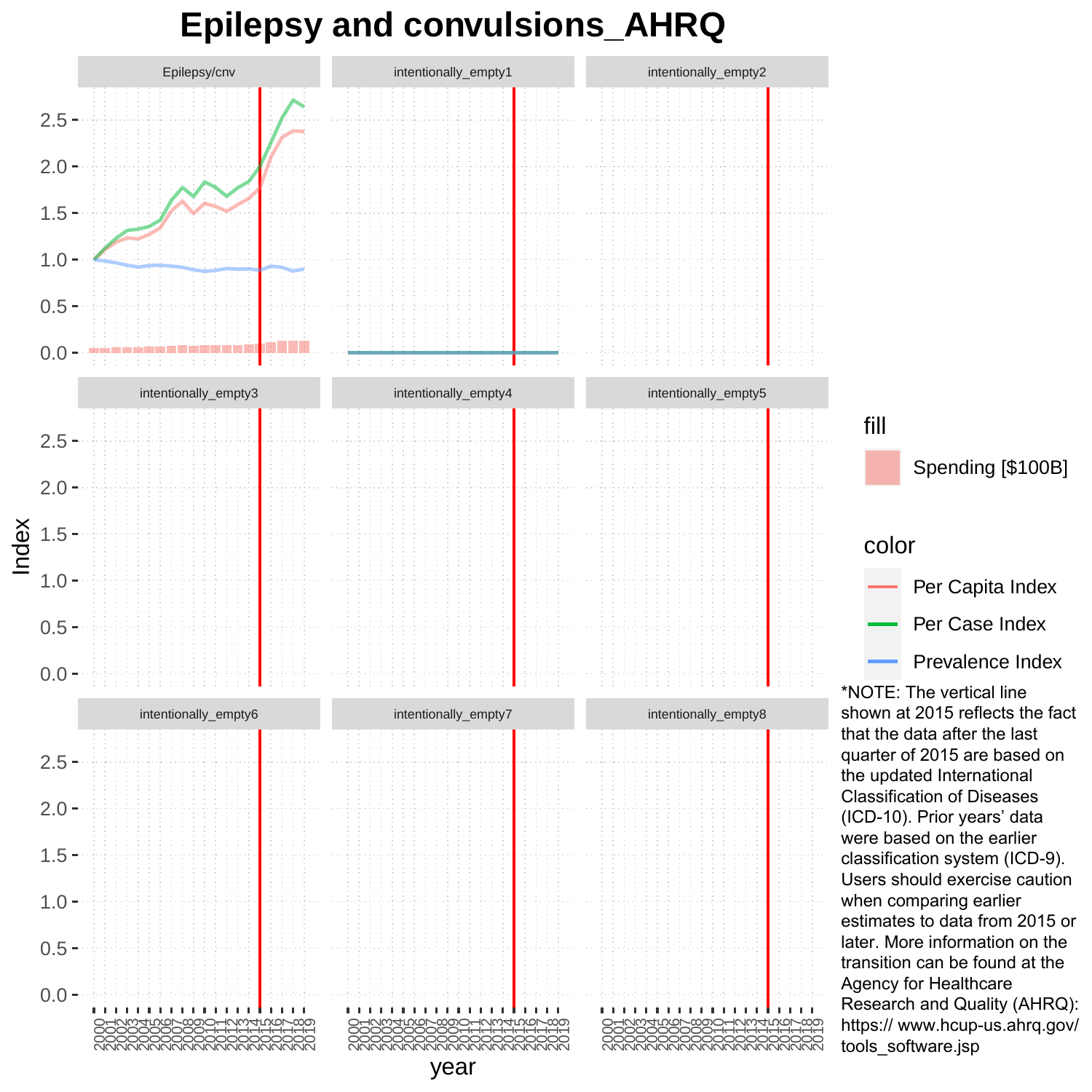### **Male genital disorders\_AHRQ**

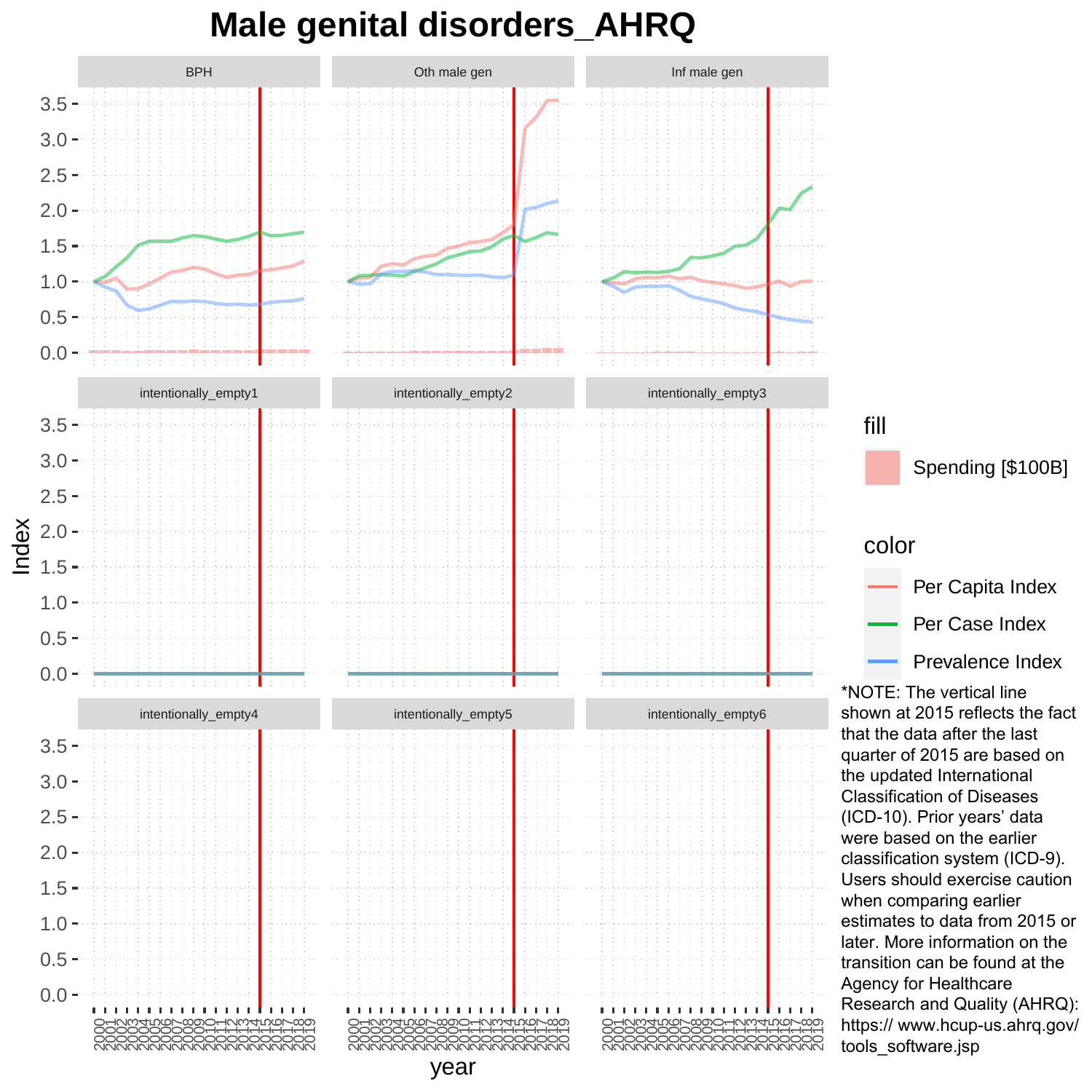### **Allergic reactions\_AHRQ**

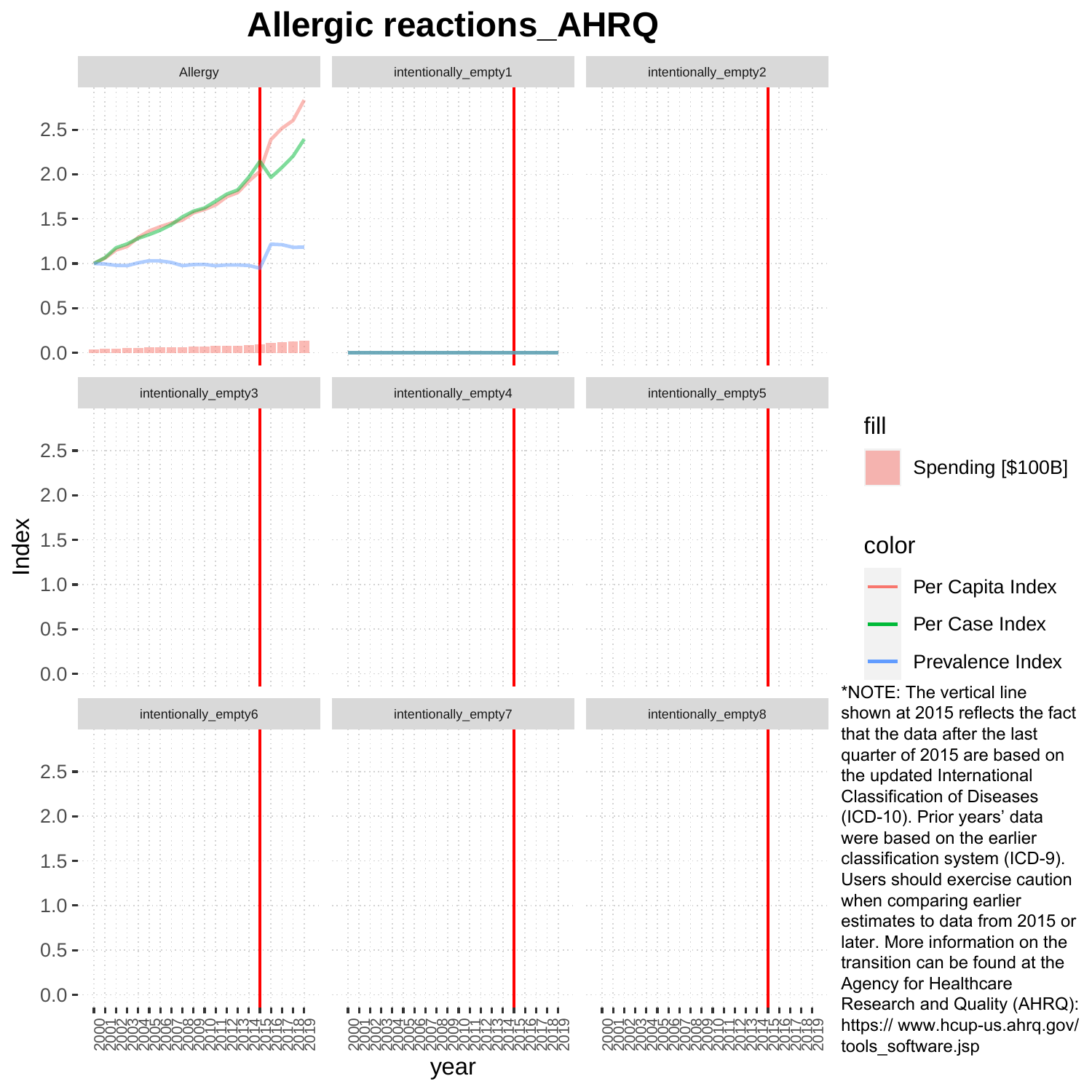### **Non−malignant breast disease\_AHRQ**

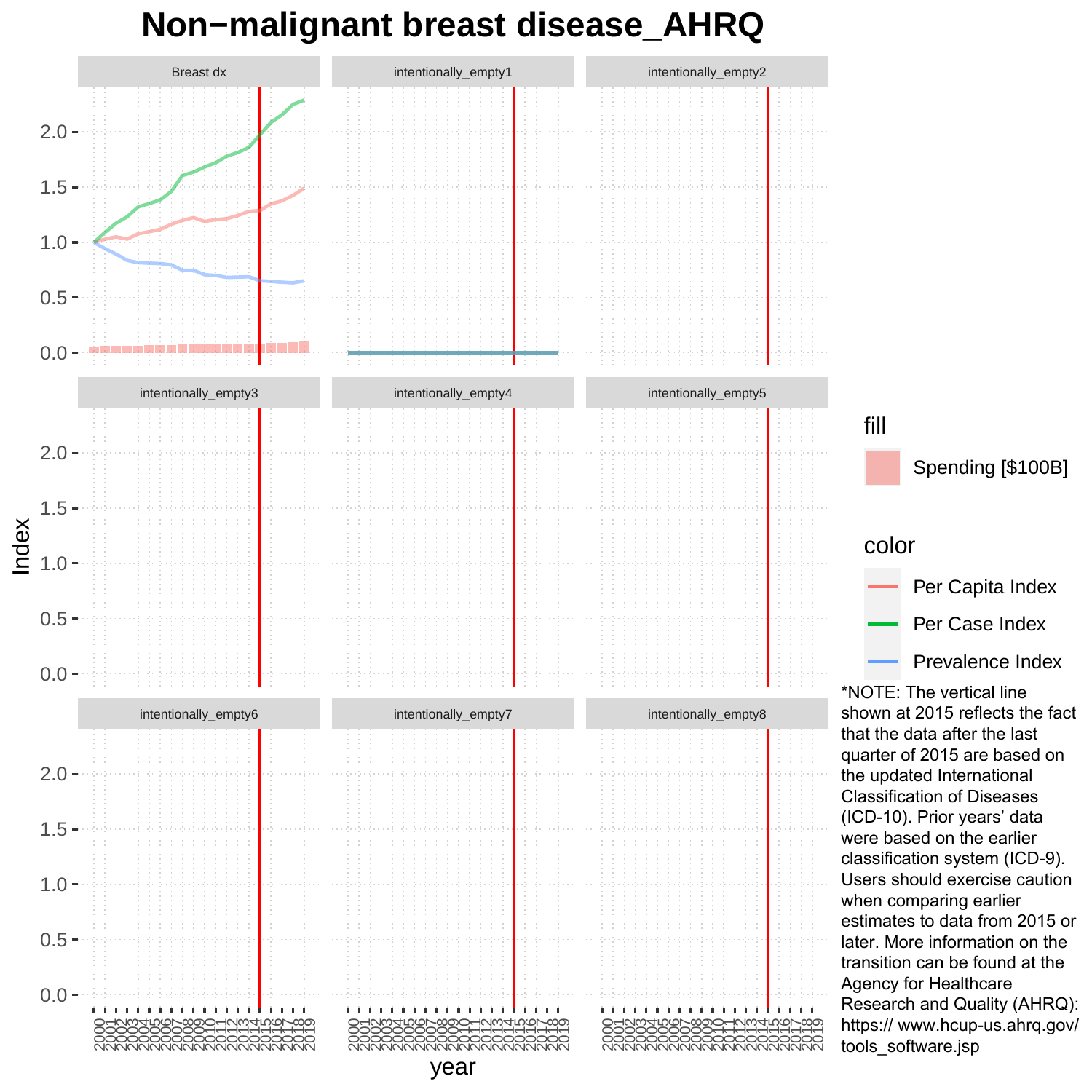### **Congenital anomalies\_AHRQ**

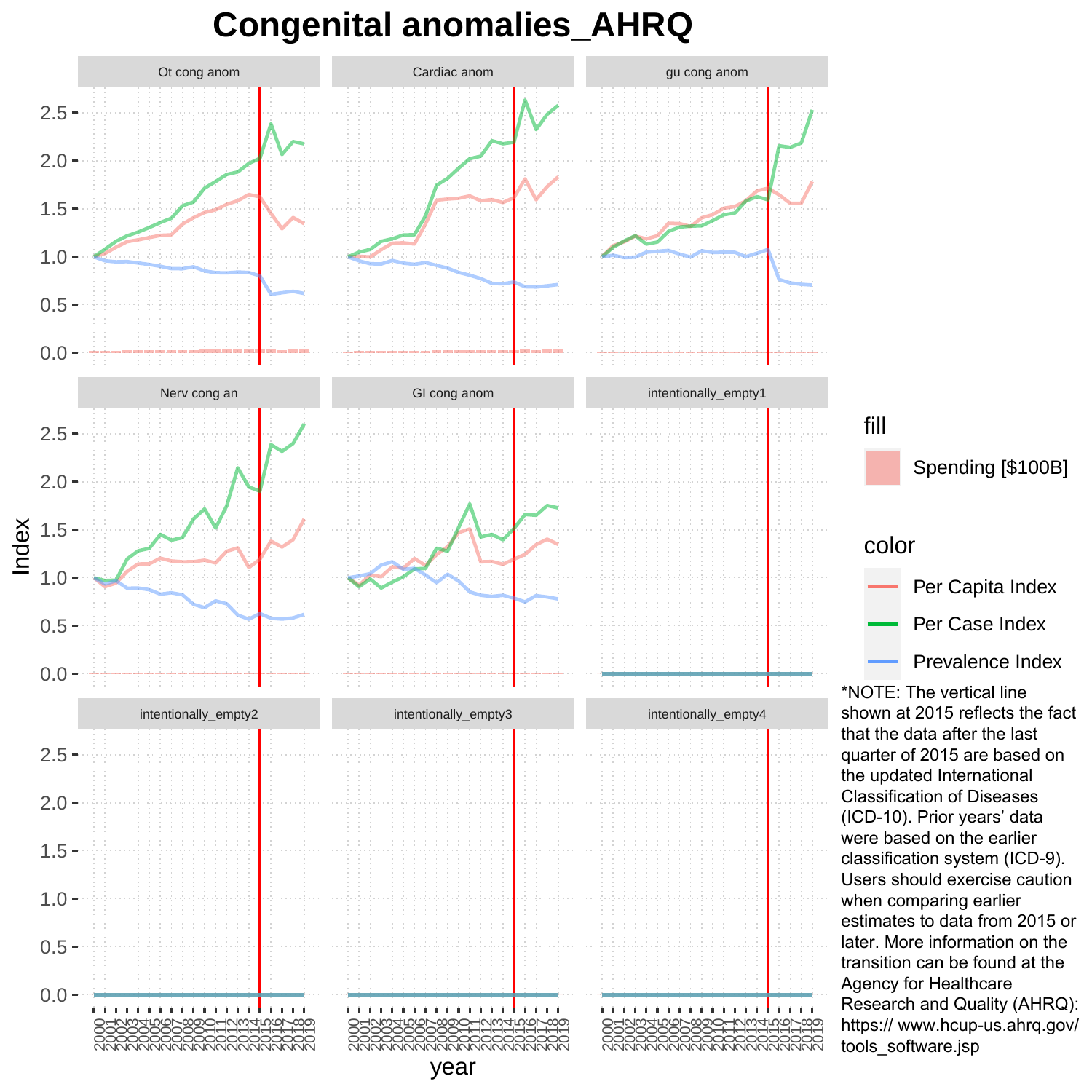# **Hernias\_AHRQ**

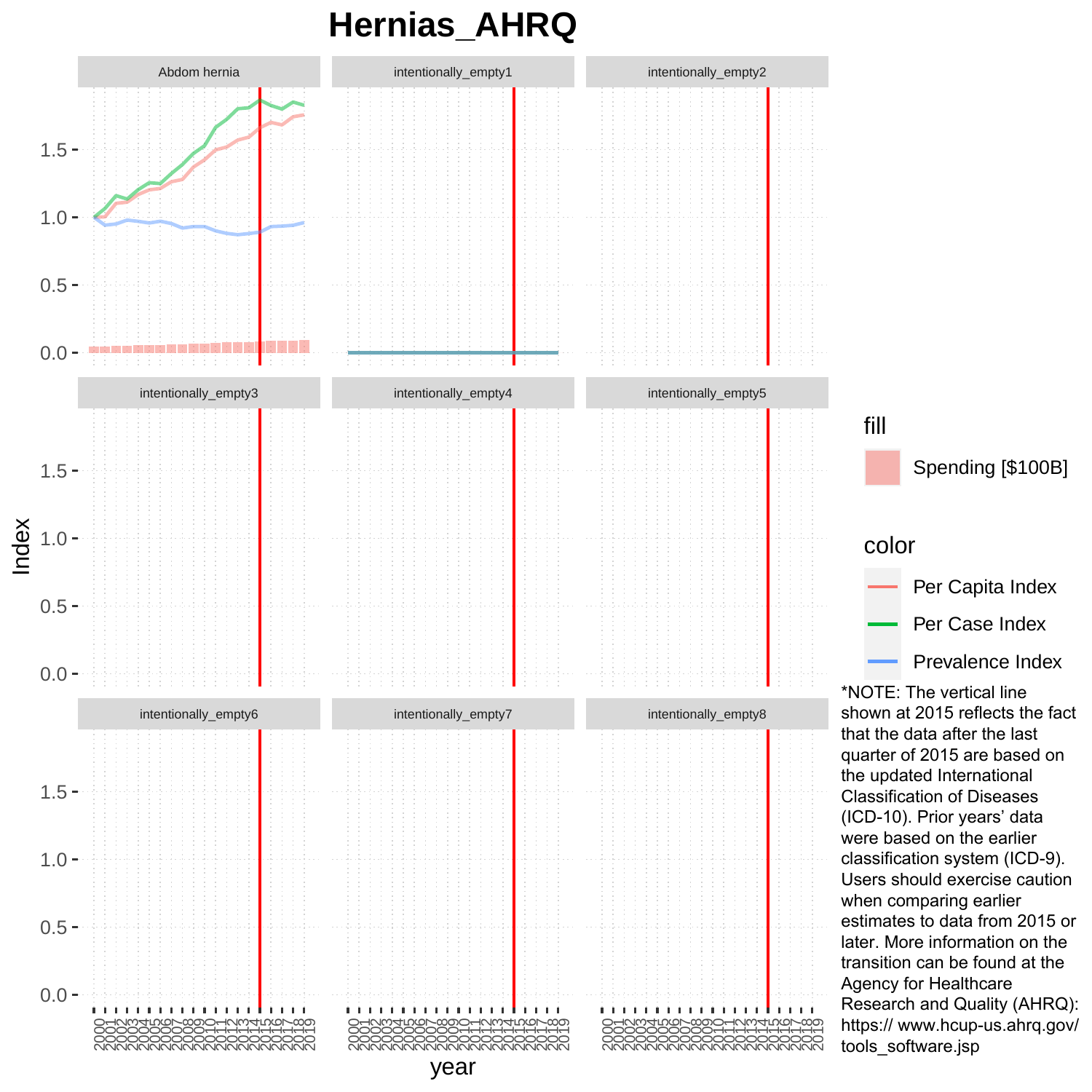## **Glaucoma\_AHRQ**

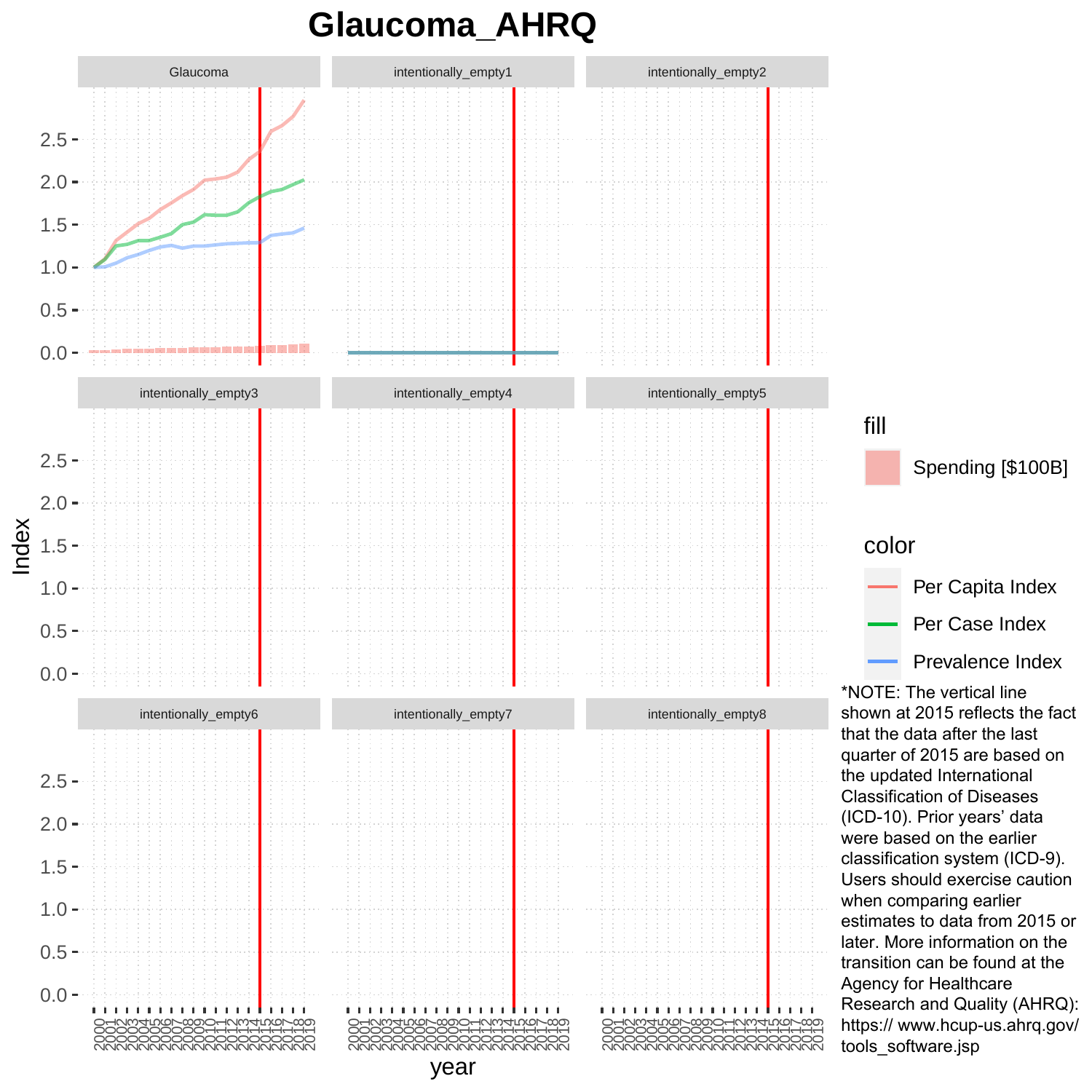# **Otitis media\_AHRQ**

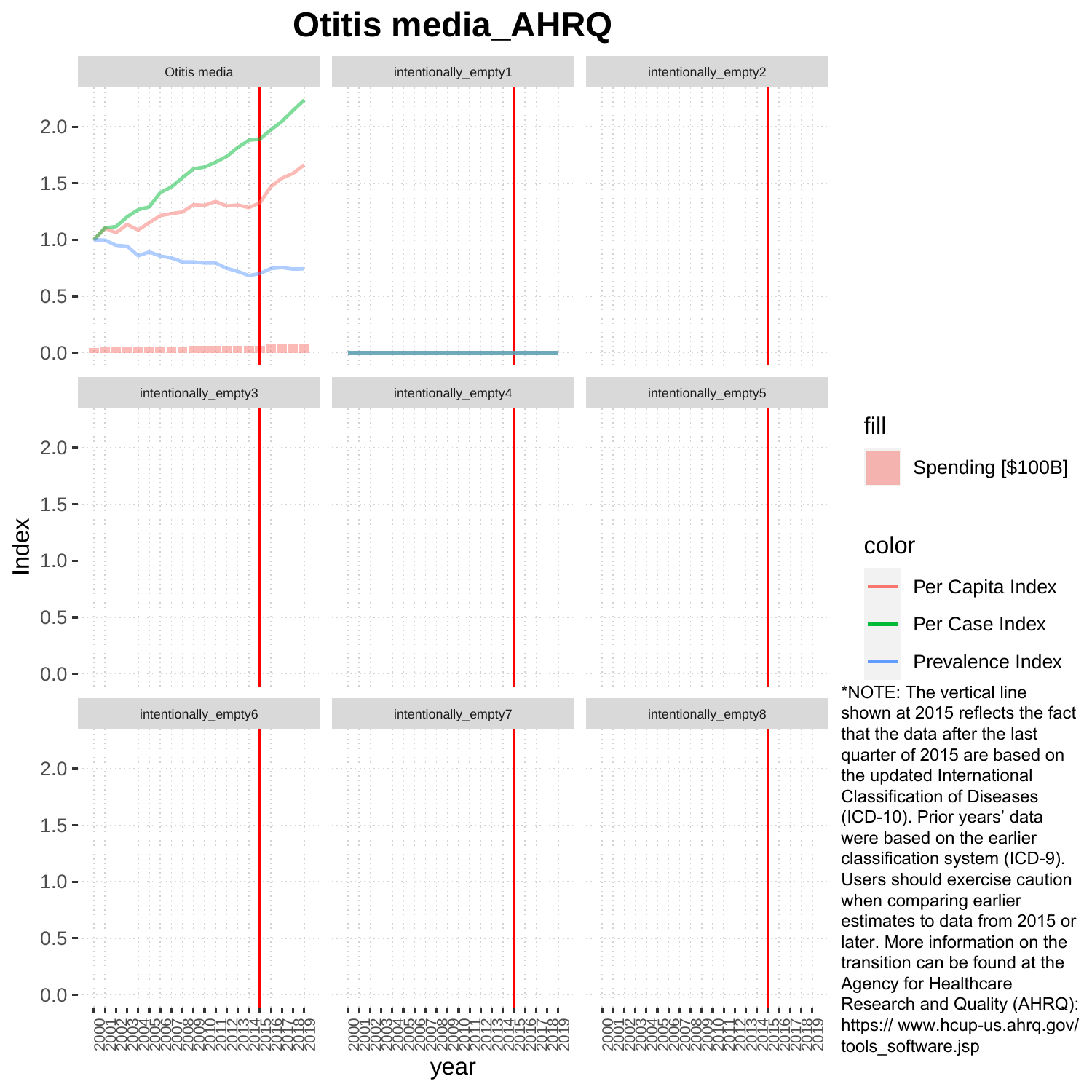### **Perinatal conditions\_AHRQ**

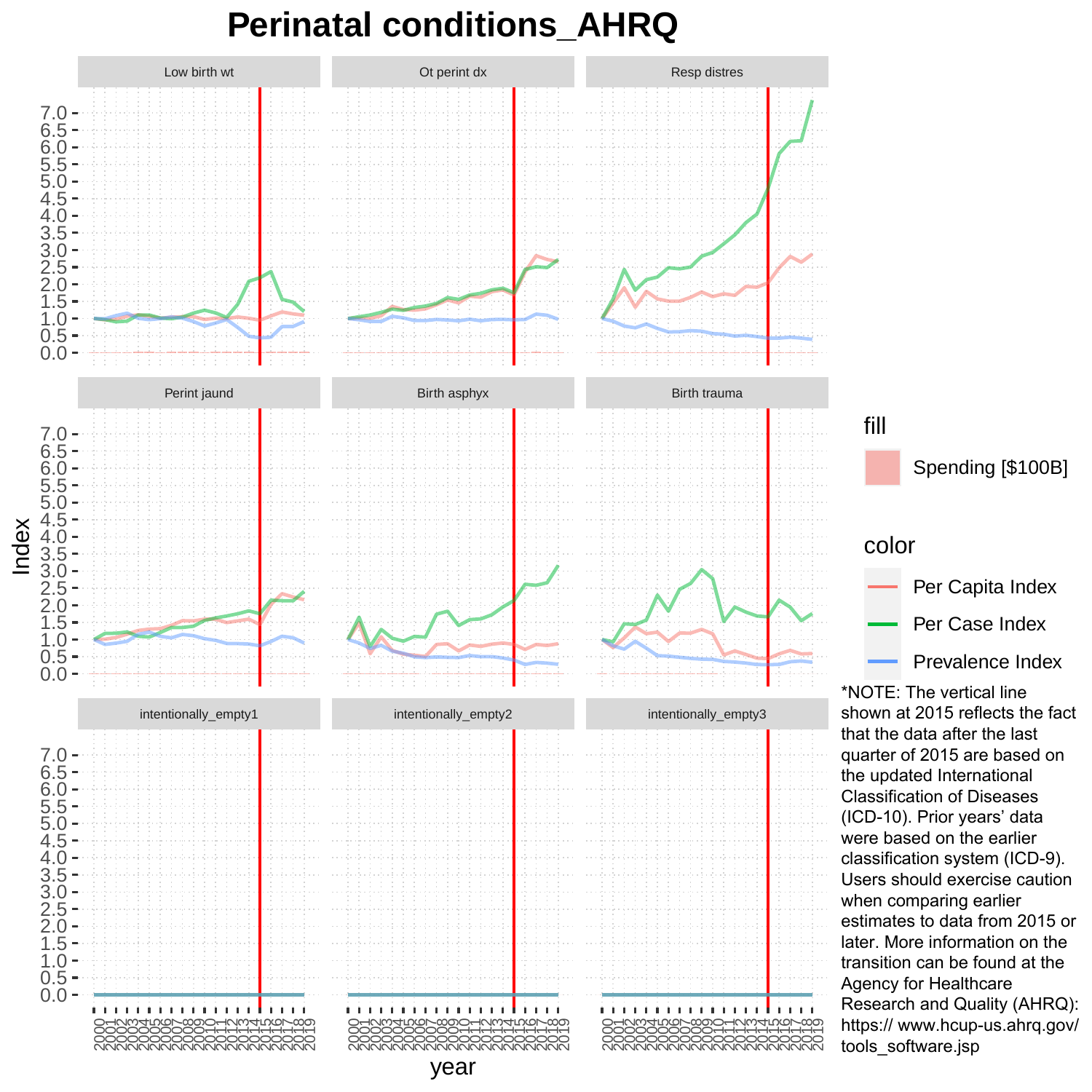# **Appendicitis\_AHRQ**

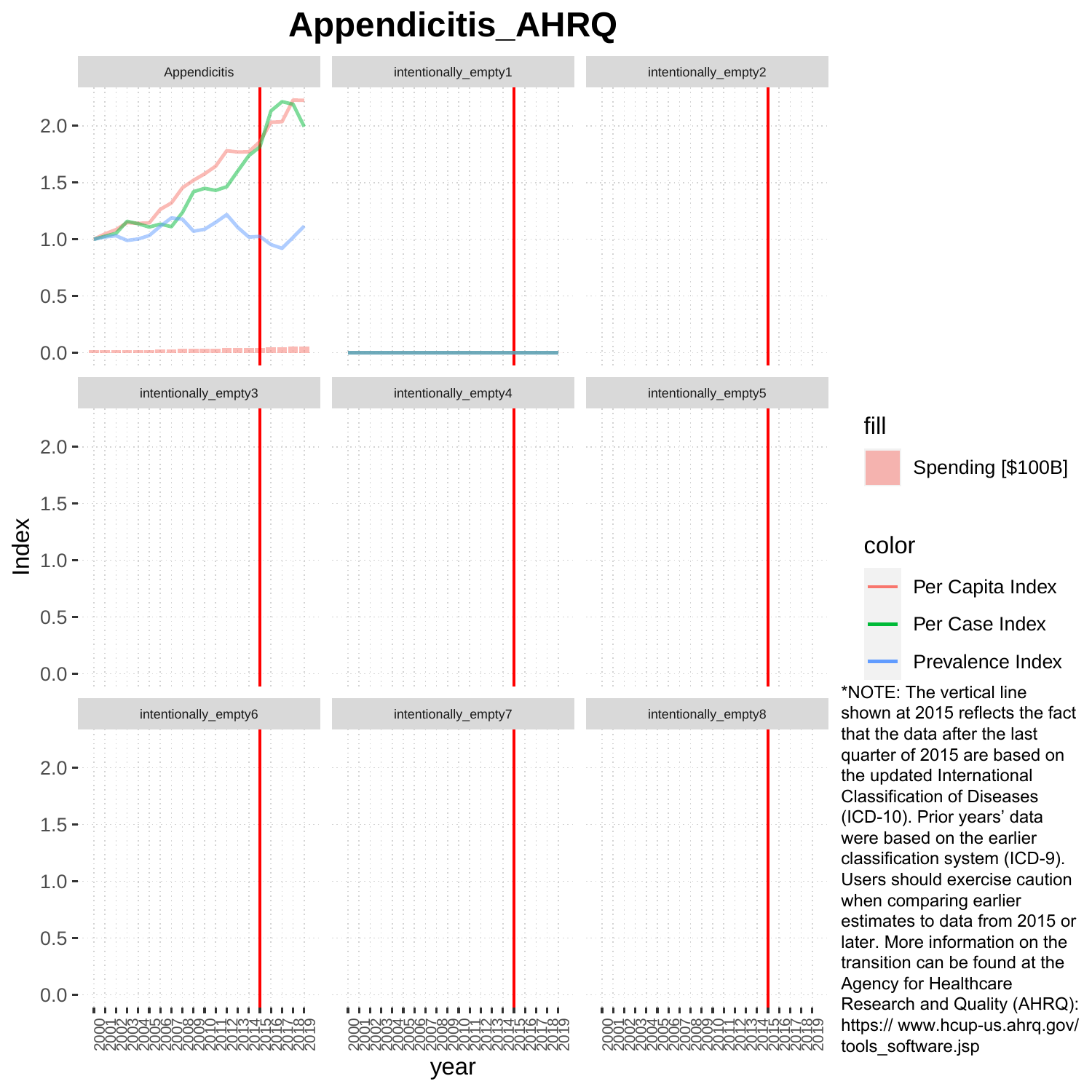## **Intestinal infection\_AHRQ**



fill Spending [\$100B] color Per Capita Index Per Case Index Prevalence Index

\*NOTE: The vertical line shown at 2015 reflects the fact that the data after the last quarter of 2015 are based on the updated International Classification of Diseases (ICD-10). Prior years' data were based on the earlier classification system (ICD-9). Users should exercise caution when comparing earlier estimates to data from 2015 or later. More information on the transition can be found at the Agency for Healthcare Research and Quality (AHRQ): https:// www.hcup-us.ahrq.gov/ tools\_software.jsp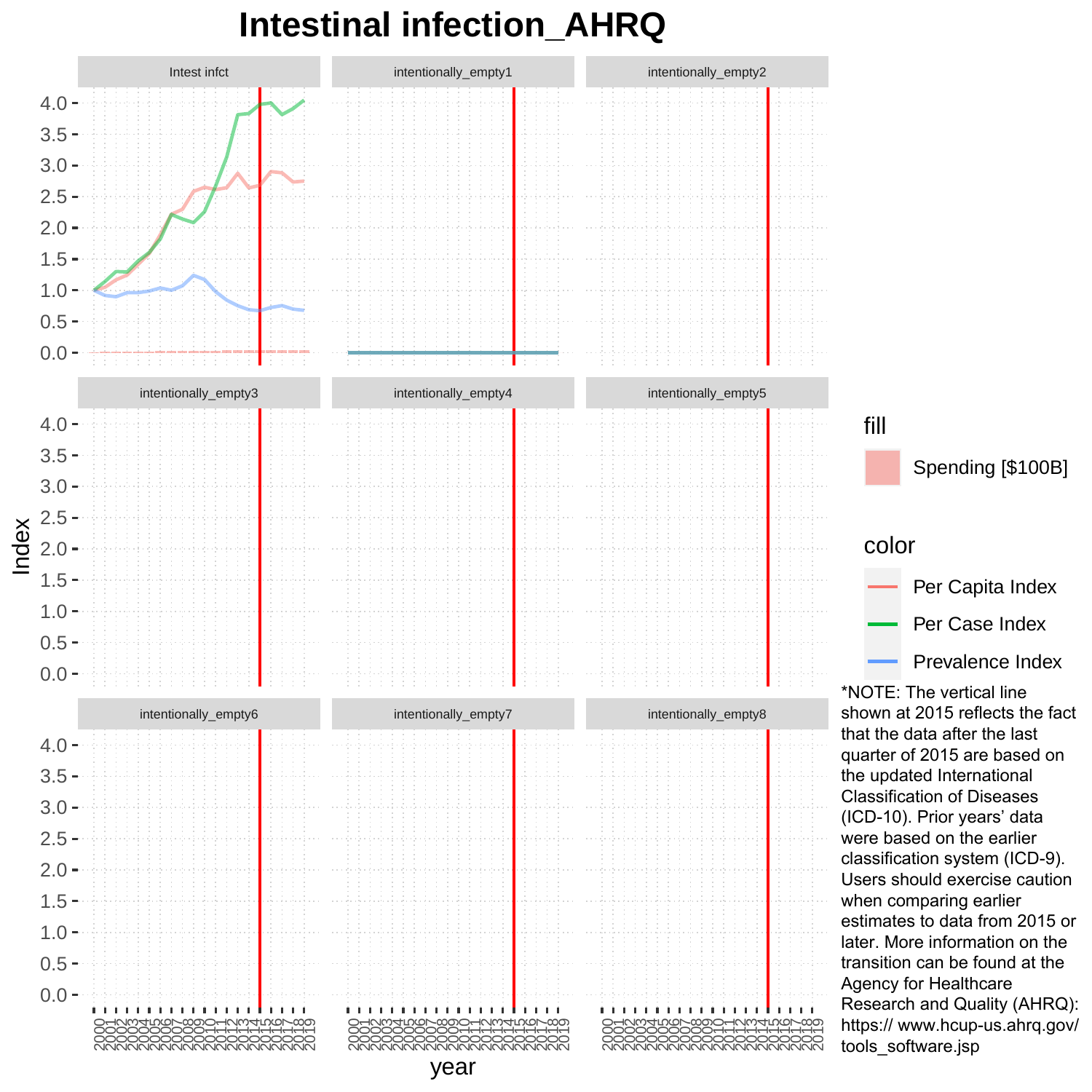# **Paralysis\_AHRQ**



fill Spending [\$100B] color Per Capita Index Per Case Index

Prevalence Index

\*NOTE: The vertical line shown at 2015 reflects the fact that the data after the last quarter of 2015 are based on the updated International Classification of Diseases (ICD-10). Prior years' data were based on the earlier classification system (ICD-9). Users should exercise caution when comparing earlier estimates to data from 2015 or later. More information on the transition can be found at the Agency for Healthcare Research and Quality (AHRQ): https:// www.hcup-us.ahrq.gov/ tools\_software.jsp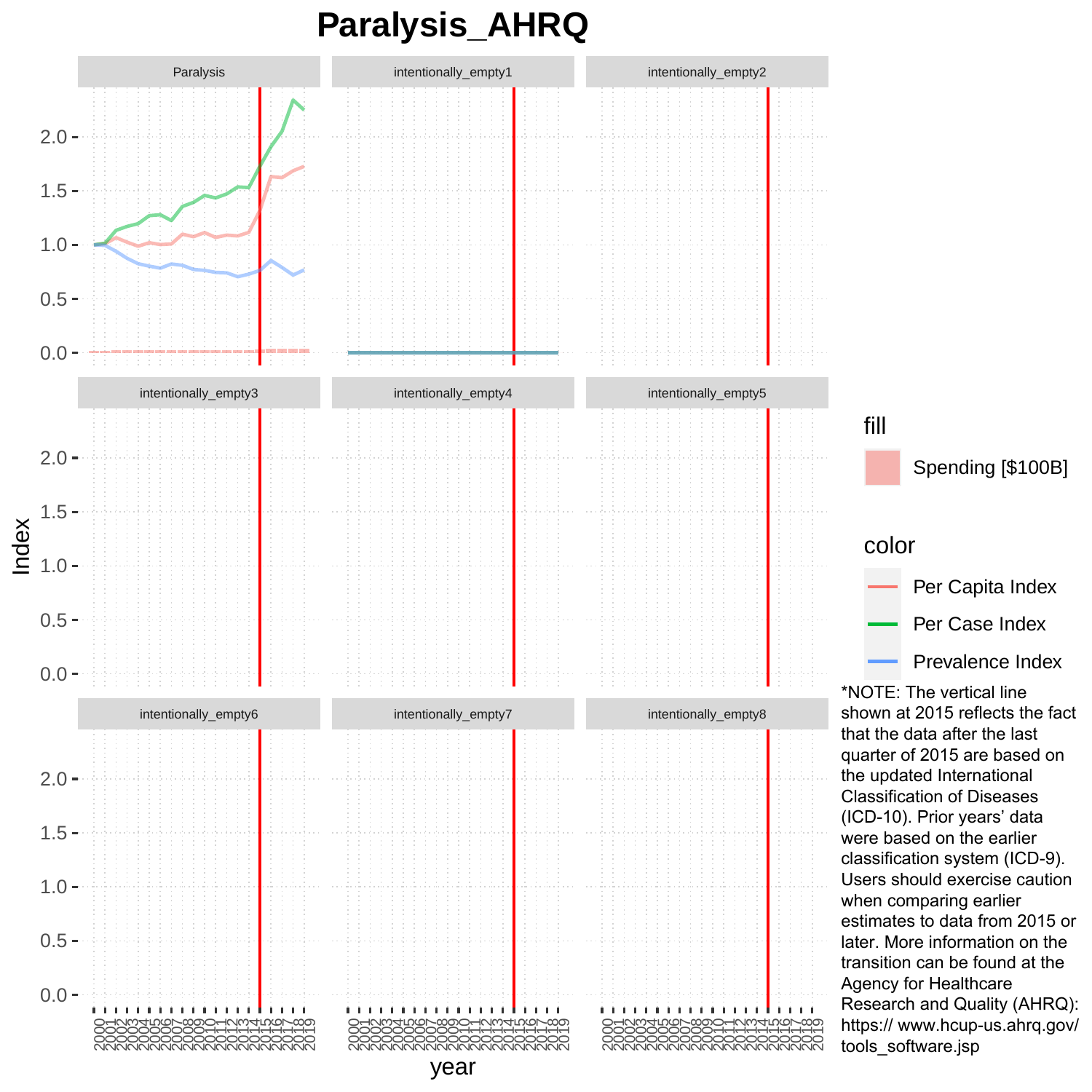### **Poisoning by medical and non−medical substances\_AHRQ**

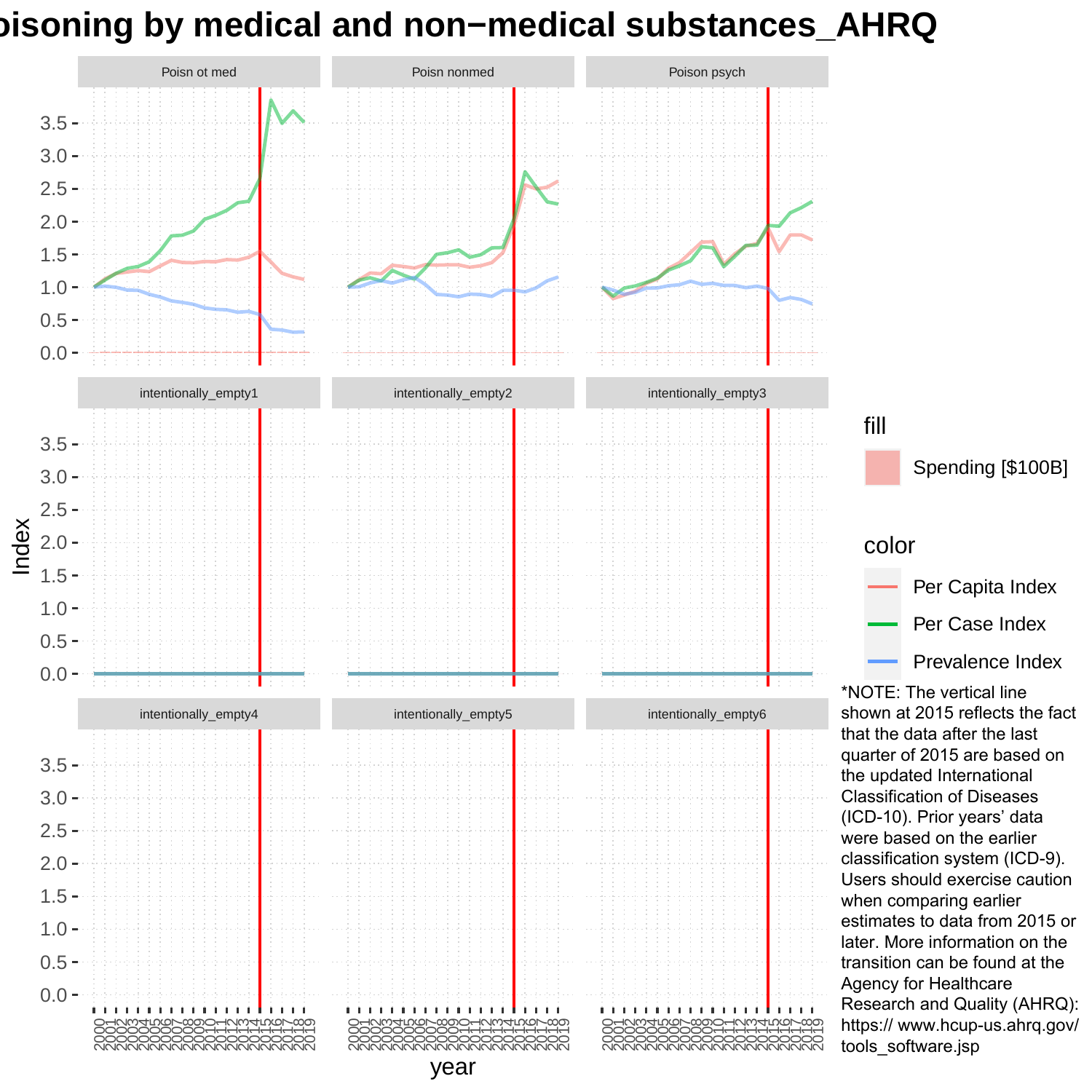# **Influenza\_AHRQ**



fill Spending [\$100B] color Per Capita Index Per Case Index Prevalence Index

\*NOTE: The vertical line shown at 2015 reflects the fact that the data after the last quarter of 2015 are based on the updated International Classification of Diseases (ICD-10). Prior years' data were based on the earlier classification system (ICD-9). Users should exercise caution when comparing earlier estimates to data from 2015 or later. More information on the transition can be found at the Agency for Healthcare Research and Quality (AHRQ): https:// www.hcup-us.ahrq.gov/ tools\_software.jsp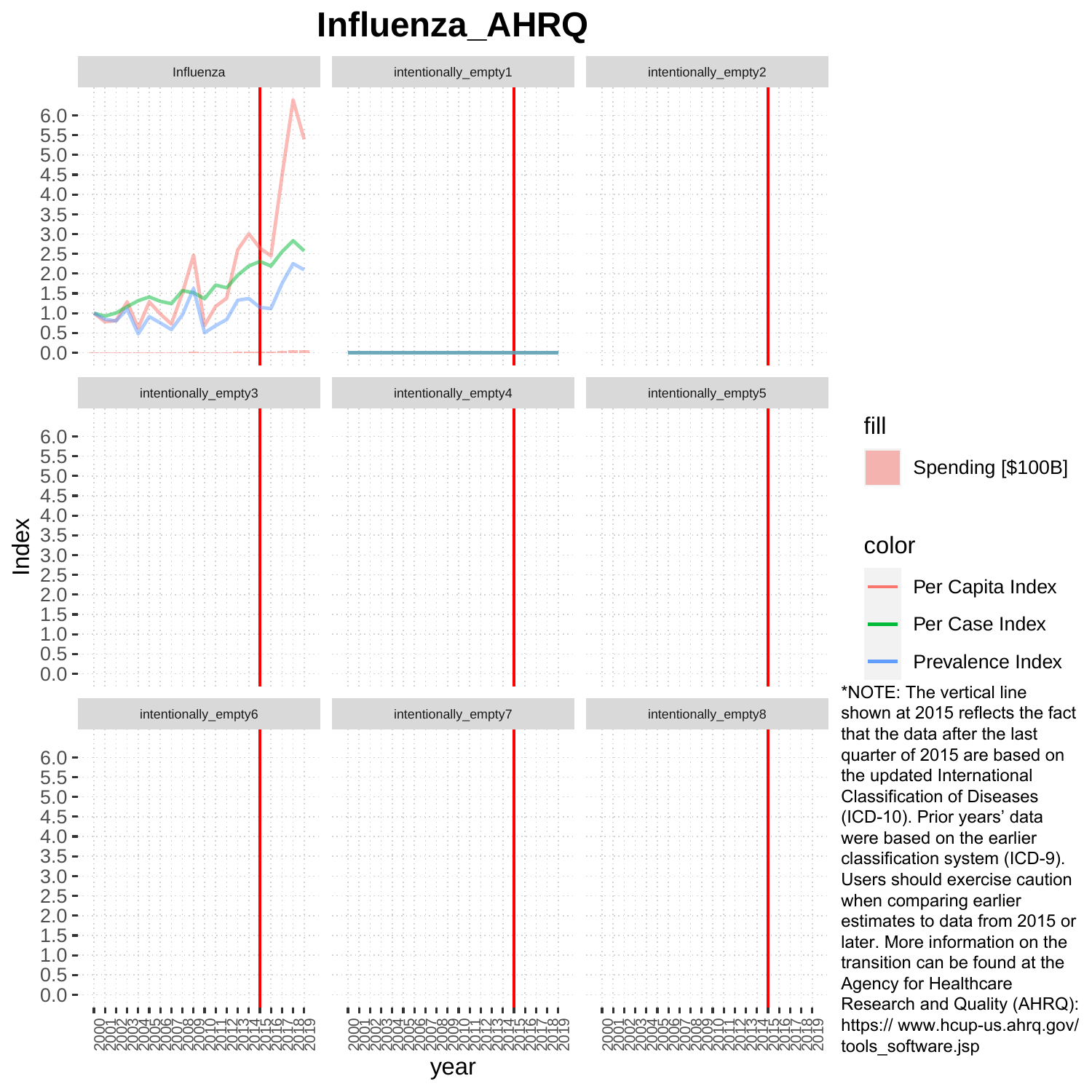# **Tonsillitis\_AHRQ**



Spending [\$100B] Per Capita Index Per Case Index Prevalence Index

\*NOTE: The vertical line shown at 2015 reflects the fact that the data after the last quarter of 2015 are based on the updated International Classification of Diseases (ICD-10). Prior years' data were based on the earlier classification system (ICD-9). Users should exercise caution when comparing earlier estimates to data from 2015 or later. More information on the transition can be found at the Agency for Healthcare Research and Quality (AHRQ): https:// www.hcup-us.ahrq.gov/ tools\_software.jsp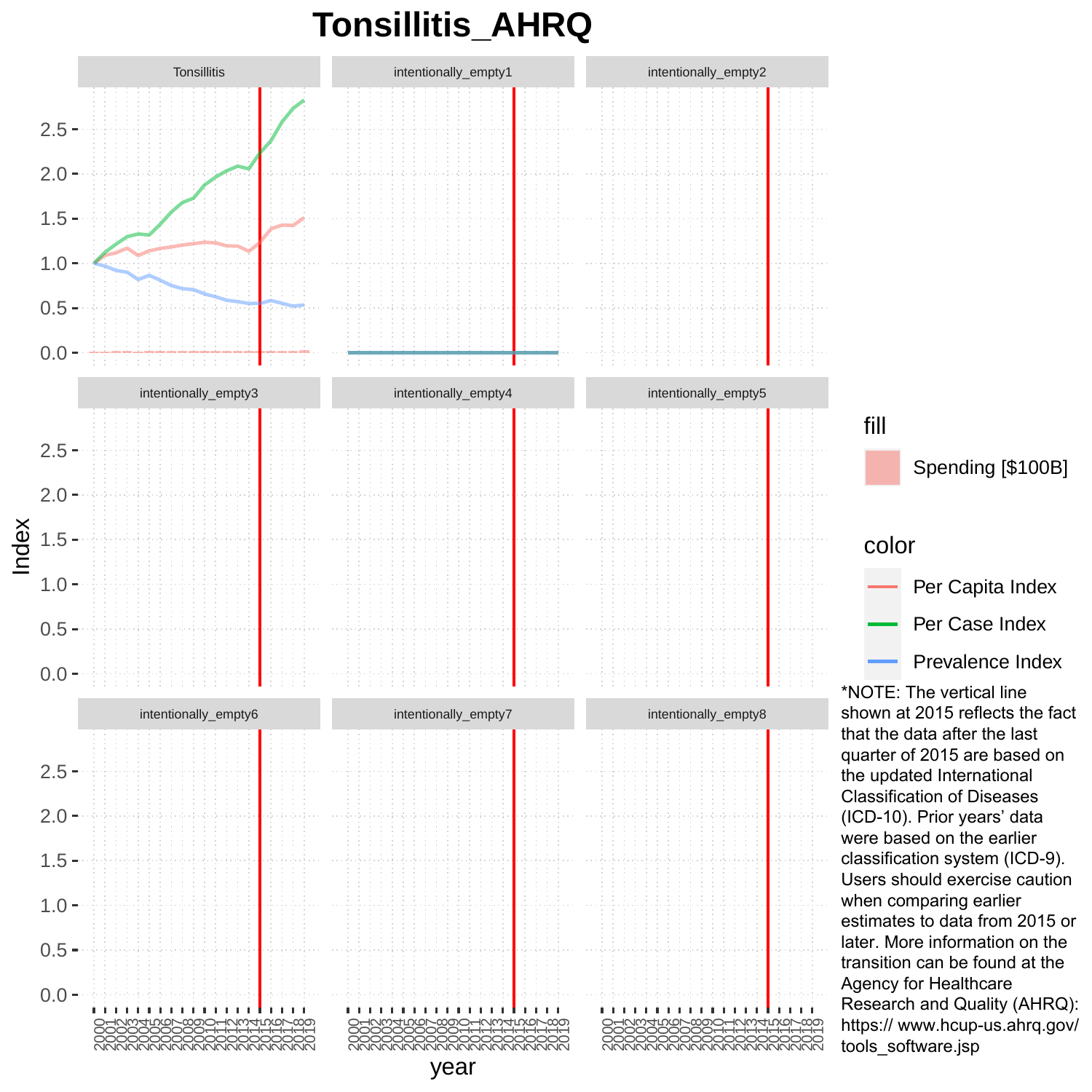## **Coma, brain damage\_AHRQ**

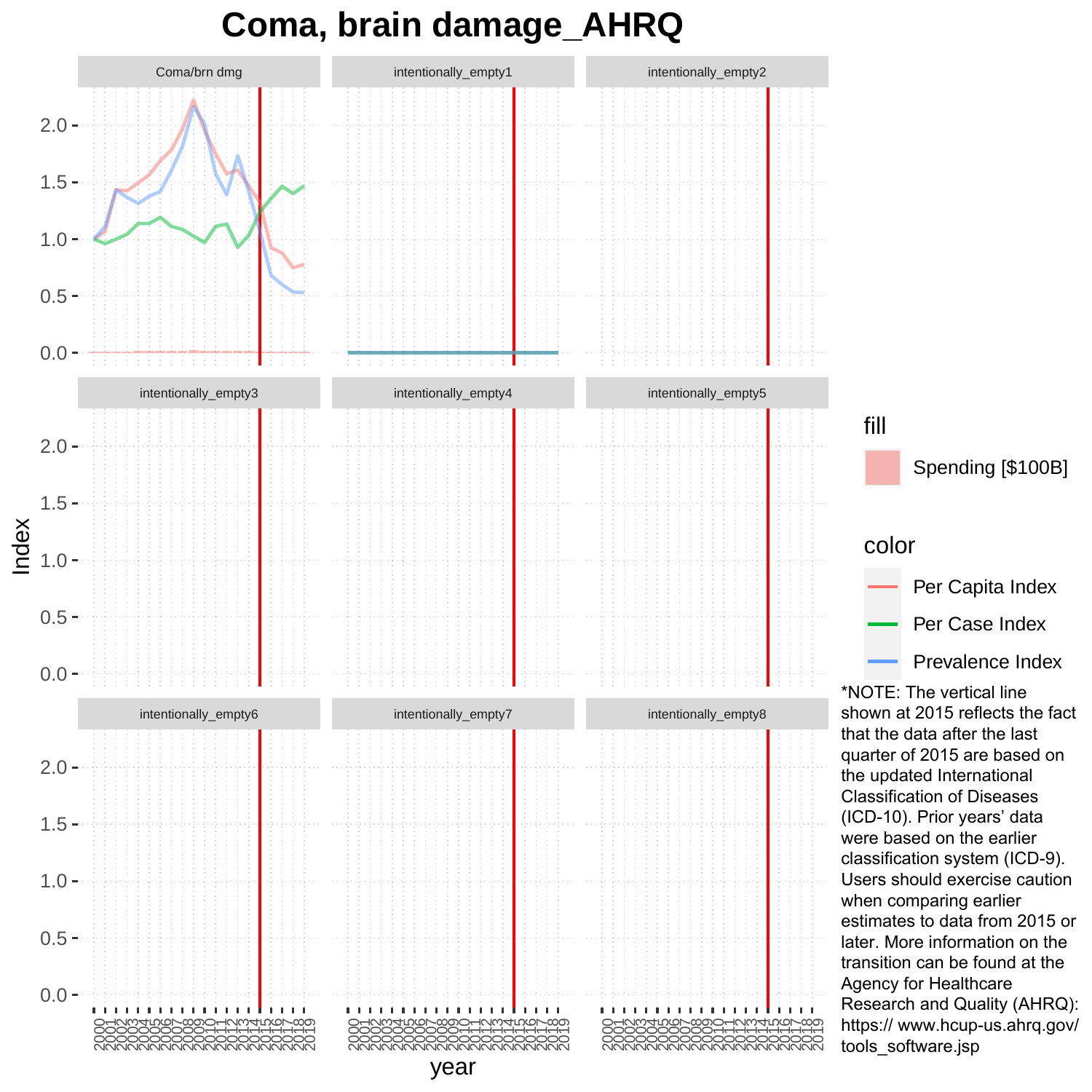#### **Disorders of mouth and esophagus\_AHRQ**

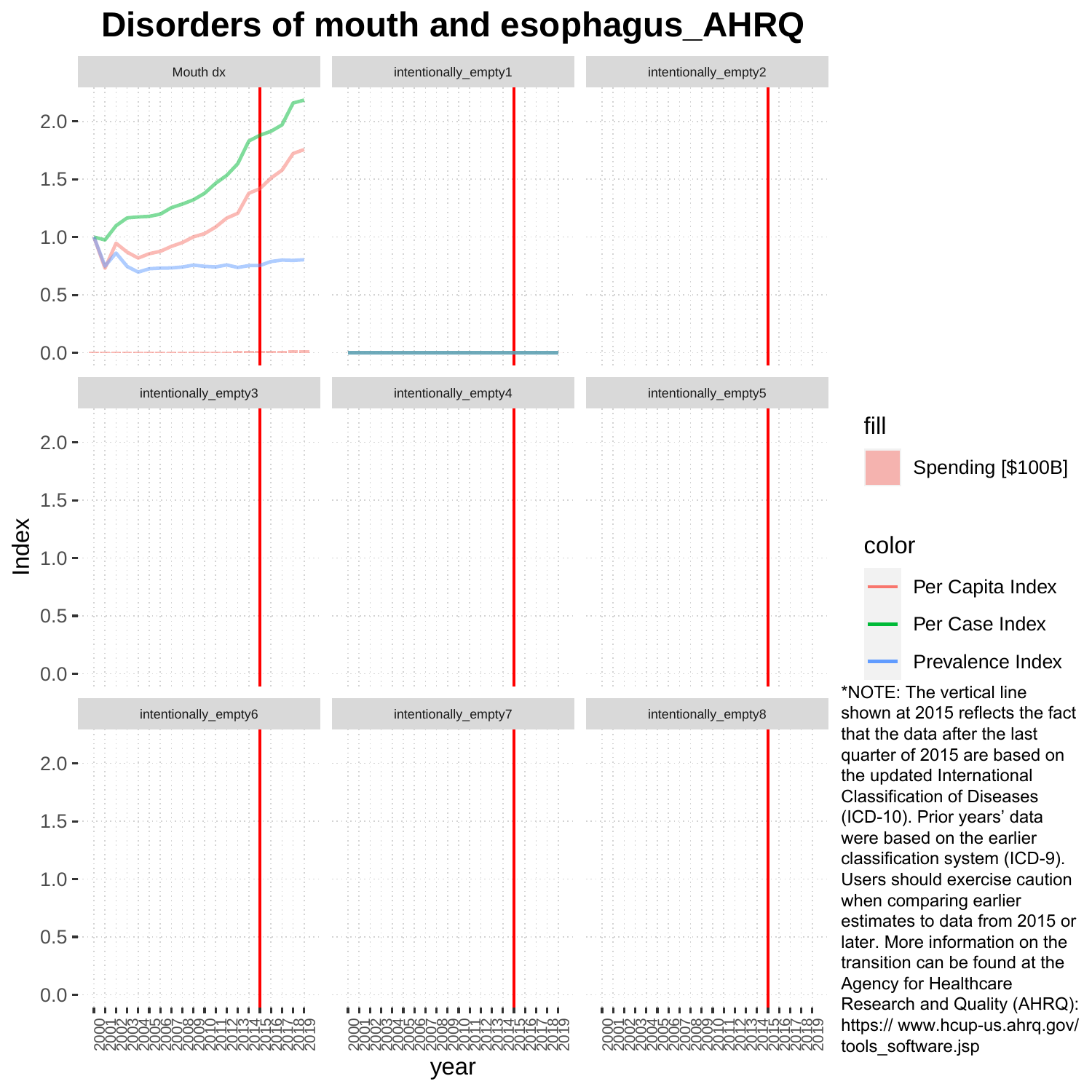# **CNS infection\_AHRQ**

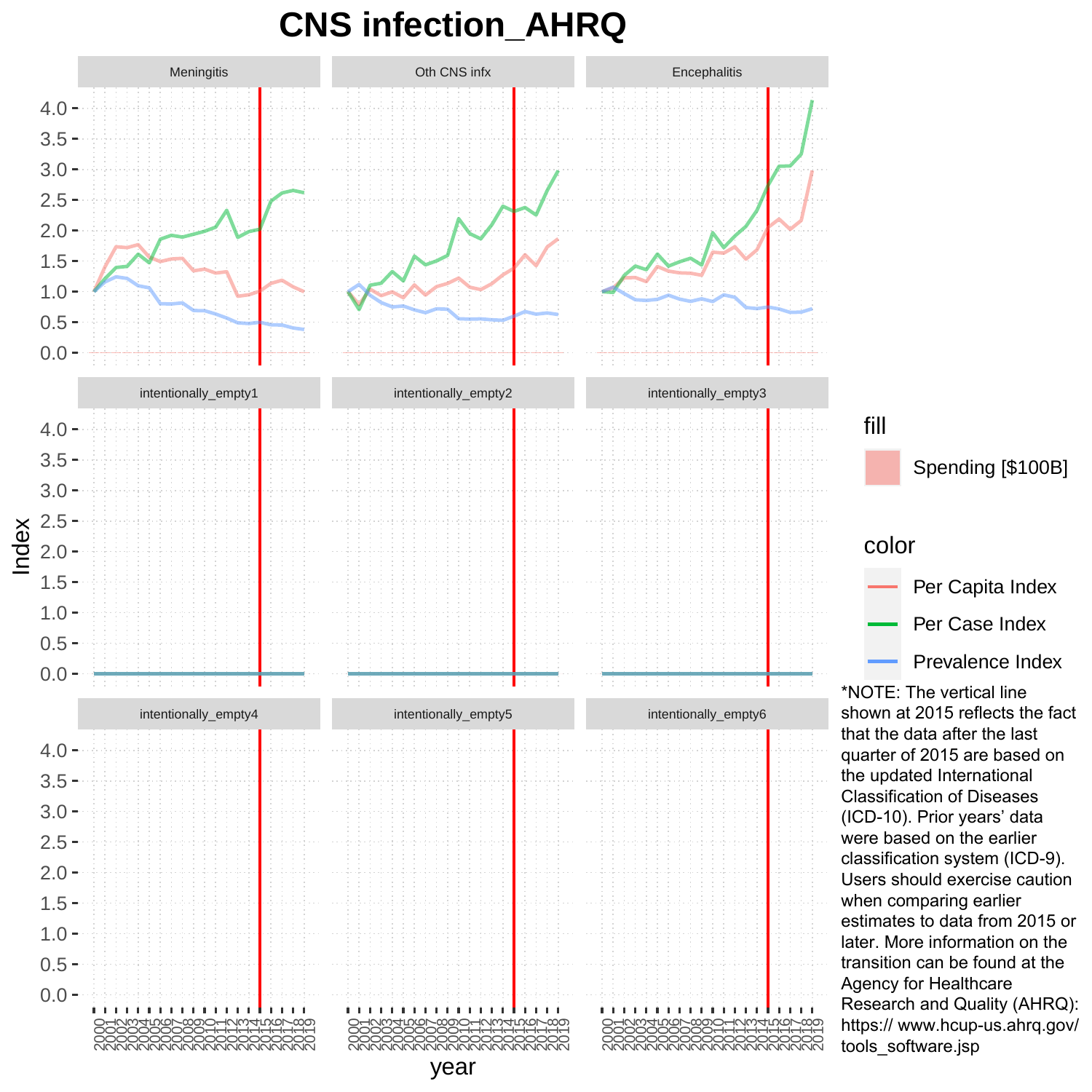## **Mental Disorders (suicide only)\_AHRQ**